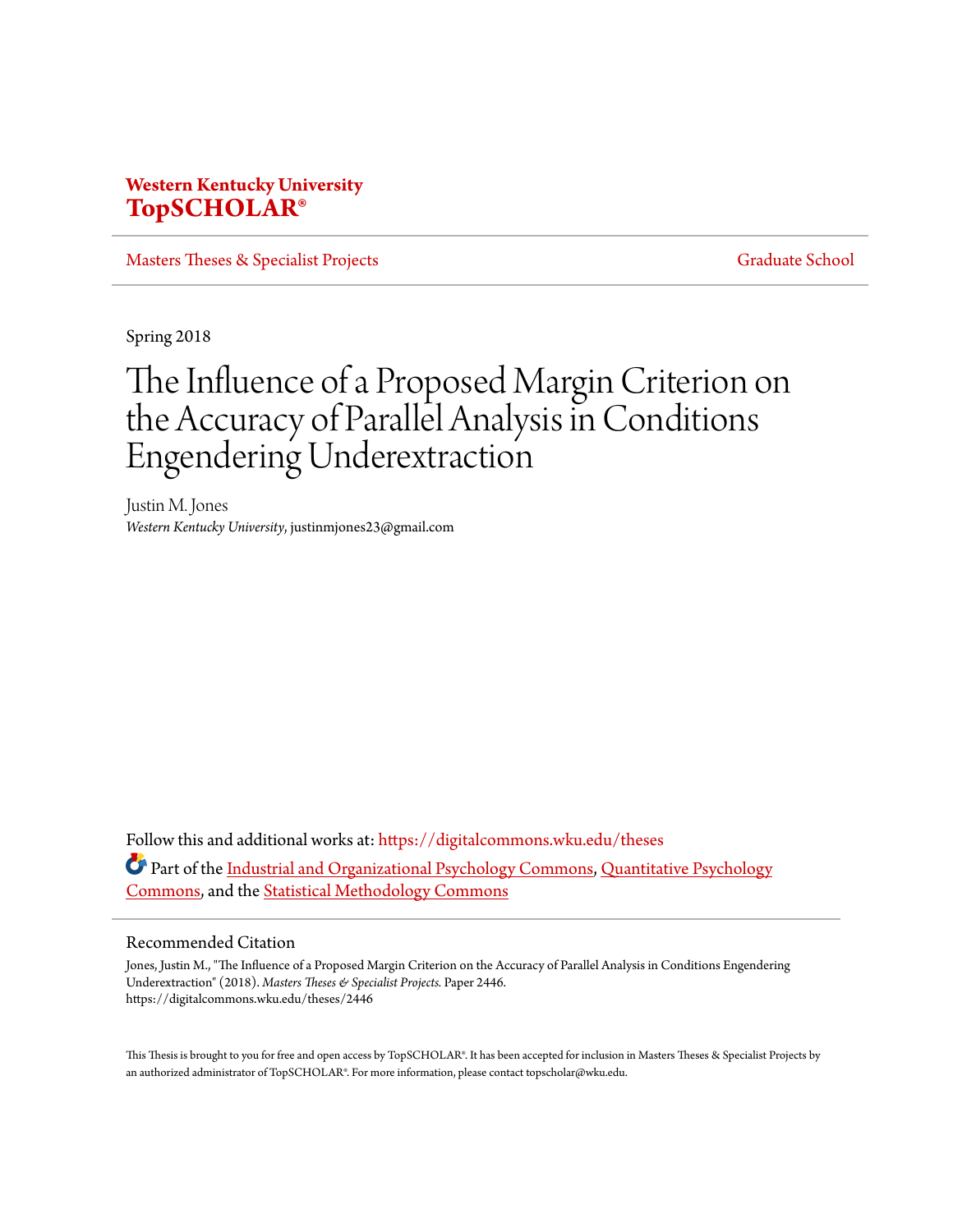## THE INFLUENCE OF A PROPOSED MARGIN CRITERION ON THE ACCURACY OF PARALLEL ANALYSIS IN CONDITIONS ENGENDERING UNDEREXTRACTION

A Master's Thesis Presented to The Faculty of the Department of Psychological Sciences Western Kentucky University Bowling Green, Kentucky

> In Partial Fulfillment Of the Requirements for the Degree Master of Science

> > By Justin M. Jones

> > > May 2018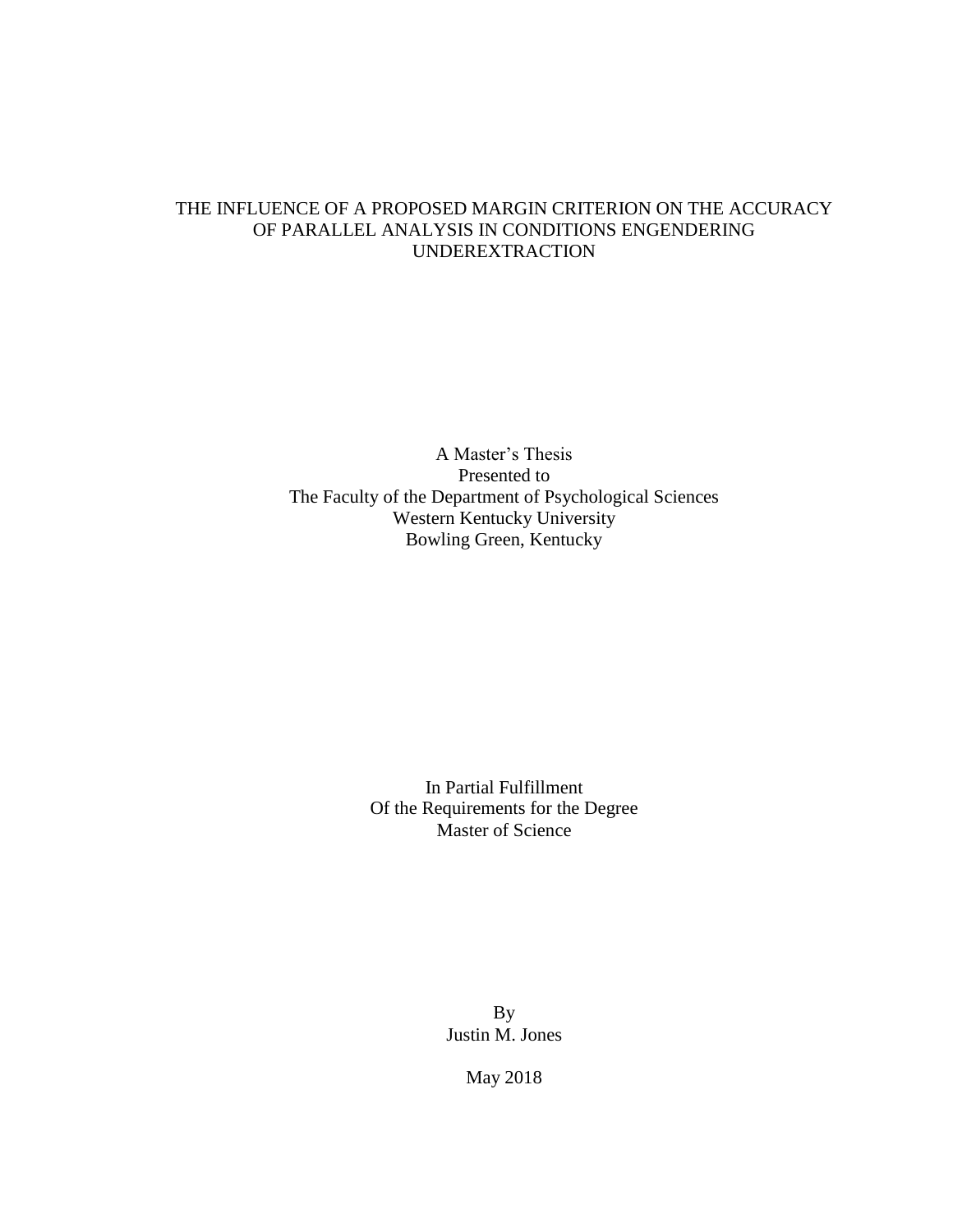## THE INFLUENCE OF A PROPOSED MARGIN CRITERION ON THE ACCURACY OF PARALLEL ANALYSIS IN CONDITIONS ENGENDERING UNDEREXTRACTION

Date Recommended

Reagan D. Brown, Director of Thesis

Elizabeth L. Shoenfelt

 $\overline{\delta}$ 

Andrew Mienaltowski

Dean, Graduate Studies and Research Date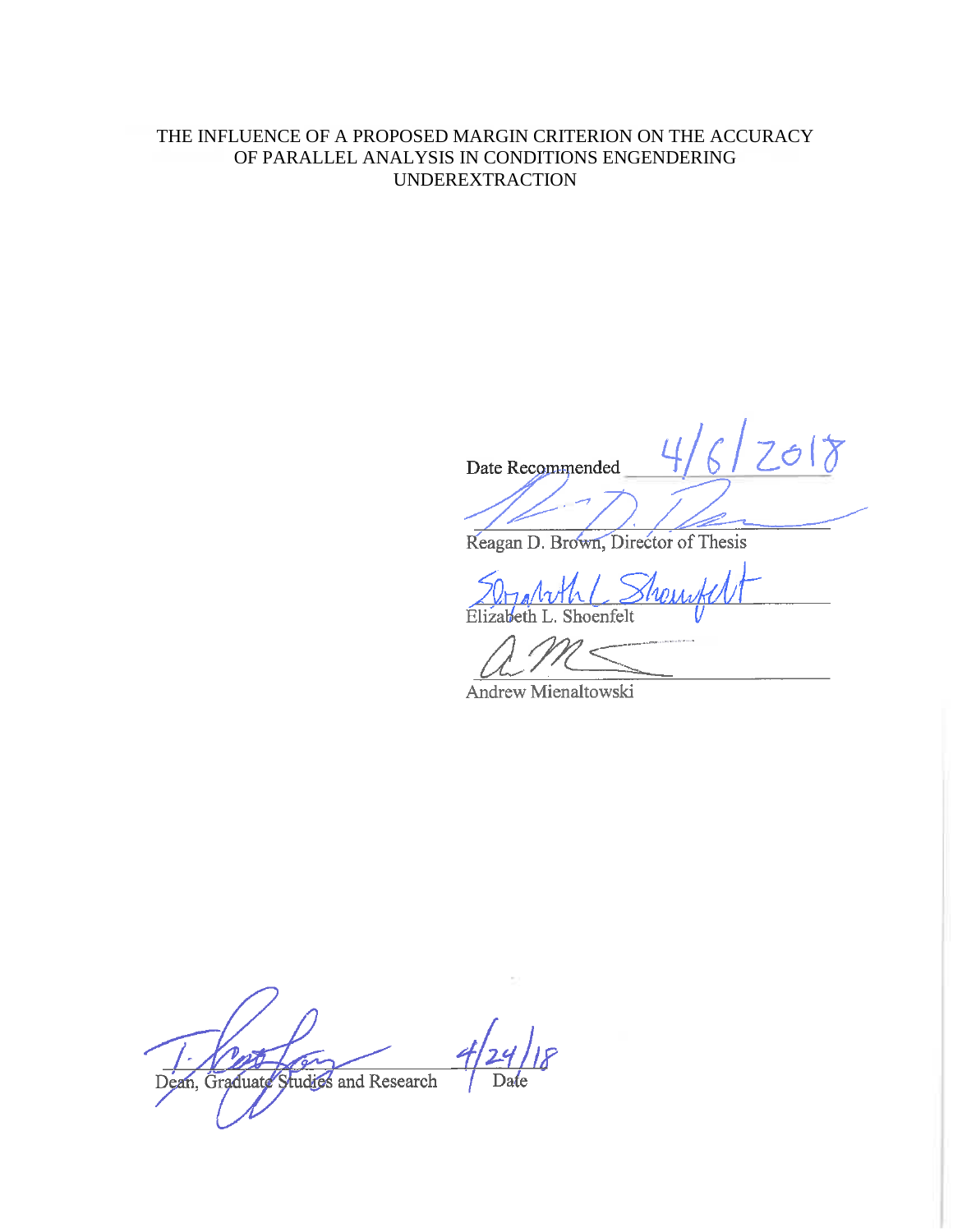## ACKNOWLEDGEMENTS

I would like to first thank Dr. Reagan Brown for his instruction and mentorship throughout this program generally and this project specifically. You have helped develop my passion for research, nurtured my statistical skills, and have been a constant source of much needed levity. To Dr. Betsy Shoenfelt, my success on this project, and in this program, would not be possible without you. I thank you for always providing me with opportunities to learn and apply myself, and for sharing your wisdom with me on numerous occasions. I would also like to thank Dr. Mienaltowski, whose advice was invaluable throughout this entire project. I am also especially grateful to my family, who have always supported me in pursuit of my dreams. None of my success would be possible without your support. And finally, to my girlfriend Sydney, who is someone I can always count on, my biggest fan and supporter, and the person who always believes in me even when I don't. You drive me to achieve the best version of myself every day.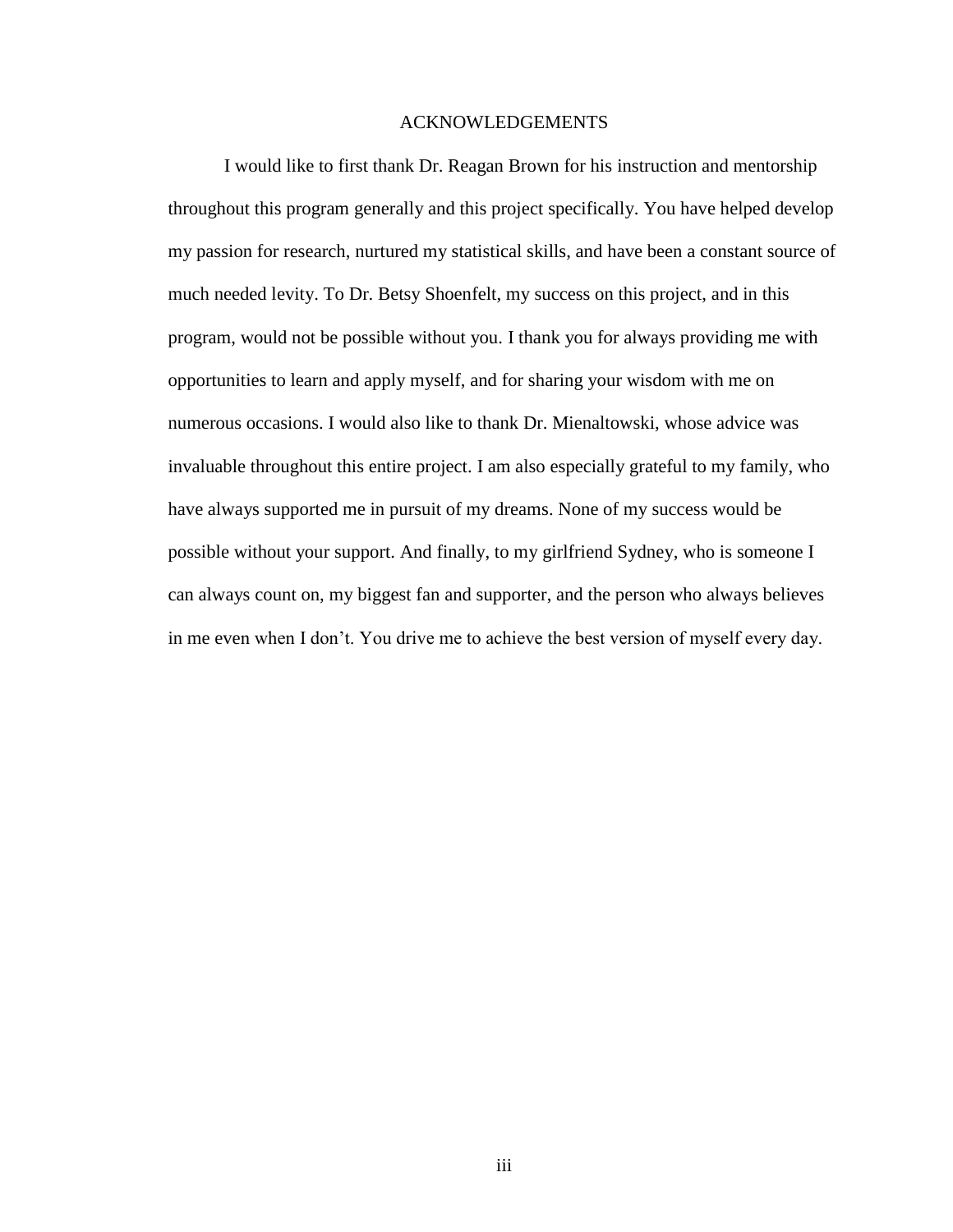## Table of Contents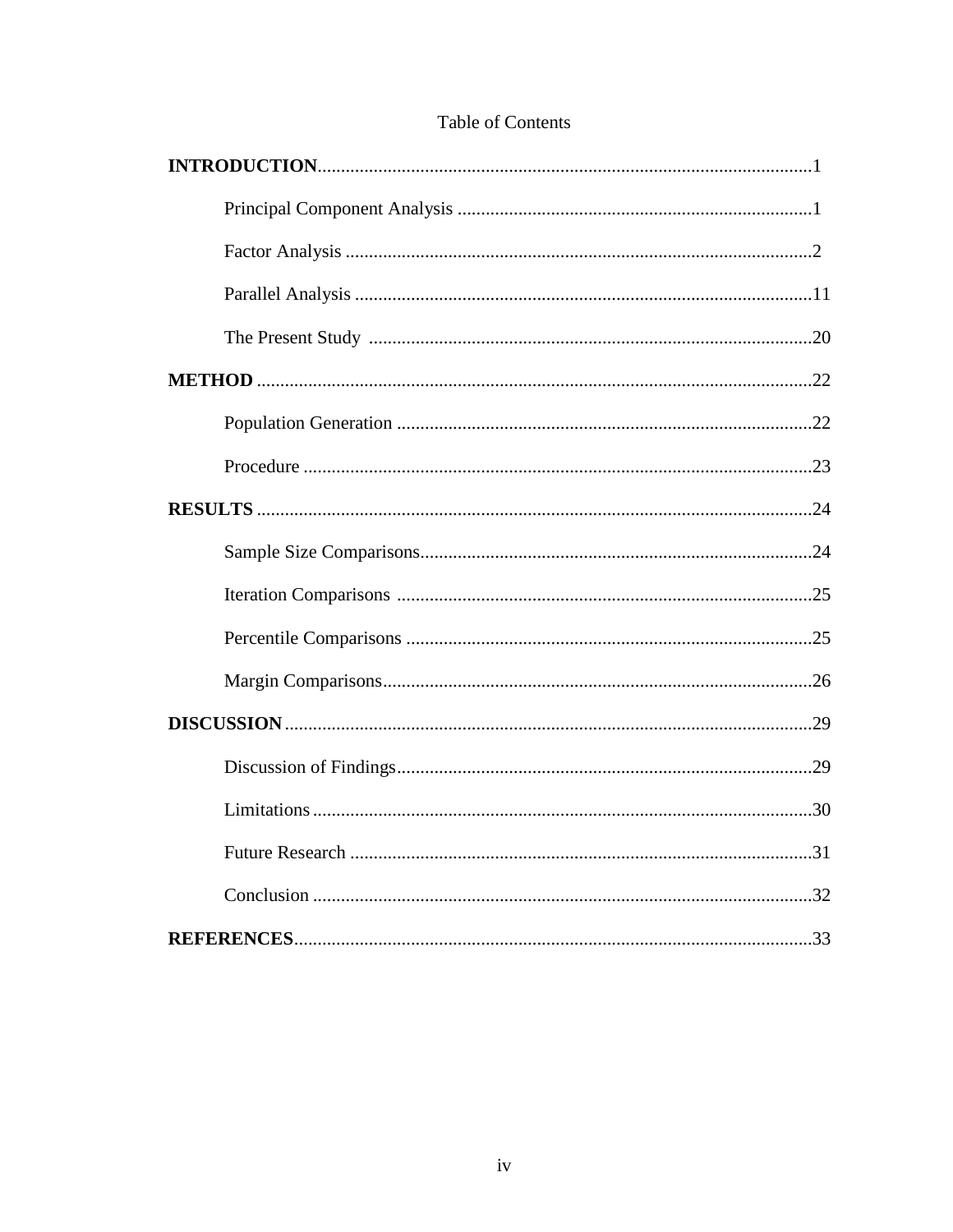## List of Tables and Figures

| Table 2: Accuracy Percentages of Factor Determination Criteria: Absolute Margin27 |  |
|-----------------------------------------------------------------------------------|--|
| Table 3: Accuracy Percentages of Factor Determination Criteria: 10% Margin28      |  |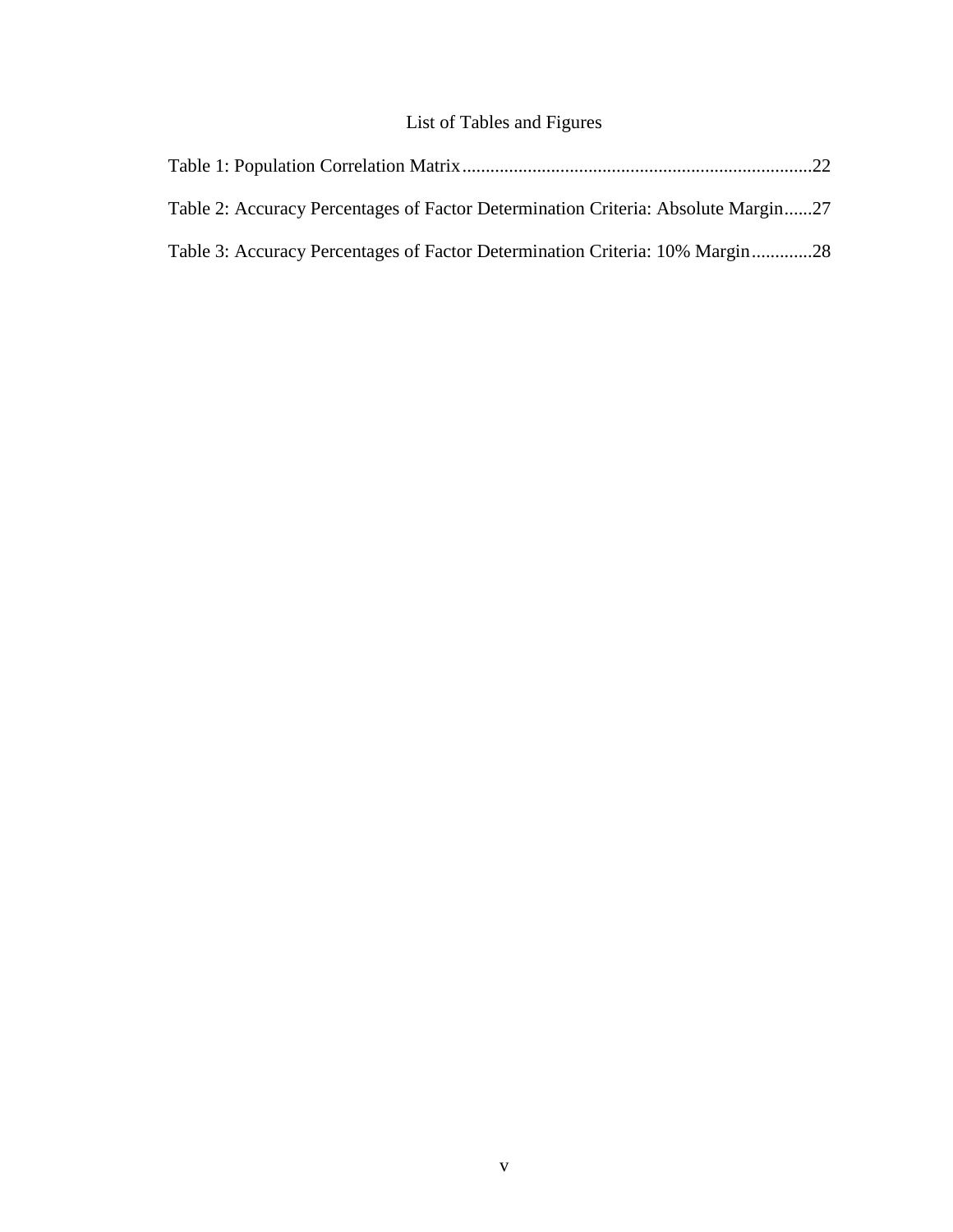## THE INFLUENCE OF A PROPOSED MARGIN CRITERION ON THE ACCURACY OF PARALLEL ANALYSIS IN CONDITIONS ENGENDERING UNDEREXTRACTION

| Justin M. Jones                                                               | May 2018 | 38 Pages                    |
|-------------------------------------------------------------------------------|----------|-----------------------------|
| Directed by: Reagan D. Brown, Elizabeth L. Shoenfelt, and Andrew Mienaltowski |          |                             |
| Department of Psychological Sciences                                          |          | Western Kentucky University |

One of the most important decisions to make when performing an exploratory factor or principal component analysis regards the number of factors to retain. Parallel analysis is considered to be the best course of action in these circumstances as it consistently outperforms other factor extraction methods (Zwick & Velicer, 1986). Even so, parallel analysis could benefit from further research and refinement to improve its accuracy. Characteristics such as factor loadings, correlations between factors, and number of variables per factor all have been shown to adversely impact the effectiveness of parallel analysis as a means of identifying the number of factors (Pearson, Mundfrom, & Piccone, 2013). Critically, even the choice of criteria on which to evaluate factors (such as the eigenvalue at the  $50<sup>th</sup>$  or  $95<sup>th</sup>$  percentile) can have deleterious effects on the number of factors extracted (Peres-Neto, Jackson, & Somers, 2004). One area of parallel analysis yet to be researched is the magnitude of the difference between the actual eigenvalue and the random data-based eigenvalue. Currently, even if the margin between the actual eigenvalue and the random data-based eigenvalue is nominal, the factor is considered to be meaningful. As such, it may behoove researchers to enforce a higher standard, such as a greater margin between the two eigenvalues than just a simple difference. Accordingly, the purpose of this study was to evaluate the efficacy of a 10% margin criterion as compared to an absolute margin. These margins were evaluated in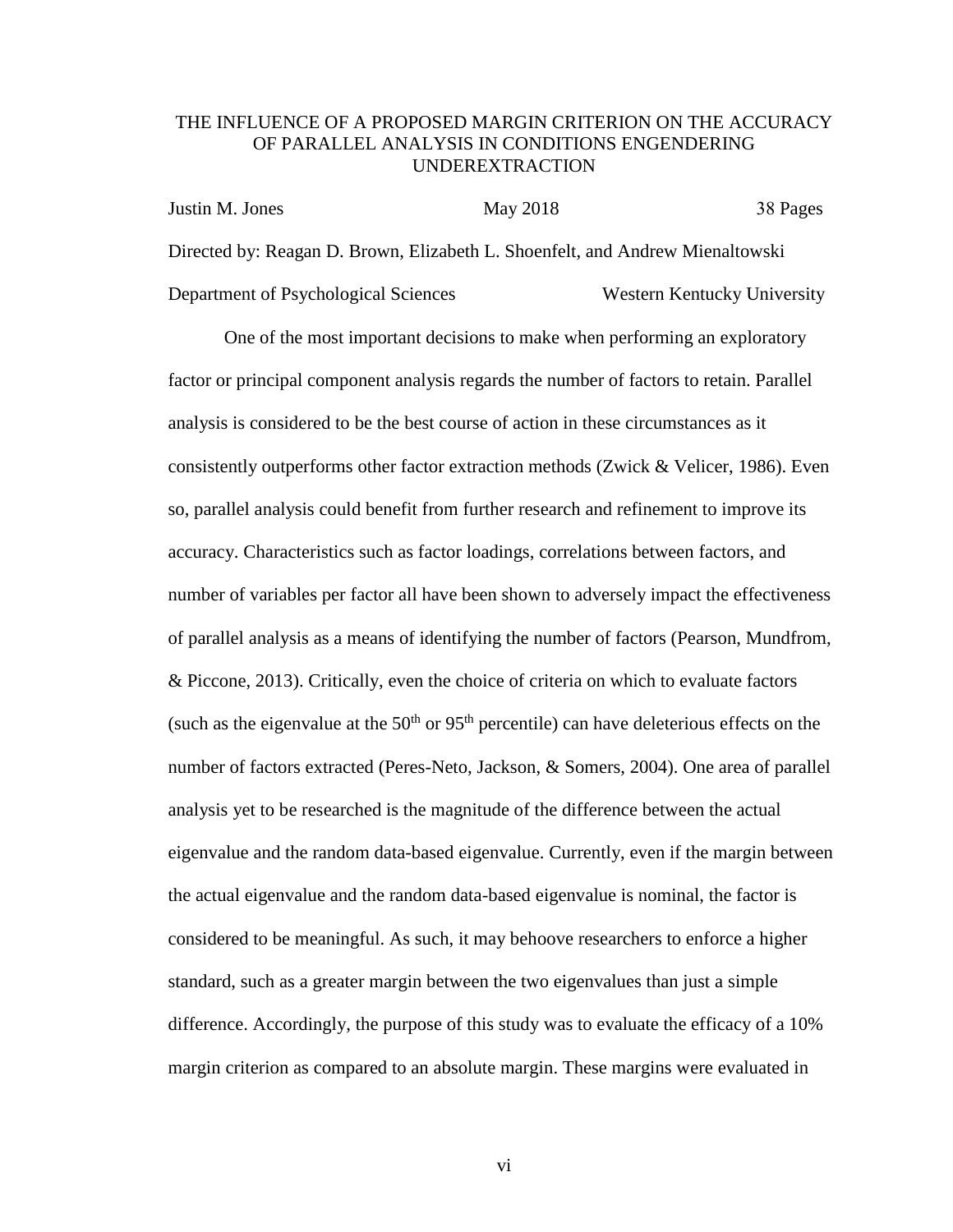conjunction with the  $50<sup>th</sup>$ ,  $90<sup>th</sup>$ ,  $95<sup>th</sup>$ , and  $99<sup>th</sup>$  percentile eigenvalue criteria on a population correlation matrix designed to engender underextraction. Previous research (Matsumoto & Brown, 2017) explored the same conditions on a population correlation matrix designed to elicit overextraction. They found that the most stringent standard (99<sup>th</sup>) percentile eigenvalue plus a 10% margin) was the most accurate. For the present study however, it was hypothesized that the most accurate results would be obtained from a standard less stringent than the 99<sup>th</sup> percentile eigenvalue plus a 10% margin. The results suggest that when a correlation matrix has properties which may illicit underextraction, the use of less stringent criteria may lead to greater accuracy in identifying the number of factors and that the incorporation of an additional margin criterion may not improve the accuracy of the analysis.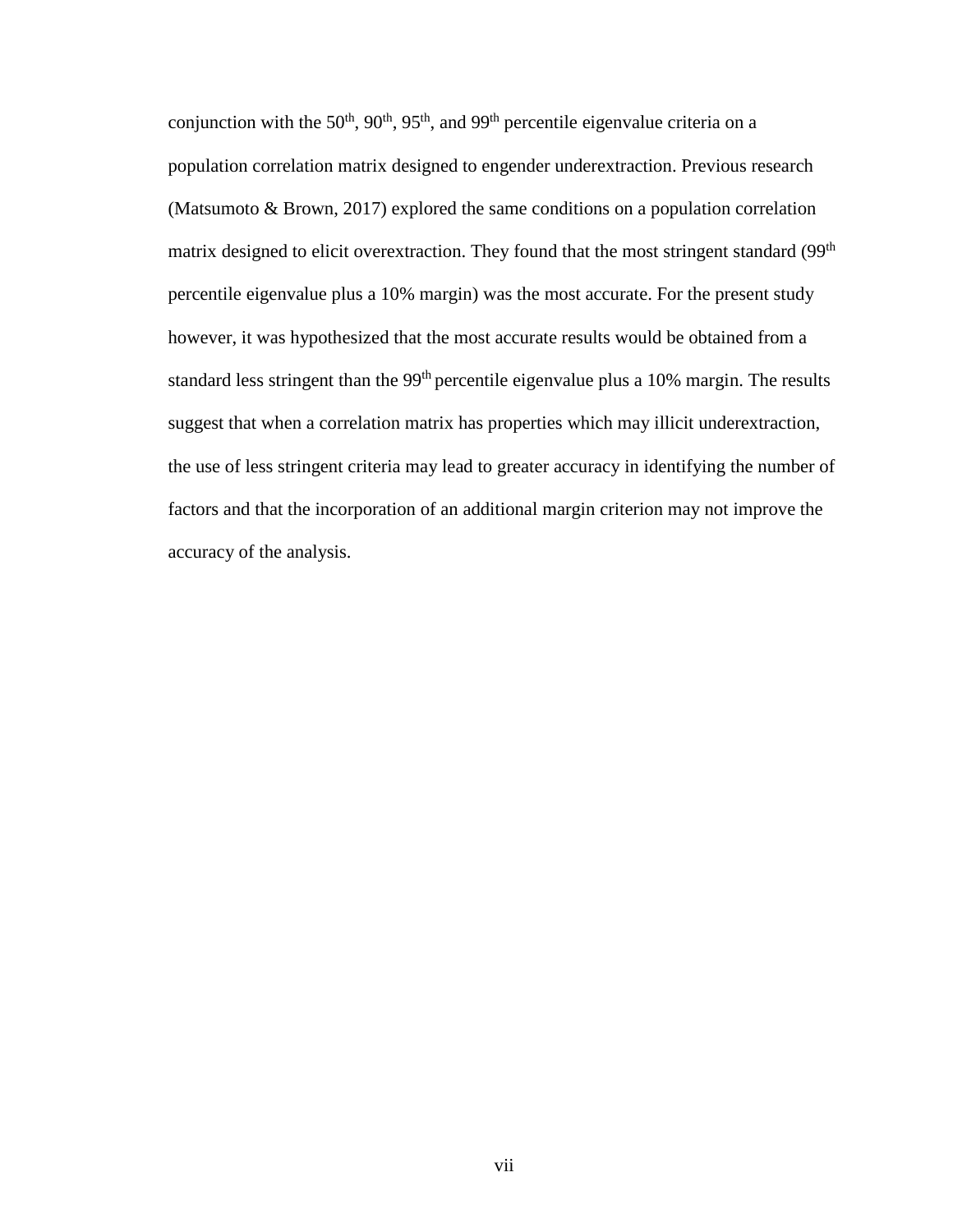#### **Introduction**

Being able to accurately and reliably determine the dimensionality of data is of great importance to researchers and practitioners alike. By identifying the dimensionality of a dataset, one is able to parsimoniously explain vast amounts of data using a relatively small number of factors or components without significant loss of information (Hoyle  $\&$ Duvall, 2004). The most common statistical procedures to perform this kind of dimension reduction are factor analysis (common factor model) and principal component analysis (PCA). While functionally similar, PCA and factor analysis are based on different assumptions of measurement. As a result, each method is situated to answer a categorically different set of questions. Fortunately, this means that PCA and factor analysis are widely applicable as data reduction techniques across a variety of disciplines such as psychology, education, sociology, public health, management, economics, finance, ecology, chemistry, and even genomics (Dobriban, 2017).

#### **Principal Component Analysis**

Although many erroneously consider PCA a method of factor analysis, PCA is actually a data reduction technique (Gorsuch, 1990). PCA differs from genuine factor analysis in a number of important ways. The first difference is a conceptual one. In the common factor model of factor analysis, it is assumed that scores on the variables are caused by the latent constructs and error (Conway & Huffcutt, 2003). This relationship is what allows for the results to be interpreted in a causal manner and for inferences to be made about the function of the latent constructs. PCA however, defines factors, called components, based on scores on the manifest variables. With this measurement model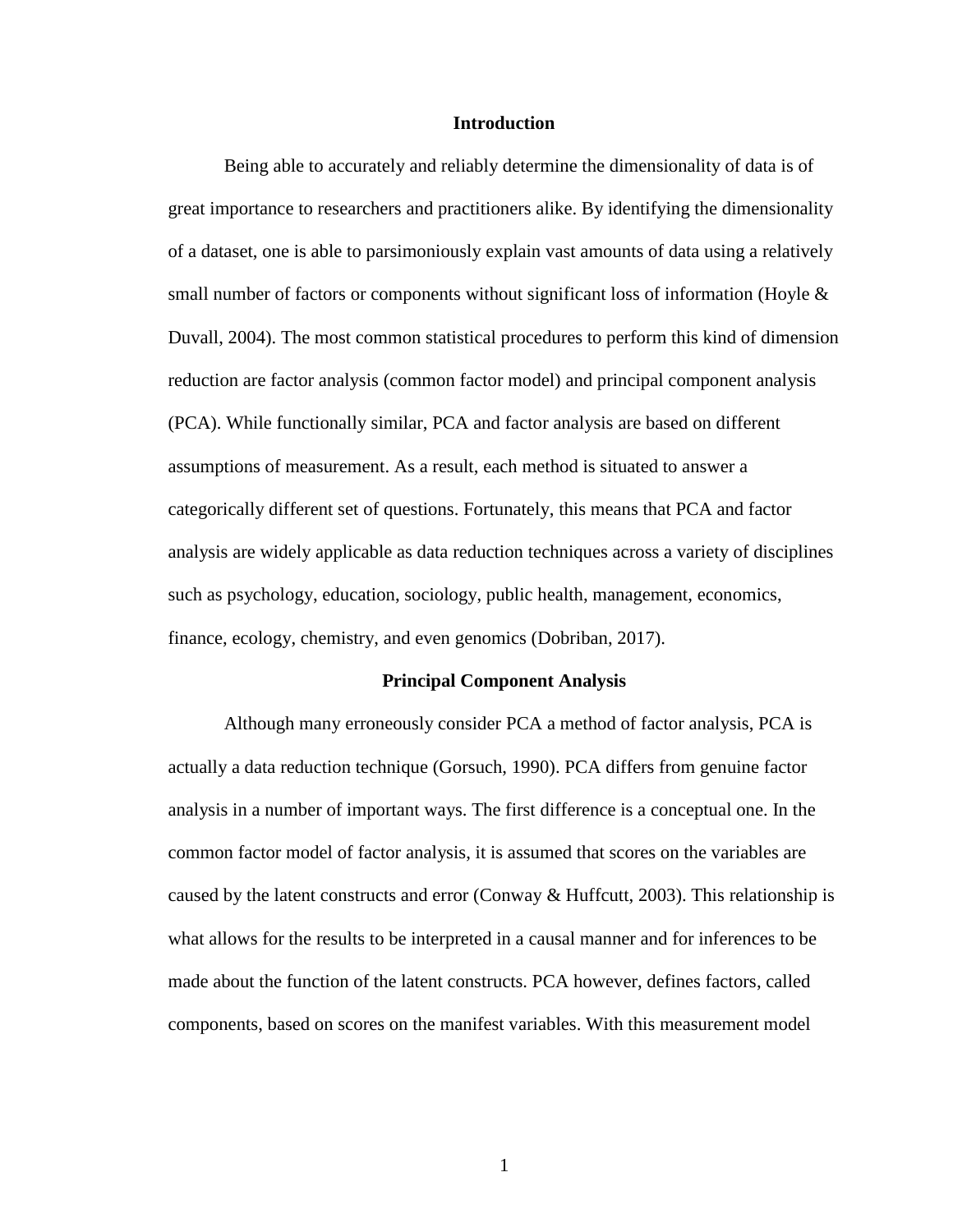there is no identified cause of the scores and, therefore, the scores cannot provide any information regarding the latent constructs (Ford, MacCallum, & Tait, 1986).

Another important difference between the common factor model and PCA is that the common factor model factors the reduced correlation matrix which contains communalities along the diagonal. These communalities are the amount of variance which is shared amongst the variables, with the unique variance removed (Costello  $\&$ Osborne, 2005). Conceptually, this means that the common factor model assumes that variables are measured with error. In contrast, PCA factors all of the variance, meaning that the communalities among factors are 1.0. The significance is that PCA assumes that all variance is common and that there is no error variance (Velicer & Jackson, 1990). As such, the interpretations that can be made about the results of a PCA are limited. Simply put, PCA can be seen as a method of identifying orthogonal axes which explain as much of the variance in the data as possible, using the least number of axes in order to do so.

#### **Factor Analysis**

Factor analysis is a family of multivariate statistical analyses which aim to reduce the number of variables while still retaining as much of the original variance accounted for by those variables as possible (Cokluk  $& Kocak$ , 2016). Broadly, factor analysis consists of two types of analyses: exploratory and confirmatory. Exploratory factor analysis is used when trying to identify the latent factor structure of a correlation matrix for which there is no theory or hypotheses on the number of factors which are present (Conway & Huffcutt, 2003). Confirmatory factor analysis however, is used on correlation matrices for which there is previous theory or the number of factors has been previously identified (Costello & Osborne, 2005). For this reason, confirmatory factor analysis is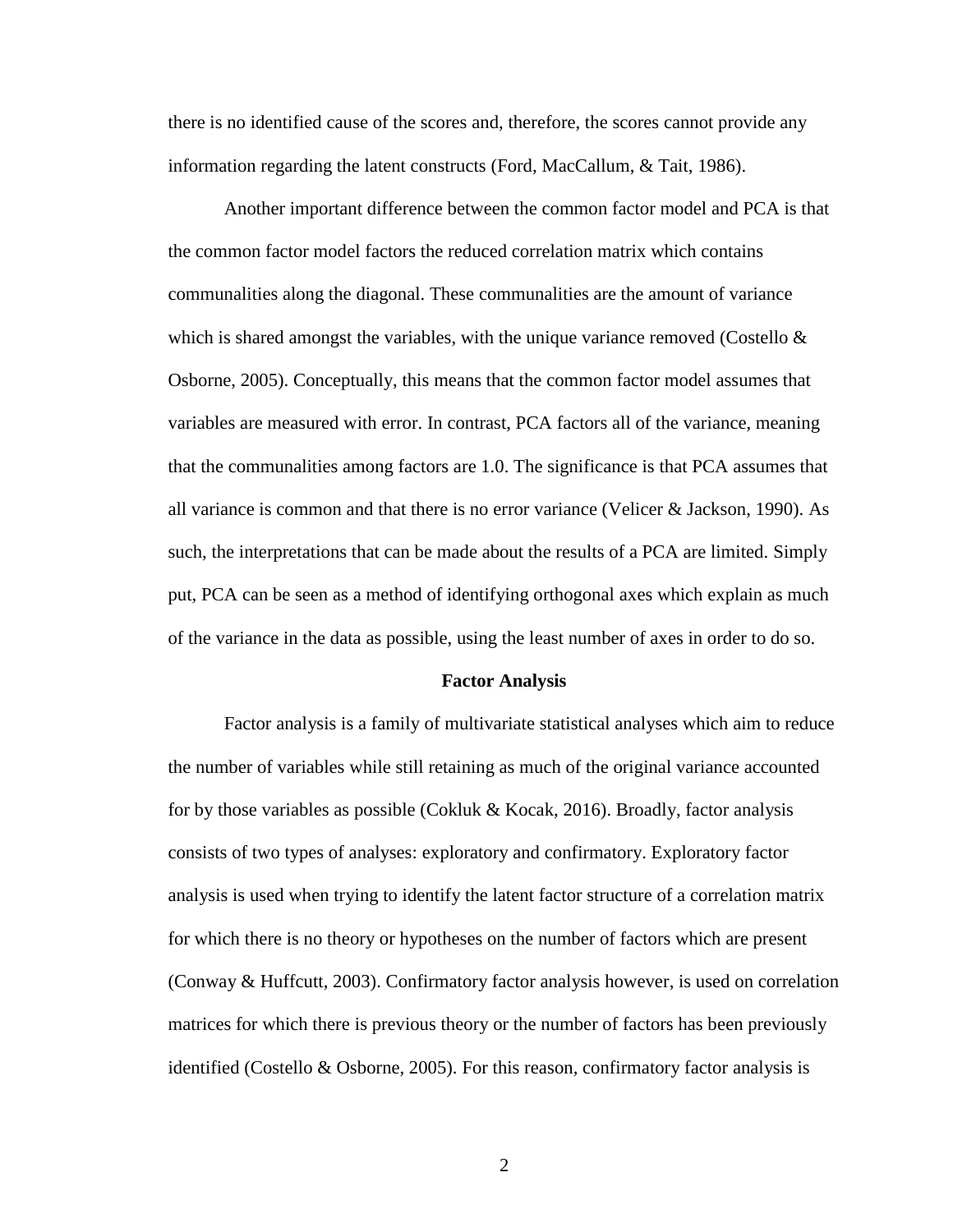best used to provide evidence for a theorized relationship amongst variables (Hurley et al., 1997).

#### **Exploratory Factor Analysis**

As mentioned, the purpose of exploratory factor analysis is to reduce a set of variables while also identifying the latent factor structure. Exploratory factor analysis is most commonly used to test construct validity, evaluate measures, and conduct hypothesis testing (Conway  $\&$  Huffcutt, 2003). The most prevalent form of exploratory factor analysis is the common factor model. In the common factor model, variance is broken down into two parts: common variance, variance shared among the variables, and unique variance, variance not shared among the variables. Unique variance is further decomposed into systematic variance and random error (Costello & Osborne, 2005). Random error is unique variance in that it does not correlate with other variables and thus is specific to the variable. Systematic variance occurs when a variable measures a construct or variable which the other variables do not (Conway & Huffcutt, 2003). The most important kind of variance for the common factor model is common variance.

Common variance, henceforth referred to as communality, is the percent of variance a given variable shares with the other variables (Fabrigar, Wegener, MacCallum, & Strahan, 1999). However, this variance cannot be calculated and must be estimated (Hoyle & Duvall, 2004). The most common method to estimate communality is to compute the squared multiple correlation between a given variable and the other variables (Humphreys & Ilgen, 1969). Each variable is regressed on every other variable and an  $R^2$ value is determined. These communality estimates are then placed on the diagonal of what is called the reduced correlation matrix. When the factor analysis is performed, the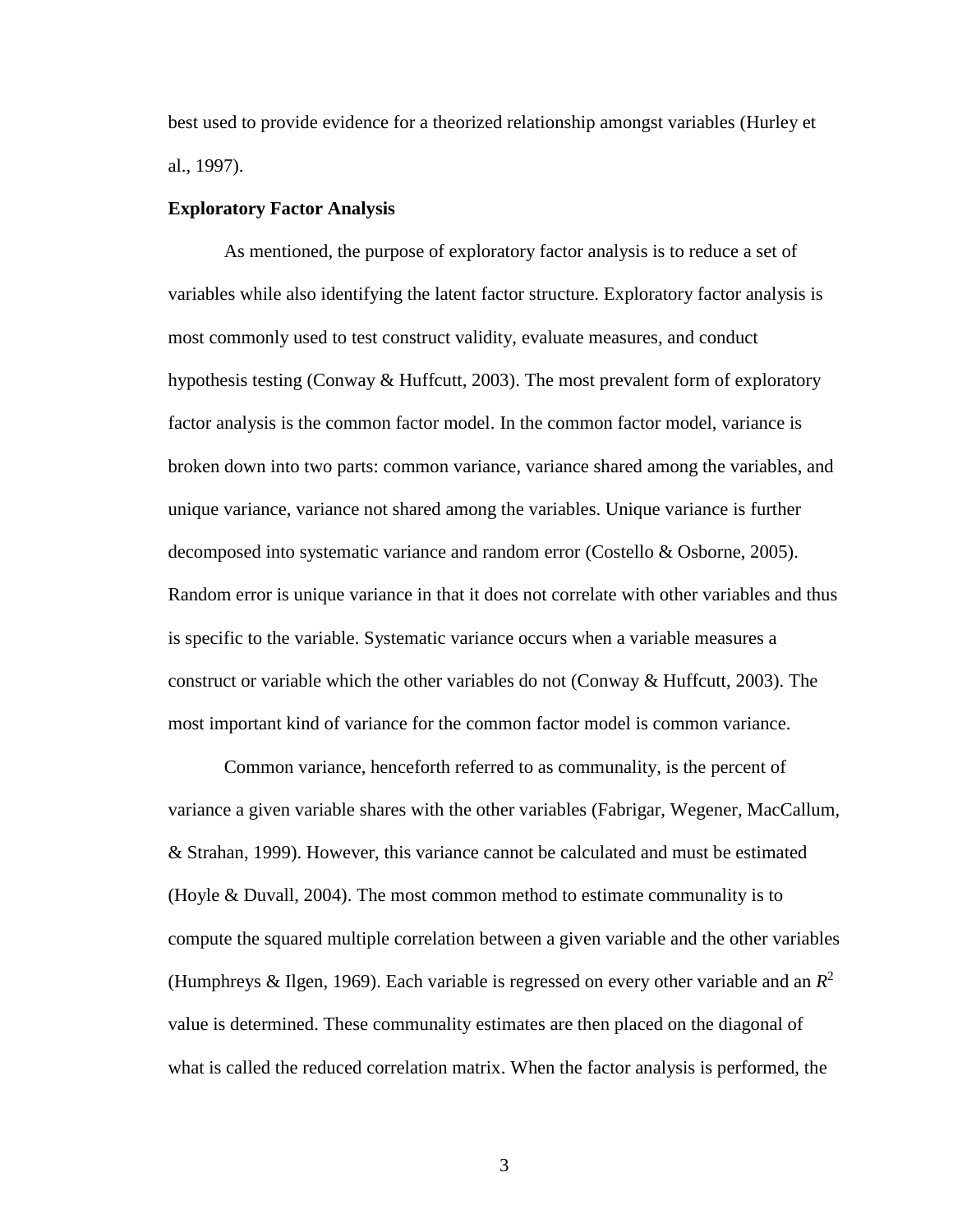communality estimates are further broken down into factor loadings. The factor loadings are estimated by optimally distributing the estimated communality from each variable to the factors based on the strength of their relationship (Hogarty, Hines, Kromrey, Ferron, & Mumford, 2005). Thus, the factor loadings indicate how much variance in the given variable is accounted for by a given factor. The factor loadings from all of the variables are then used to determine eigenvalues.

Eigenvalues represent the amount of variance a factor accounts for in the dataset. As such, stronger factors will have larger eigenvalues while weaker factors will have smaller eigenvalues respectively. Strong factors are generally those which have multiple variables which load strongly on them (Hayton, Allen, & Scarpello, 2004). The purpose of exploratory factor analysis then, is to create a model consisting of meaningful factors while excluding trivial, or noise, factors. In other terms, the goal is to identify factors which account for a significant amount of variance in the dataset such that the factor structure will be sufficiently explanatory but also replicable across various datasets.

#### **Issues with Factor Analysis**

**Using the correct method of analysis.** For measure development, identifying latent factor structure, and other situations where error of measurement naturally occurs, factor analysis should be used instead of PCA as PCA extracts irrelevant variance from the items (Steger, 2010). For example, if the true data has low communalities, the PCA model will still assume communalities are 1.0. This would lead to great disparity between results of a PCA and the common factor model. Alternatively, if the communality between variables is high, the results of the two methods would likely be very similar (Ford et al., 1986).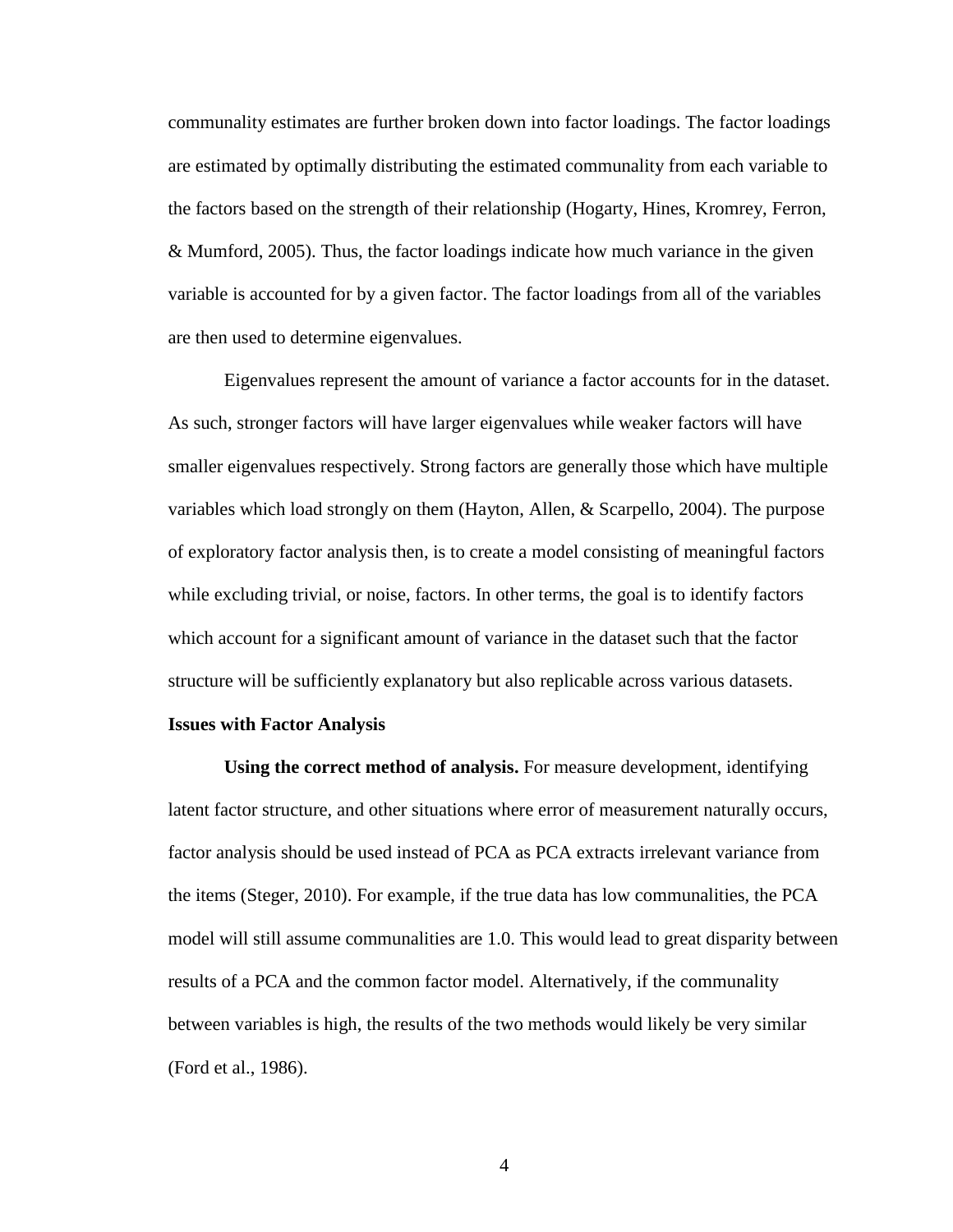**Rotation.** An important decision to be made when performing a factor analysis is what kind of rotation to use. Factor rotation is a procedure which adjusts the factor loadings in order to reveal simple structure (Conway & Huffcutt, 2003). Simple structure is when variables load highly on one factor and have low loadings on all other factors (Fabrigar et al., 1999). This structure is preferred because it makes the factors readily identifiable, and demonstrates the clarity of the factor solution. Unfortunately, there is not one form of factor rotation, nor is there only one rotated solution. In fact, there are an infinite number of ways which the factor solution can be represented in multidimensional space (Fabrigar et al., 1999). The method of rotation simply chooses the optimal solution based on the specified parameters.

There are two general categories of rotations: orthogonal and oblique. Orthogonal rotations maintain the uncorrelated factor structure that exists in an unrotated solution. Although orthogonal rotations provide solutions which are easy to interpret, an issue that arises is that generally factors are correlated to some degree. Thus, forcing factors which are correlated to be uncorrelated negatively influences the solution (Wood, Tataryn, & Gorsuch, 1996). Alternatively, oblique rotations allow factors to correlate. The issue with oblique rotations, however, is that the results are difficult to interpret and it is computationally more intensive (Wood et al., 1996). When deciding on what factor rotation to use, the main consideration should be the natural correlation between the factors. Unless there is reason to believe that the factors are uncorrelated, an oblique rotation should be used (Ford et al., 1986). While determining the method of analysis to use and type of rotation is important, arguably the most important decision that must be made is how to determine the correct number of factors.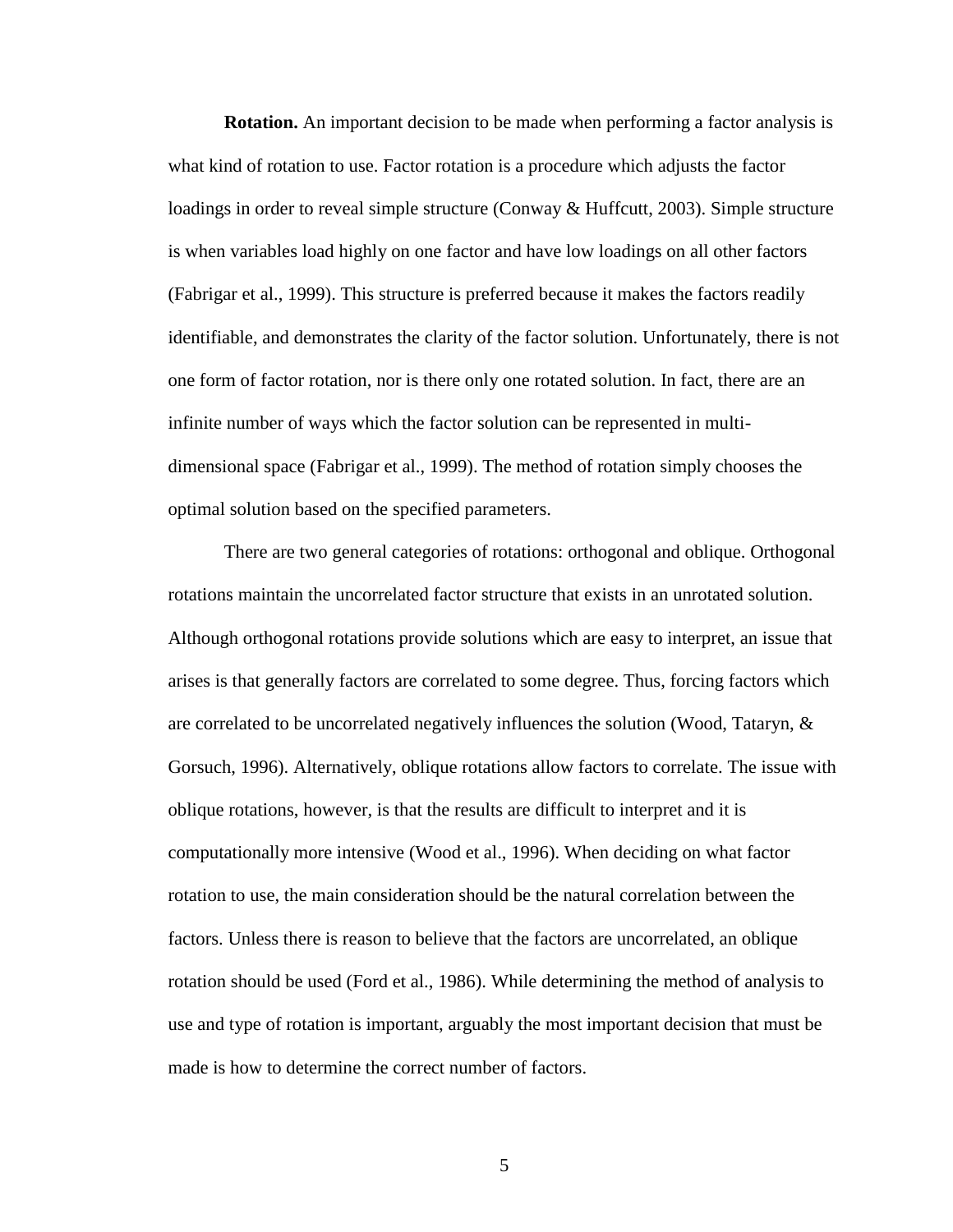**Identifying the correct number of factors.** Identifying the correct number of factors is more important than one may think. There are numerous consequences associated with overextraction (identifying too many factors) and underextraction (identifying too few factors) (Wood et al., 1996). For example, underextraction can lead to leaving important factors out of a model and the inclusion of significantly more error in the model (Wood et al., 1996), and can even lead to the accidental combination of distinct factors (Hayton et al., 2004). Importantly, if the number of factors is underidentified then variables which load on factors that have been left outside of the model will falsely load on factors included in the model, resulting in distorted factor loadings (Hayton et al., 2004). Although generally not considered as severe, overextraction also has negative consequences. For example, overextraction can lead to the retention of minor factors in the model of little or no significance (Fabrigar et al., 1999). These additional factors can then reduce the amount of variance available for variables to load on the legitimate factors. Over factoring can even result in factors that have no variables which load on them, or a singular large loading, leading to overly complex solutions and theories (Fava & Velicer, 2010). More generally, the impact of not determining the right number of factors is that the results will not replicate, making it difficult to establish claims of construct or structural validity (Steger, 2010). Therefore, determining the correct number of factors is of the utmost importance to someone conducting a factor analysis. There are numerous techniques which are used to determine the number of factors such as scree plot, eigenvalue-greater-than-one rule, parallel analysis, minimum average partial correlation and Bartlett's test.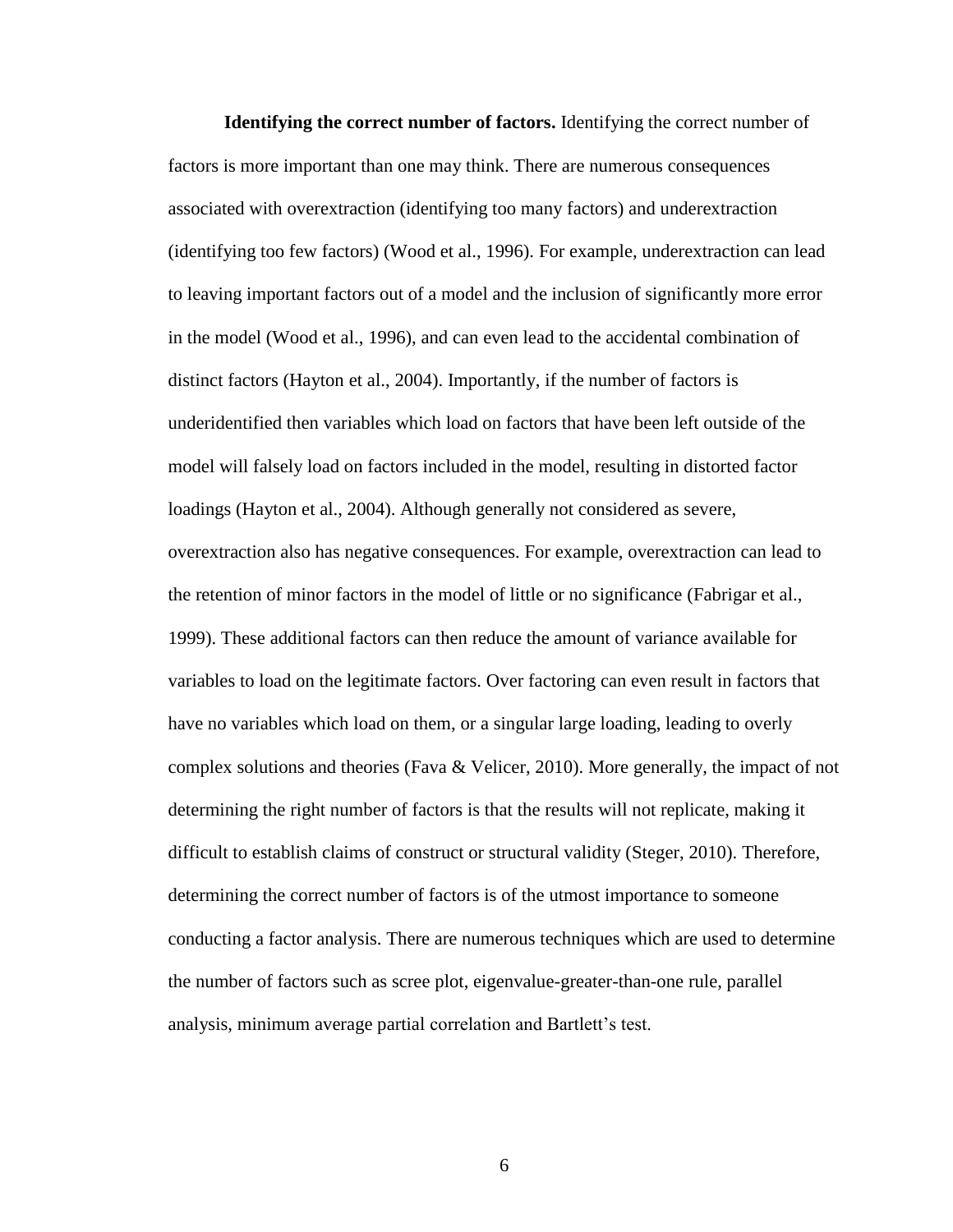*Scree plot.* One of the most common methods of determining the number of factors to retain is the scree plot. In order to determine the number of factors using a scree plot, first a graph is formed by plotting the eigenvalues of all of the factors. The slope between the eigenvalues is then examined. Where there is significant slope, is where there are factors which explain significant amounts of the available variance. The nominal factors are located where the slope is not as strong. As such, when examining a scree plot, one can determine the number of factors by determining the point where the slope flattens out and counting the number of factors to the left of that point (Costello  $\&$ Osborne, 2005). One glaring issue with the scree plot method however, is that determining the number of factors requires a subjective opinion (Hayton et al., 2004). As a result, two researchers could view the same scree plot and determine two different factor solutions. Corrections to this issue have been postulated, such as having multiple raters evaluate the scree plot and calculating interrater agreement, however the subjectivity of the analysis is still an issue (Hayton et al., 2004). Another related issue with the scree plot approach is that sometimes there are no obvious changes in slope, or there are multiple drastic changes in slope, making it difficult to identify the number of factors (Turner, 1998). In these circumstances, the scree plot can be highly inaccurate and trivial. For these reasons, the scree plot is recommended for use only as a method for validating a factor solution which has been identified using a more accurate method (Fabrigar et al., 1999).

*Eigenvalue greater than one.* The eigenvalue greater than one rule, also referred to as the Kieser rule, Kieser's greater than one rule, or  $K > 1$ , is another relatively easy to implement rule for determining the number of factors to retain from a factor analysis or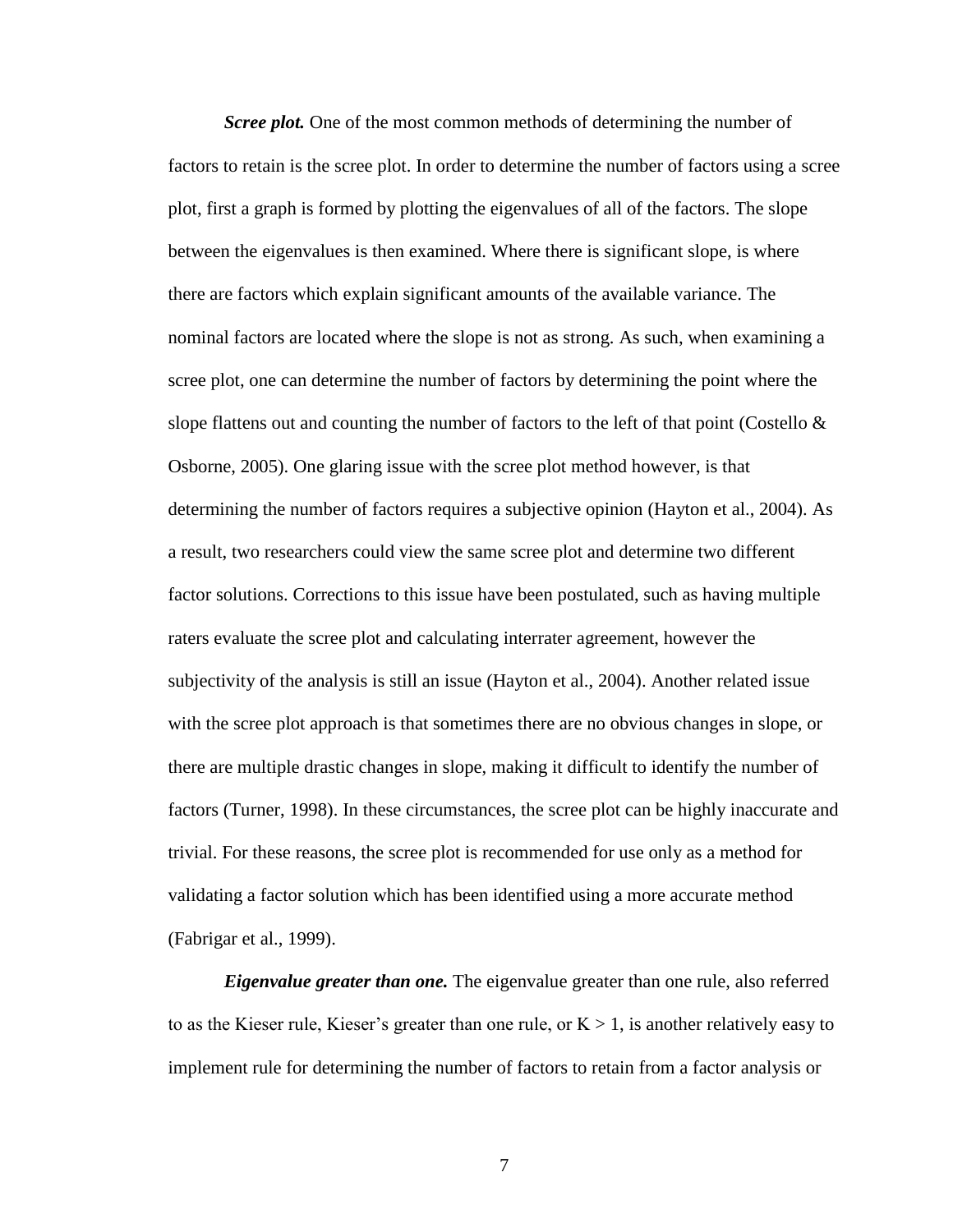PCA. The theoretical basis for the eigenvalue greater than one rule is that in a population matrix of uncorrelated data, the eigenvalues of components in a PCA are expected to equal one (Dinno, 2009b). This is because in PCA the components are standardized, which means that each variable accounts for exactly one unit of variance (Zwick  $\&$ Velicer, 1986). Therefore, an eigenvalue of 1.0 functions as the lower bound of possible values that a component may take (Dinno, 2009b). As such, the eigenvalue greater than one rule states that if a component has an eigenvalue greater than 1.0 then it must be meaningful because it is, ostensibly, accounting for variance from other variables (Cliff, 1988). It is important to note that this rule may also be used to determine the number of factors when performing a factor analysis, but instead of a lower bound of 1.0, which represents the standardized variance of a component, the lower bound of uncorrelated factors is zero.

The eigenvalue greater than one rule may be the most popular method of determining the number of factors to retain. This, however, is troublesome because of its numerous limitations. First, almost all factor or principal component analyses are conducted on sample matrices. These sample matrices may have initial factors or components with eigenvalues greater than the lower bound solely due to sampling error and capitalization of chance (Cliff, 1988). Second, this method raises the question of what is to be made of marginal differences. For instance, in a PCA, is a component with an eigenvalue of .99 less significant than a component with an eigenvalue of 1.01?

*Minimum average partial correlation.* Minimum Average Partial Correlation (MAP) is a method of identifying the correct number of factors by analyzing the partial correlations within the reduced correlation matrix (Ruscio & Roche, 2012). The process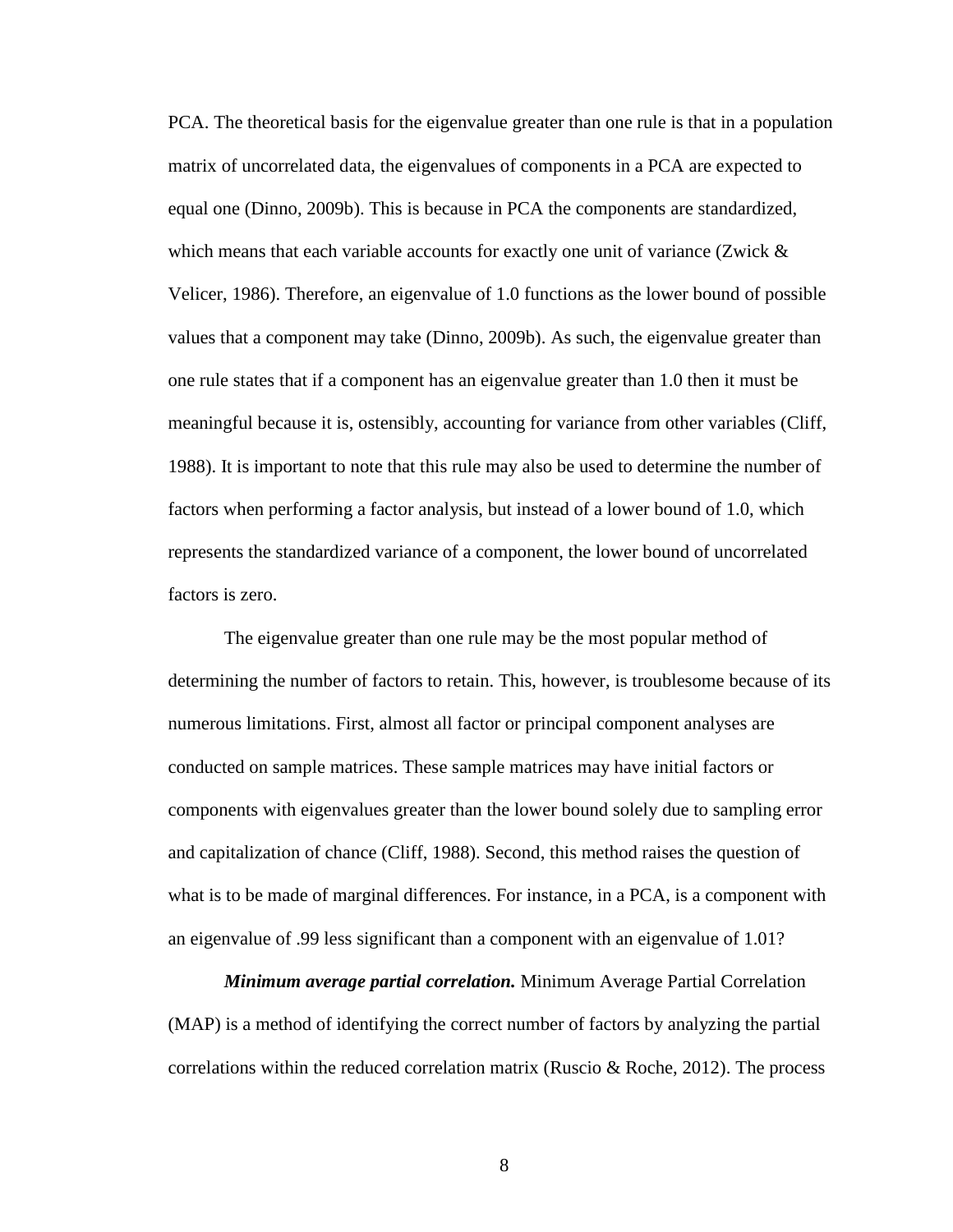consists of first partialing out a factor from the matrix and then recalculating the average partial correlation between the remaining factors. Factors continue to be partialed out sequentially and average partial correlations are calculated after each factor is partialed out. This process continues as long as the average partial correlation continues to decrease. When the average partial correlation reaches its minimum, the number of factors that have been partialed out at that point are retained (Ruscio & Roche, 2012).

The rationale behind this method is that as common variance is removed from the model, the MAP criterion will decrease. However, once there is only unique variance left in the model, the MAP criterion will begin to increase. If one examines the equation for calculating a partial correlation, this relationship may be observed. In particular, the only circumstance where the partial correlation may increase is when the denominator decreases faster than the numerator. Such an event would occur, in these circumstances, only if a component or factor had a strong correlation with one variable and a weak correlation with all other variables, signifying a unique component or factor (Velicer, Eaton, & Fava, 2000). Significantly, the MAP method of identifying the correct number of factors to retain has been shown to be generally accurate, and applicable to any kind of covariance matrix (Zwick & Velicer, 1986). Zwick and Velicer found, in a test of five different methods of determining the number of factors to retain, that MAP was the second most accurate method. Their conclusions about MAP were that although it is accurate, it has a tendency to underestimate and may ignore smaller major components (Zwick & Velicer, 1986). Other studies have suggested that MAP is negatively biased and significantly influenced by correlations between factors (Pearson et al., 2013), and is most effective for small sample sizes (Zorić & Opačić, 2013).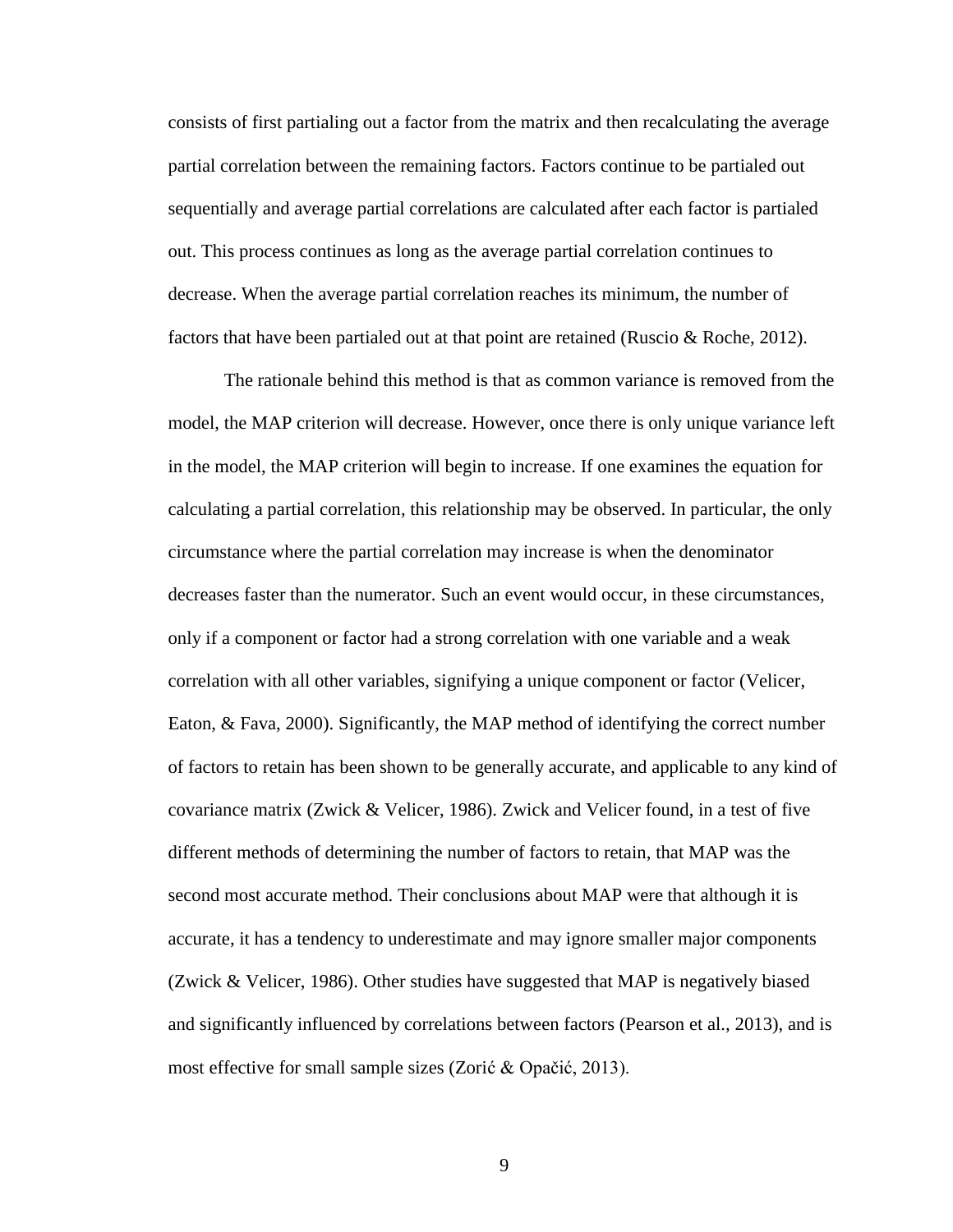*Bartlett's Test.* Unlike the other methods of determining the correct number of factors to extract from a factor analysis, Bartlett's test is a hypothesis test (Zwick & Velicer, 1986). Bartlett's test evaluates the null-hypothesis that all of the remaining eigenvalues in the model are equal starting with the first factor. If the null is rejected the eigenvalue of the next factor is tested. This continues until the test fails to reject the null. Then, all of the factors that were tested before the failure to reject the null are retained in the model (Hayton et al., 2004). Critically, it has been found that the accuracy of Bartlett's test is highly variable. For example, Zwick and Velicer (1986) found that factors such as sample size, alpha level, and the presence of unique variables, all had a significant impact on the accuracy of Bartlett's test.

Having reviewed many of the most common methods for determining the number of factors, it should be clear that there has been a need for an accurate and reliable method. Many factor identification methods are either subjective, inaccurate, or greatly influenced by fluctuations in the parameters of data such as factor loadings, sample size, number of variables and number of factors. Thus, it is suggested to use different methods in different scenarios, and to use multiple methods in order to verify solutions. While this kind of strategy may be effective, it adds even more decisions to an already very complex statistical analysis. Further, the decisions made during a factor analysis ultimately can influence the final outcome (Fabrigar et al., 1999). Adding even more decisions can negatively impact accuracy and replicability of factor solutions. In order to address many of these concerns, Horn (1965) developed a procedure called parallel analysis, which has shown great promise in the field of psychometrics.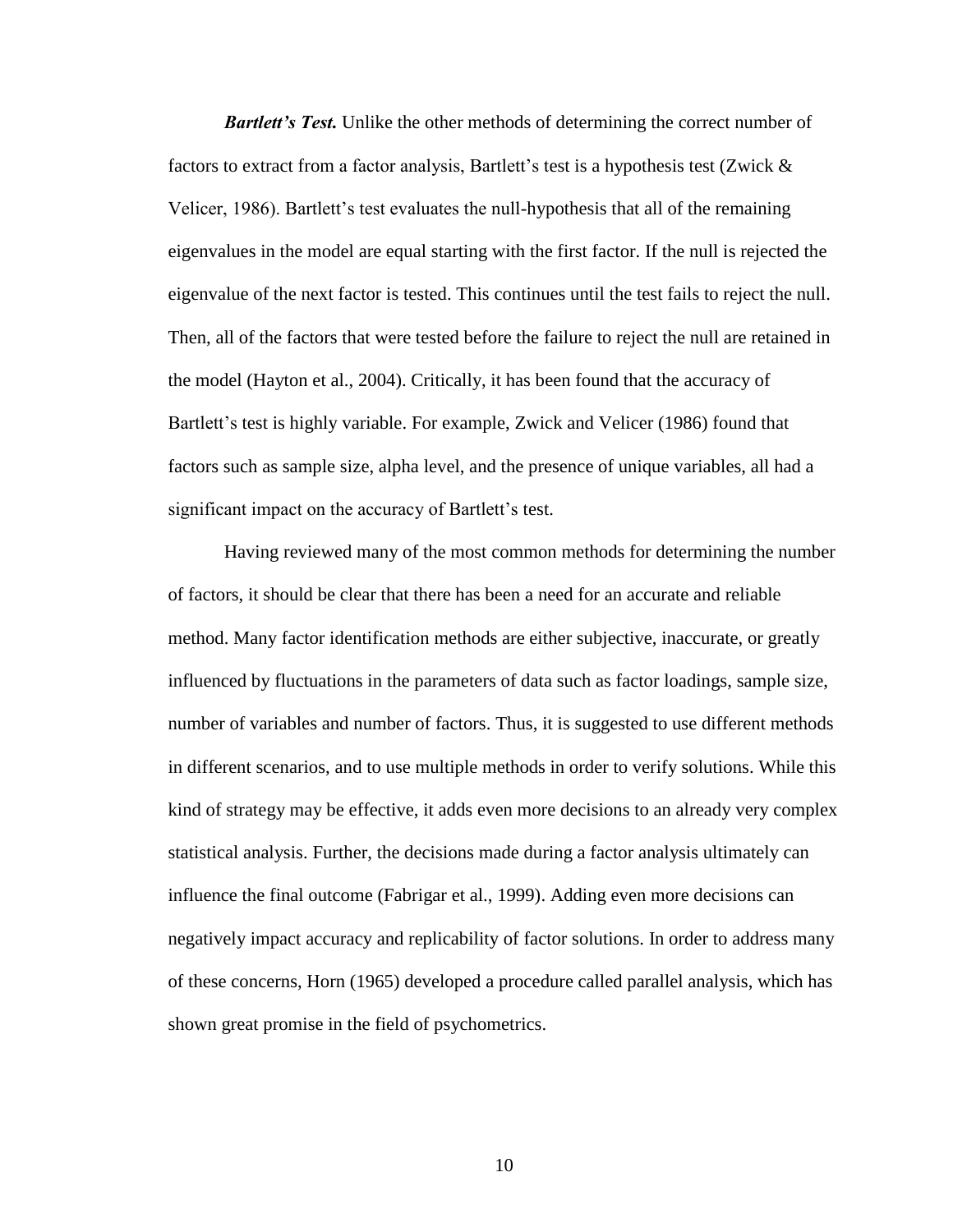#### **Parallel Analysis**

Parallel analysis has been shown repeatedly to be the most accurate method for correctly identifying the number of factors in a dataset (Velicer et al., 2000). Moreover, parallel analysis outperforms other methods across variations in sample size (Green, Thompson, Levy, & Lo, 2015), factor loadings (Buja & Eyuboglu, 1992), number of variables per factor (Crawford et al., 2010), and even distributional forms of data (Dinno, 2009a). Parallel analysis originated from Horn (1965), who developed the procedure as an improvement upon the eigenvalue greater than one rule. Horn argued that, although a population matrix of uncorrelated data will have eigenvalues of 1.0 (in a principal components analysis), a sample of data taken from that population will have eigenvalues greater than 1.0 for at least one factor simply due to chance. As such, it is a mistake to assume, as the eigenvalue greater than one rule suggests, that any eigenvalue which is greater than one represents a legitimate component (Franklin, Gibson, Robertson, Pohlman, & Fralish, 1995). Horn suggested that modeling the influence of sampling error on the size of eigenvalues could prove to be a more rational approach to factor identification. Thus, parallel analysis was developed with the intention of taking sampling error into account in order to more accurately identify legitimate factors (Horn, 1965).

Parallel analysis addresses the issue of sampling error by comparing the eigenvalues obtained from an analysis of real data to eigenvalues obtained from an analysis of simulated data. To conduct a parallel analysis, a population matrix is generated with the same parameters as the correlation matrix under analysis. Specifically, the simulated matrix has the same sample size and number of variables. A certain number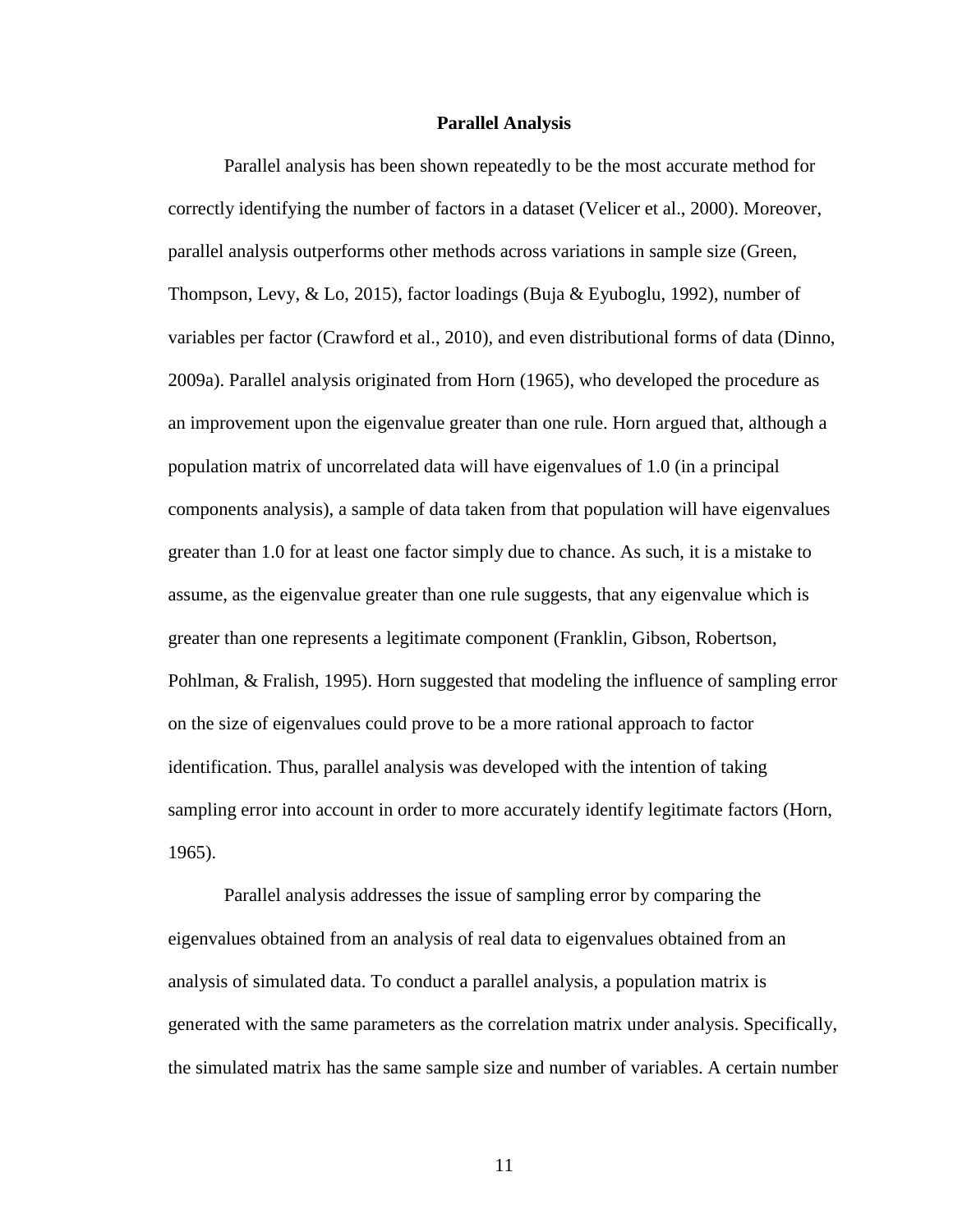of sample matrices are then generated from this population matrix and are subsequently factor analyzed. The eigenvalues taken from the random sample matrices are then turned into a frequency distribution of eigenvalues for each factor. Simultaneously, the real correlation matrix is subjected to a factor analysis. The eigenvalues for each factor from the real data are then compared to the median  $(50<sup>th</sup>$  percentile) eigenvalue from the respective random data eigenvalue frequency distribution. If the eigenvalue of the real factor is greater than the  $50<sup>th</sup>$  percentile eigenvalue of the random data, then the factor is retained. If the eigenvalue of the real factor is less than the  $50<sup>th</sup>$  percentile eigenvalue of the random data, then the factor is not retained, and no more factors are extracted (Ford et al., 1986).

#### **Issues with Parallel Analysis**

Even though parallel analysis is suggested to be the most accurate method of identifying the correct number of factors from a factor analysis (Hayton et al., 2004; Weng, 2005; Zwick & Velicer, 1986), there are still numerous variables which can influence its accuracy. Some of the most important of these influences are sample size, the number of factors, factor loadings, the number of variables, correlations between factors, and the interdependence of eigenvalues.

**Sample size.** The first issue with parallel analysis is that of sample size. Although sample size is a factor analysis issue, it also impacts the accuracy of parallel analysis. The accuracy of parallel analysis has been shown in various situations to decrease as sample size decreases (Crawford et al., 2010; Green et al., 2015). Zwick and Velicer (1986) found that, regardless of the number of variables, as sample size decreased the accuracy of parallel analysis also decreased. Zorić and Opačić (2013) found similar results in a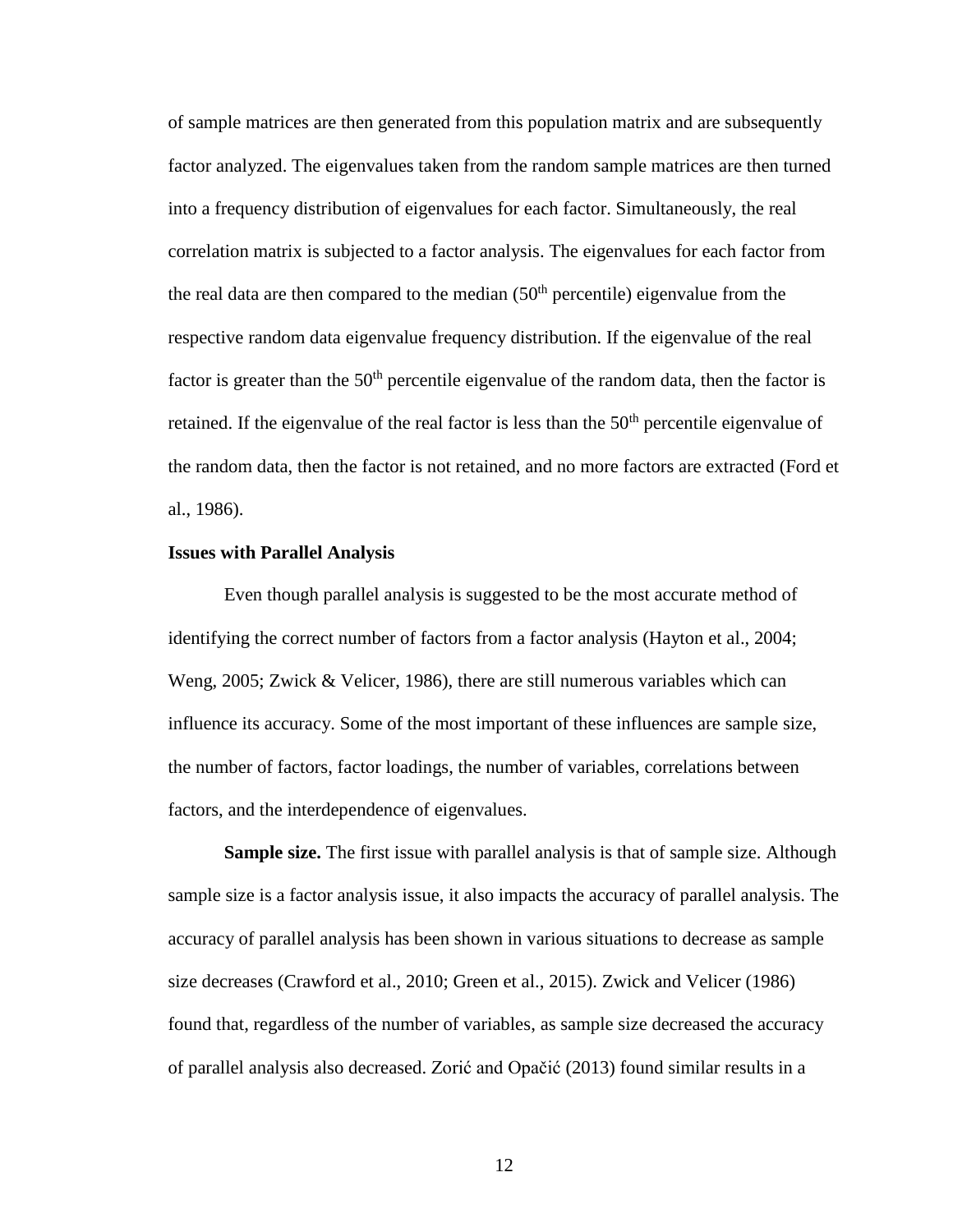study comparing five component retention criteria, including parallel analysis, across variations in sample size, the number of variables, the number of components, and the percentage of error variance. The authors found that, all else being equal, at small sample sizes (i.e.,  $N = 50$ ) parallel analysis was less accurate than other methods such as MAP. Much of this variability in performance due to sample size can be attributed to sampling theory; as sample sizes increase the standard deviation of the sampling distributions decrease. As sample size increases, there is inherently less variation in the sampling distribution which allows for more accurate comparisons between the simulated eigenvalues and the real data eigenvalues.

Sample size also influences parallel analysis accuracy through its effects on eigenvalue size. For example, Turner (1998) found that sample size may significantly influence the size of noise eigenvalues following the identification of a real factor. In a study of the size of noise eigenvalues across variations in sample size and percent of common variance, Turner found that at low sample sizes (i.e.,  $N = 100$ ), as the amount of common variance increased the size of subsequent eigenvalues decreased sharply. However, for large sample sizes (i.e.,  $N = 1000$ ), as the amount of common variance increased the subsequent eigenvalues decreased only slightly (1998). Importantly, traditional parallel analysis does not control for the amount of variance accounted for by the preceding factors. Considering this fact within the context of the Turner (1998) study, traditional parallel analysis may be prone to underextraction especially at small sample sizes.

**Number of variables.** Parallel analysis has also been suggested to be influenced by the number of variables. For example, Green, Thompson, Levy, and Lo (2012)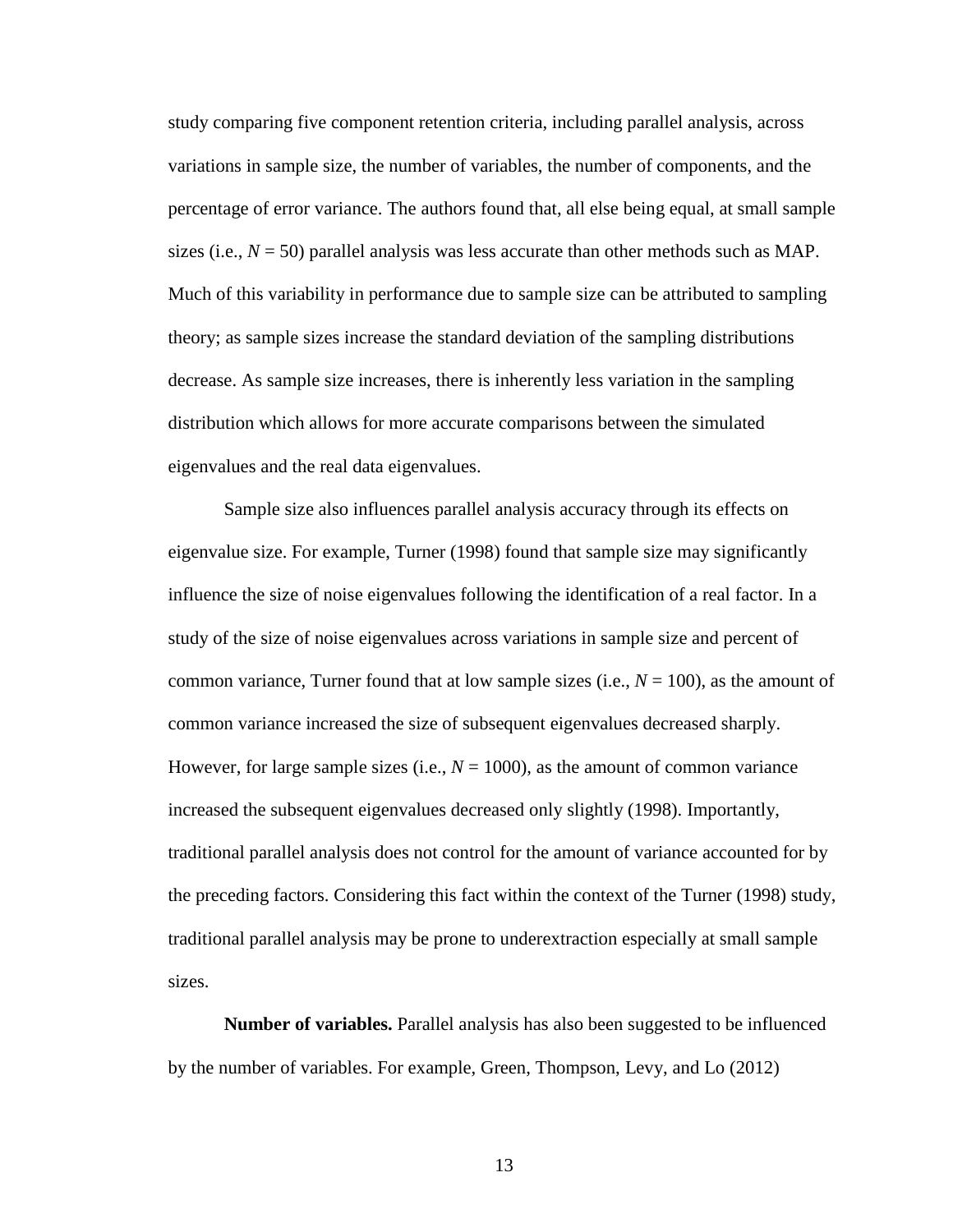performed a Monte Carlo study of parallel analysis accuracy under various conditions. The authors were able to demonstrate that as the number of variables per factor increased from four to eight, the accuracy of parallel analysis decreased. Crawford et al. (2010) found similar results in their Monte Carlo study of different parallel analysis criteria. In the Crawford et al. study, the authors demonstrated that when comparing three different eigenvalue criteria, the conventional  $50<sup>th</sup>$  percentile criterion became less accurate as the number of variables per factor increased from three variables per factor to six. Further, in a study investigating the accuracy of five different factor retention criteria across variations in sample size (i.e., 50, 100, 200, 300, or 600), number of factors (i.e., 1, 2, 3, 5, 8, or 10), number of variables (i.e., 9, 15, 22, 35, or 40), and amount of error variance (i.e., 30, 40, 50, 60, 70, or 80), Zorić and Opačić (2013) found that as the number of variables increased, the propensity for parallel analysis to underextract increased. The results of their study also suggested that as the factor to variable ratio increases, accuracy of parallel analysis decreases. One possible explanation for such behavior is that well defined factors usually consist of a relatively small number of variables with high loadings on their respective factor and low loadings on the other factors (Zwick & Velicer, 1986). Having a large number of variables per factor leads to poorly defined factors which are harder to identify through parallel analysis.

**Number of factors.** Another influence on the accuracy of parallel analysis is the number of factors present. Although in reality a scientist or practitioner will not know how many factors are present, especially when performing an exploratory factor analysis, research has studied matrices of known factor structure. In these studies, such as that by Crawford et al. (2010), the authors have suggested that the accuracy of parallel analysis is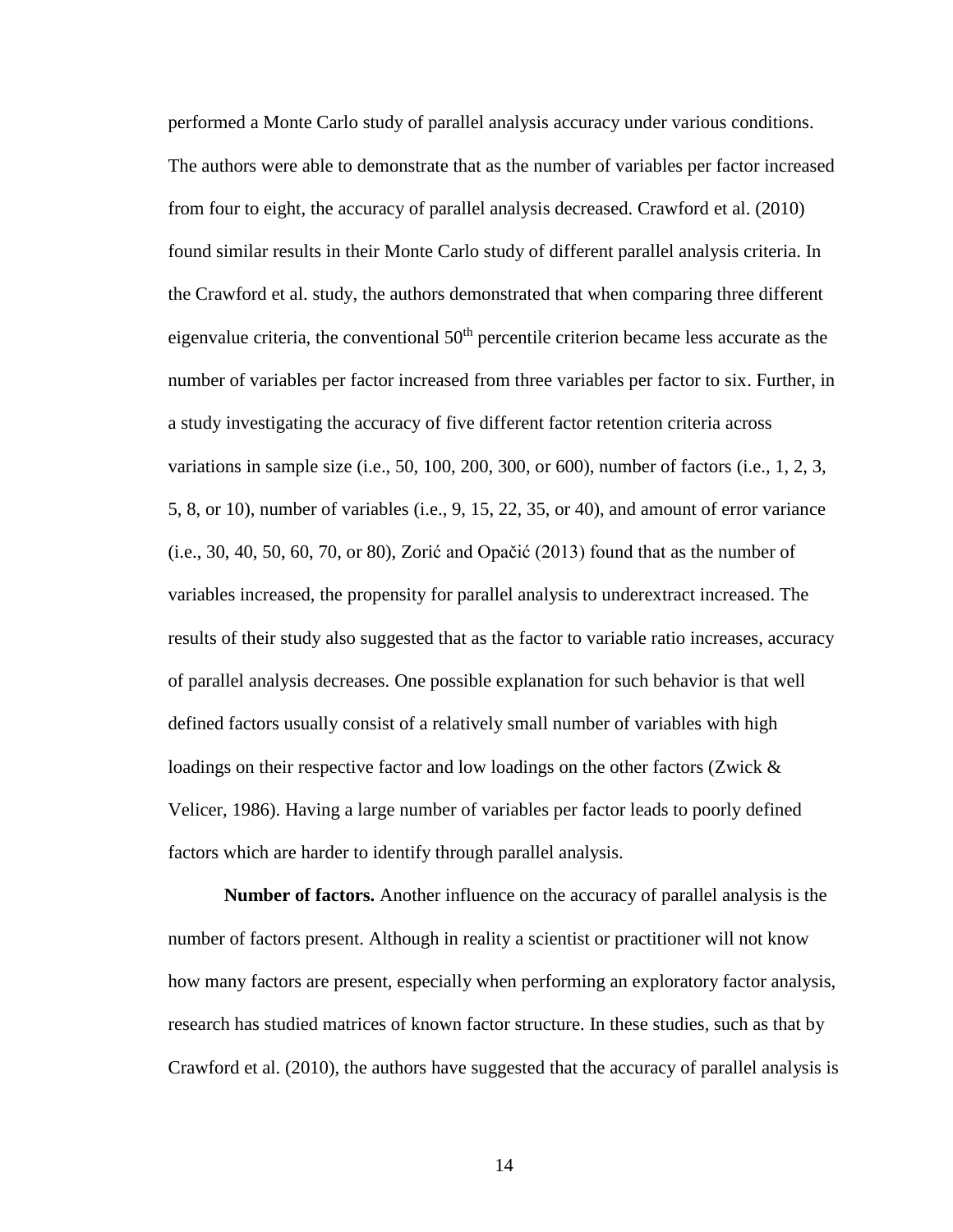negatively influenced by the number of factors present such that parallel analysis will be less accurate in identifying the correct number of factors when there are more factors in the dataset. For example, in a study by Beauducel (2001) which investigated the accuracy of parallel analysis on orthogonal and oblique solutions, it was found that although increasing the number of factors had no impact on the accuracy of parallel analysis on orthogonal solutions, increasing the number of factors within oblique solutions was coupled with noticeable decreases in accuracy.

**Factor loadings.** The factor loadings, or how much variance in a variable is accounted for by a specific factor, may also influence the accuracy of parallel analysis (Crawford et al., 2010). Under ideal circumstances, the factors in a factor analysis are well defined. This means that there are relatively few variables defining each factor; these variables have strong loadings on the factor and have weak loadings on the other factors (Zwick & Velicer, 1986). In a study by Zwick and Velicer (1986), the authors evaluated the accuracy of numerous criteria for identifying the number of factors under different sample sizes (i.e., twice or five times the number of variables), factor loadings (i.e., .50 or .80), and numbers of variables (i.e., 36 or 72). Critically, their study suggested that the ability of parallel analysis to identify the correct number of factors increased as factor loadings increased. Crawford et al. (2010) also found evidence suggesting that the accuracy of parallel analysis may increase as factor loadings increase. However, it is not uncommon for variables to load moderately on numerous factors. These cross loaded variables make it notably more difficult to identify the correct number of factors.

**Correlations between factors.** One of the greatest influences on the accuracy of parallel analysis for determining the number of factors from a factor analysis is the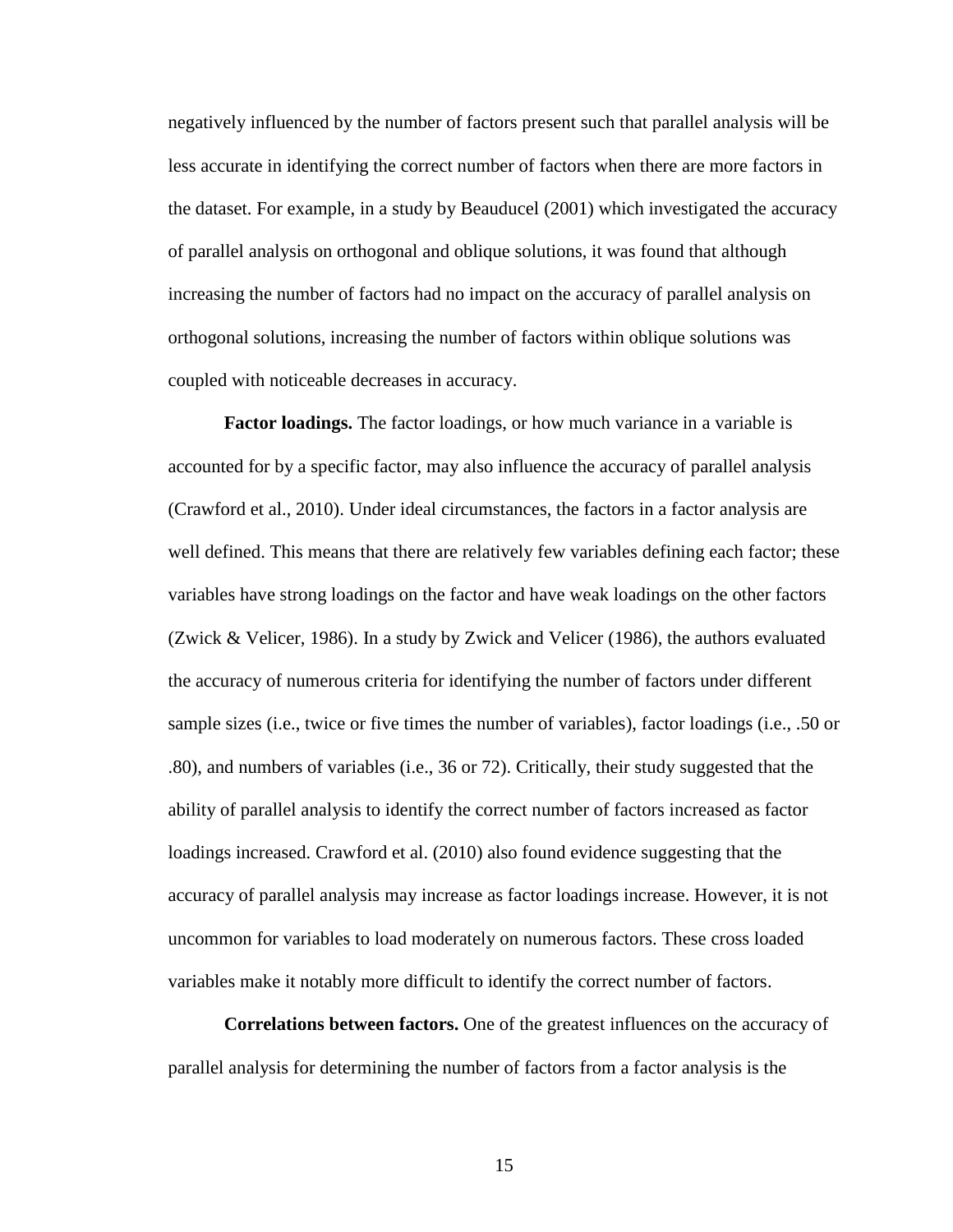correlation between factors. In the broadest sense, factors correlate when variables in the dataset are correlated with other variables. Several studies have shown that high correlations among factors leads to inaccuracies (Crawford et al., 2010; Green et al., 2015). For example, in the Crawford et al. (2010) study of parallel analysis methods for determining the number of factors, the authors found that both PCA and principal axis factoring performed worse when there were high (i.e., .7) correlations among factors as well as small (i.e., .4) factor loadings. They also found that criteria, such as the  $95<sup>th</sup>$ percentile eigenvalue criterion, had increased levels of underextraction as the correlations between factors increased (Crawford et al., 2010). It is suggested that the correlation between factors leads to underextraction because eigenvalues are interdependent (Hayton et al., 2004). Specifically, the size of an eigenvalue is determined by the size of other eigenvalues. Thus, if factors are highly correlated, the size of the eigenvalues will be limited, increasing the likelihood of underextraction (Turner, 1998).

**Joint distributions.** Another issue which has recently received increased attention is determining the correct reference distribution to be used for parallel analysis. Many argue that the size of the initial eigenvalue in traditional parallel analysis influences the size of subsequent eigenvalues (Buja & Eyuboglu, 1992; Green, Xu, & Thompson, 2017; Turner, 1998). This arises from the fact that each variable contributes a specific amount of variance. As such, the sum of the contributed variance from all variables is equal to the total variance which is analyzed. When one factor accounts for a significant proportion of this total variance, the eigenvalues of the subsequent factors will naturally decrease due to the limited amount of variance left to account for (Turner, 1998). Traditional parallel analysis treats each factor's eigenvalue distribution as a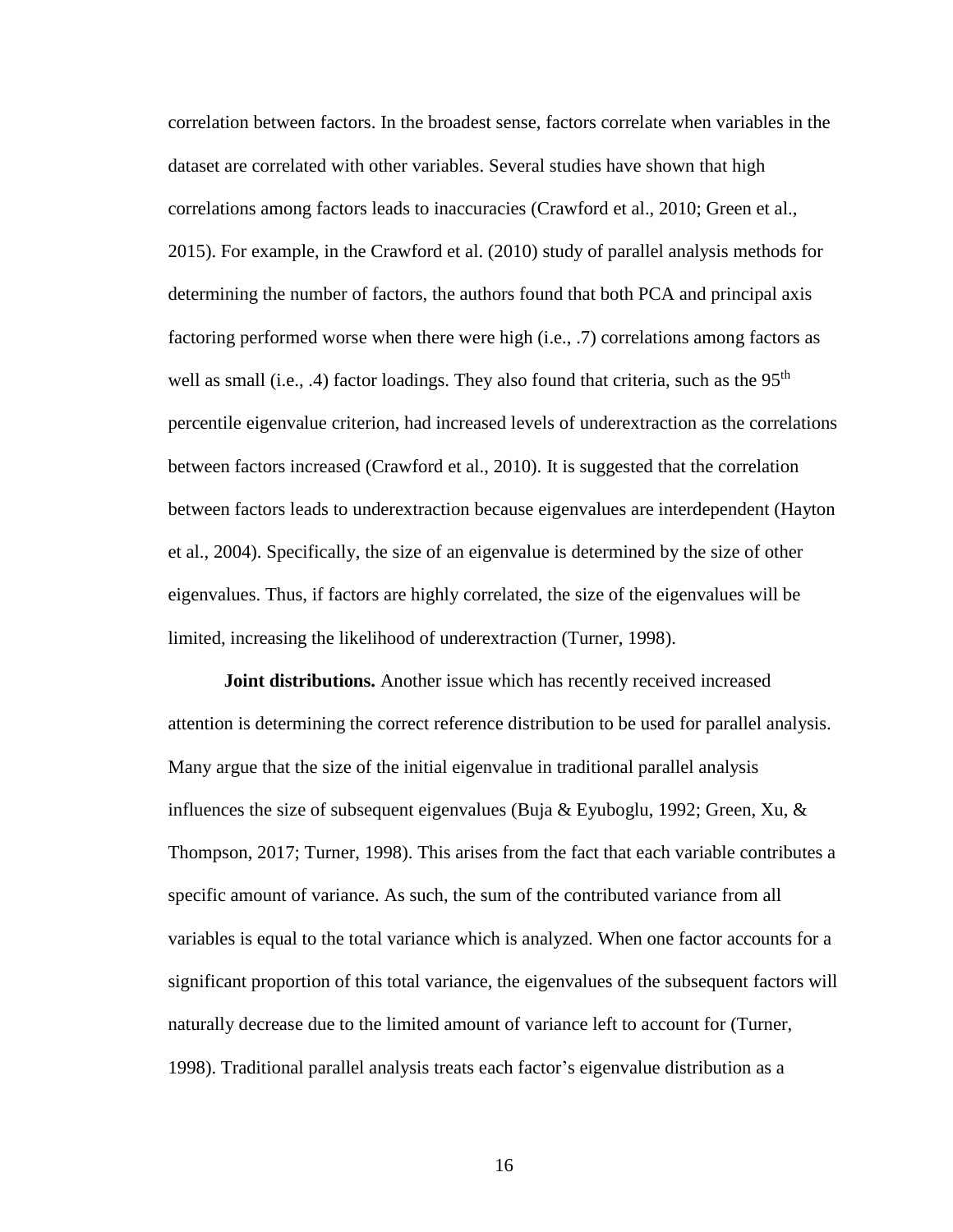completely separate analysis, without accounting for any influence that the previous factor may have had. Importantly, this can lead to underextraction as the random sample distribution will most likely have larger values than the eigenvalues of factors from real data which follow a large factor (Turner, 1998). While this assumption is appropriate for the first eigenvalue, for subsequent eigenvalues the traditional method which assumes that there are no factors present is inappropriate.

In order to correct for this, revised forms of parallel analysis have been suggested (Green et al., 2015; Green et al., 2017). These forms of parallel analysis operate under the assumption that all of the eigenvalues are interdependent. Thus, once the first factor has been identified, the subsequent eigenvalue distribution takes into account this factors presence, reducing the amount of variance available to provide a more accurate estimation for comparison (Green et al., 2015). These methods have been found to be somewhat more accurate than the traditional method under certain conditions. For example, Green et al. (2015) found that revised parallel analysis performed better than traditional parallel analysis when there were highly correlated factors, weak factor loadings, or a high number of variables per factor. Significantly, they also found that while the accuracy of traditional parallel analysis decreased with increases in sample size, the accuracy of revised parallel analysis increased.

**Criteria used for factor identification in parallel analysis.** The final issue related to parallel analysis to be discussed is that of the eigenvalue criteria that are used. In Horn's (1965) seminal article he proposed that the eigenvalue from the real data be compared to the median (i.e.,  $50<sup>th</sup>$  percentile) eigenvalue of the random data. It has been suggested, however, that this criterion can lead to overextraction, particularly through the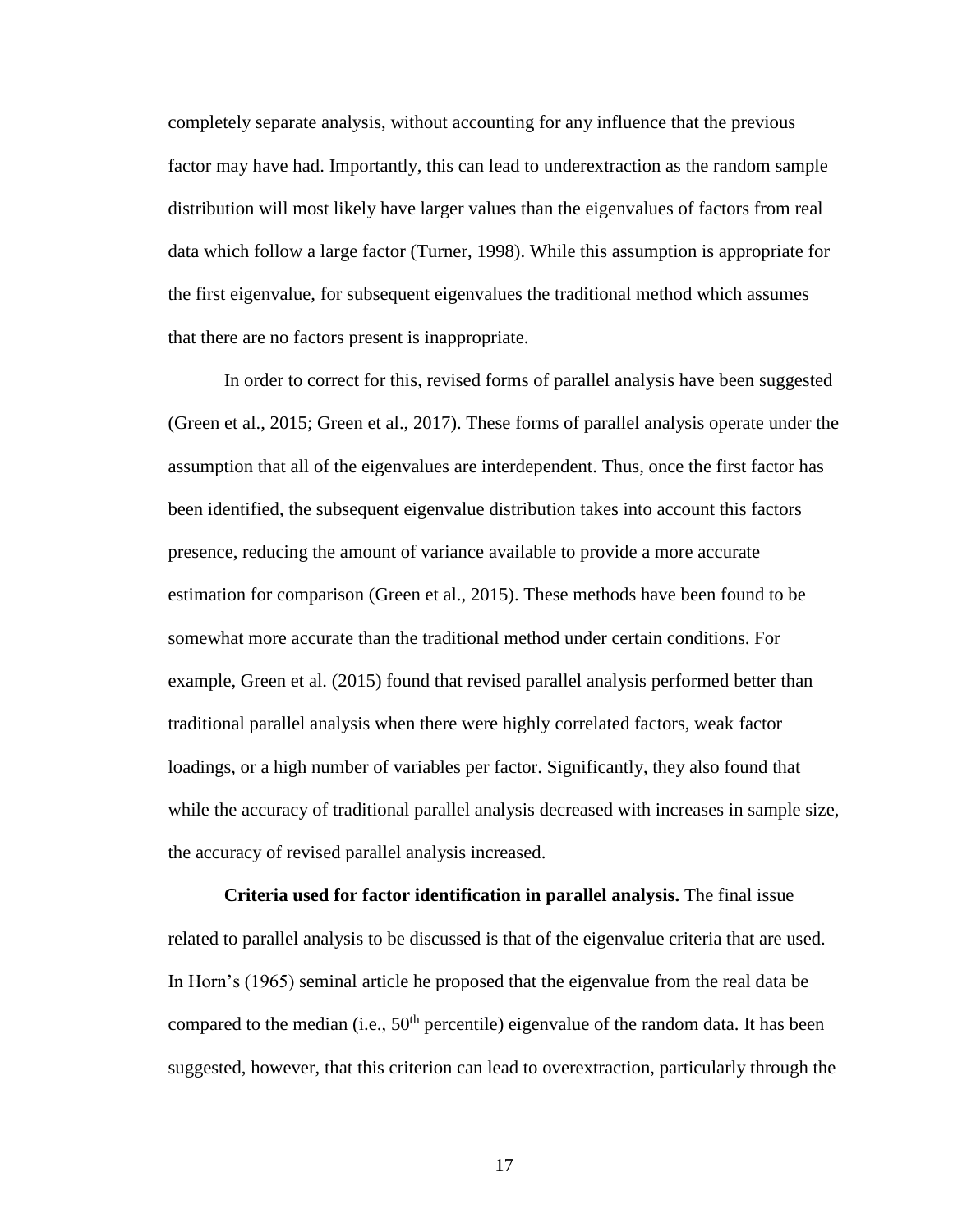retention of minor components (Buja & Eyuboglu, 1992). In response, more stringent criteria have been proposed such as the use of the  $95<sup>th</sup>$  or  $99<sup>th</sup>$  percentile eigenvalue. The 95th percentile criterion was first suggested by Glorfeld (1995) who reasoned that Horn's (1965) parallel analysis tended to extract too many or poorly defined factors. He postulated that implementation of a more stringent criterion could correct for this tendency for parallel analysis to overextract.

In many ways, the  $95<sup>th</sup>$  percentile criterion emulates hypothesis testing (Weng, 2005). As such, the 95<sup>th</sup> percentile criterion has been regarded as an effective heuristic, though not a statistically rigorous model (Saccenti  $&$  Timmerman, 2017). For example, an eigenvalue is compared to a frequency distribution and if this eigenvalue is greater than the  $95<sup>th</sup>$  percentile eigenvalue then the factor is retained. In this instance we accept that there is a 5% chance that the factor is actually the result of sampling error. With this logic, it is clear as to why the 95<sup>th</sup> percentile criterion might be preferred. Using the same logic, when considering the  $50<sup>th</sup>$  percentile eigenvalue we are accepting that there is a 50% chance that the factor is due to sampling error. Fundamentally this means that the median eigenvalue criterion makes it more likely that factors which are due to sampling error are retained (Green et al., 2015).

There have been a number of studies which have compared the median eigenvalue criterion to the 95<sup>th</sup> and even 99<sup>th</sup> percentile eigenvalue criteria. For example, Glorfeld (1995) was able to demonstrate in his seminal study that, when factors were poorly defined, the median eigenvalue led to overextraction, while this was not so when using the 95<sup>th</sup> or 99<sup>th</sup> percentile criteria. Crawford et al. (2010) compared the median and 95<sup>th</sup> percentile eigenvalue criteria, as well as principal axis factoring and PCA, across various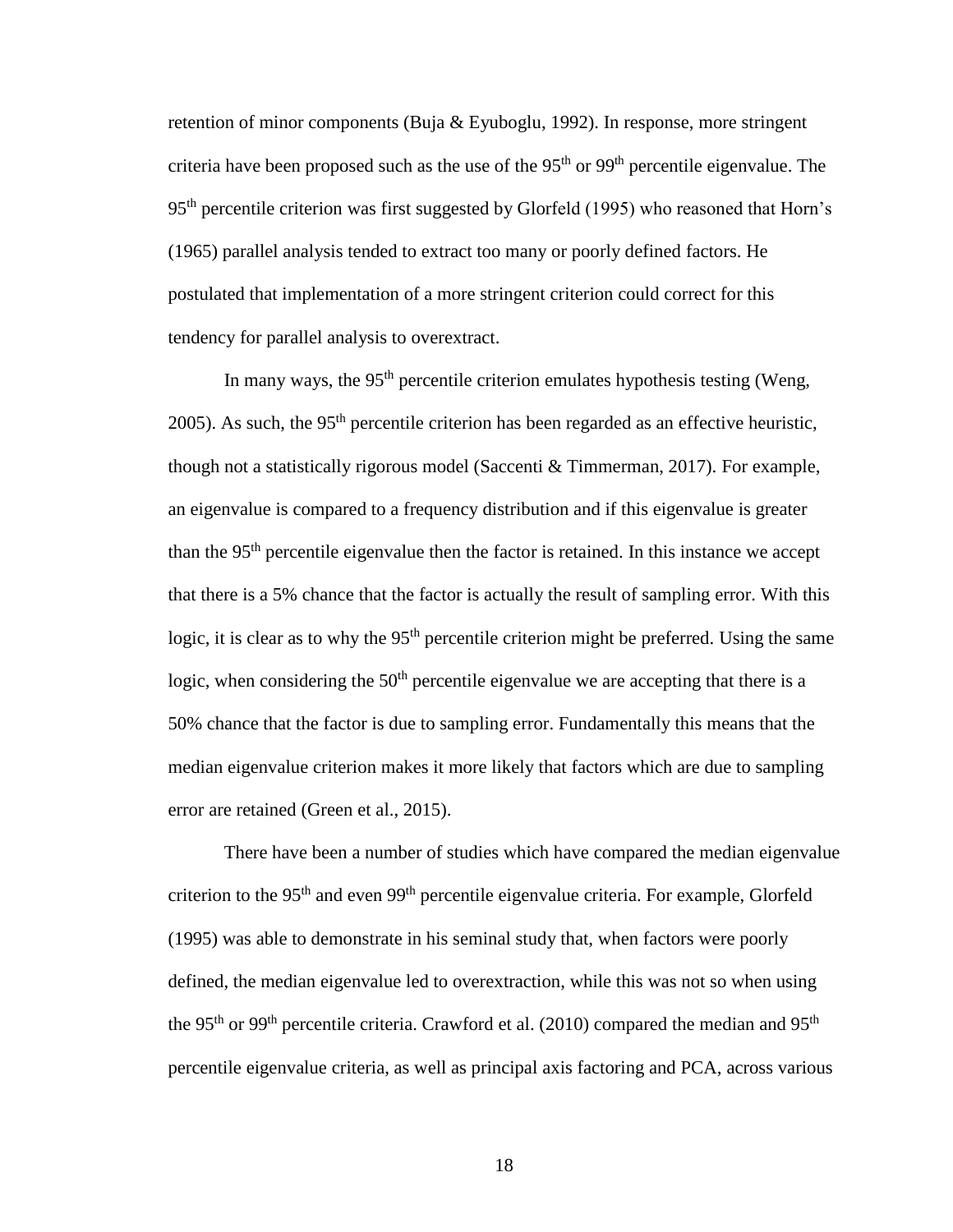factor loadings, numbers of factors, and sample sizes. The authors found that the 95<sup>th</sup> percentile criterion outperformed the median criterion as sample size and items per factor increased, as well as when the factor loadings were medium to low. However, when there were small sample sizes, high correlations between factors, or few variables per factor, the median eigenvalue criterion performed better than the  $95<sup>th</sup>$  percentile eigenvalue criterion (Crawford et al., 2010). Green et al. (2015) also compared the  $95<sup>th</sup>$  percentile criterion against the median eigenvalue criterion by testing them on different sample sizes, numbers of factors, factor loadings, and factor correlations. The authors found that the 95<sup>th</sup> percentile criterion was generally most effective across all conditions; however, accuracy was impacted by the definition of the factors. Further, in a test of parallel analysis on unidimensional binary data, Weng  $(2005)$  found that the 95<sup>th</sup>, and even more stringent 99<sup>th</sup> percentile eigenvalue criteria, were almost always 100% accurate and greatly outperformed the median eigenvalue criterion.

Although there have been several findings in support of using more stringent criteria (Cokluk & Kocak, 2016; Horn, 1965; Peres-Neto et al., 2004), troublesome issues remain with using criteria such as the 95<sup>th</sup> percentile eigenvalue. For example, Turner (1998) cautions that using this criterion may lead to overestimation of the size of noise eigenvalues. Noise eigenvalues correspond with factors which are analyzed after a real factor has been identified. Turner argues that this is especially true for traditional parallel analysis which does not treat the eigenvalues as interrelated. Also, studies such as that by Steger (2010), have shown that the  $95<sup>th</sup>$  percentile eigenvalue criterion still is influenced by factors such as high commonalities and correlations between factors. In summation, even though parallel analysis combined with the  $95<sup>th</sup>$  percentile eigenvalue criterion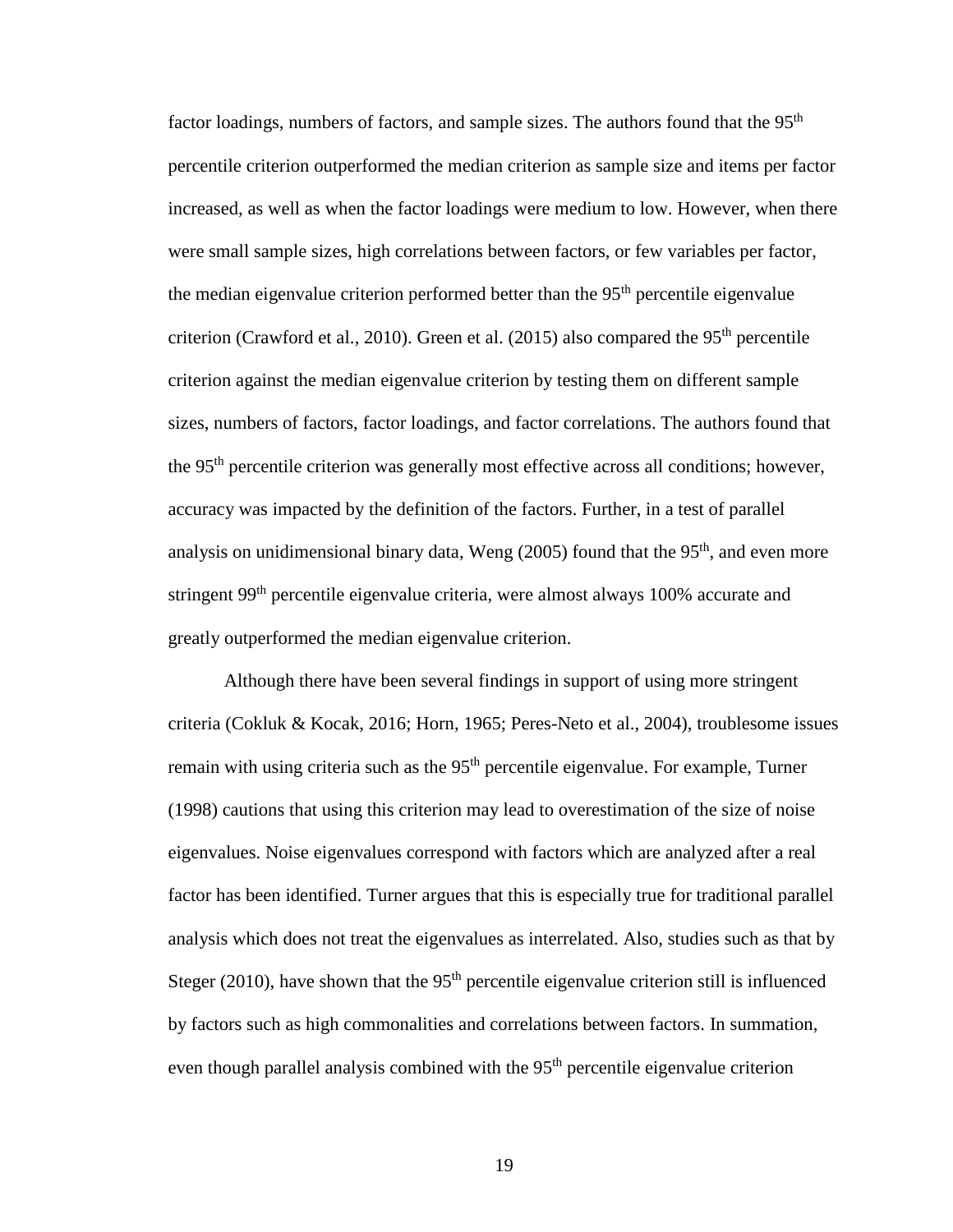seems to be the most accurate method of identifying the correct number of factors to date, ways to make this method more robust while also increasing its accuracy are needed.

## **The Present Study**

The present study investigated the efficacy of an additional criterion to be used in conjunction with eigenvalue percentile criteria. This additional criterion demands that an eigenvalue from the true data be greater than the specified percentile eigenvalue from the random distribution by a certain margin. For this study, the performance of a 10% margin was compared against the traditional simple difference standard of parallel analysis. Further, these standards (any difference vs 10% difference) were combined with four different eigenvalue criteria ( $50<sup>th</sup>$ ,  $90<sup>th</sup>$ ,  $95<sup>th</sup>$ ,  $99<sup>th</sup>$ ), yielding eight different standards for determining the number of factors with a parallel analysis. Previous research (Matsumoto & Brown, 2017) investigated the efficacy of a margin criterion in conjunction with eigenvalue criteria on a correlation matrix designed to engender overextraction. The authors found that the most stringent criteria (i.e.,  $99<sup>th</sup>$  percentile eigenvalue combined with 10% margin) was more accurate in identifying the number of factors in comparison to all other criteria. However, this rule will not likely be the most effective standard in correlation matrices designed to engender underextraction.

In correlation matrices which engender underextraction, generally, there is a strong correlation among factors. This reduces the probability of large eigenvalues as variance is distributed from the variables across the factors. Peres-Neto et al. (2004) demonstrated this phenomenon in an investigation of 10 stopping rules on principal component analysis. Of the methods tested, the authors examined the accuracy of parallel analysis in conjunction with the  $95<sup>th</sup>$  percentile criterion and  $50<sup>th</sup>$  percentile criterion. The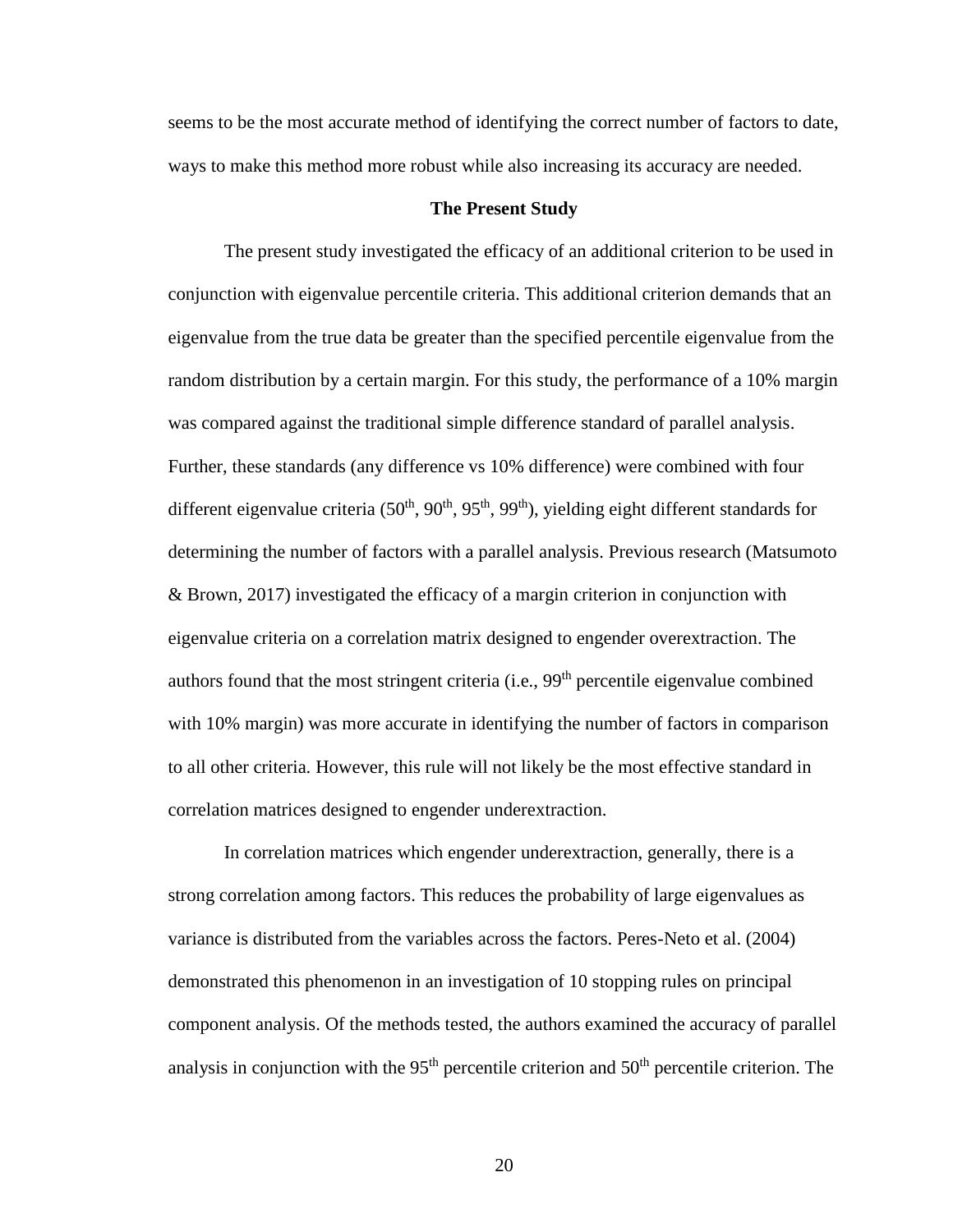authors found that, when the components were highly correlated, the median eigenvalue outperformed the 95<sup>th</sup> percentile criterion. The authors suggested that a criterion which was greater than the median, but less than the 95<sup>th</sup> percentile would maximize the probability of identifying the correct number of non-trivial factors when correlations between components were present while subsequently reducing the number of trivial components retained in the presence of uncorrelated variance (Peres-Neto et al., 2004). Therefore, it is hypothesized that less stringent criteria than those used by Matsumoto and Brown (2017) will be the most accurate. In particular, it is postulated that a slightly less stringent percentile criterion (i.e.,  $90<sup>th</sup>$  percentile) with an absolute margin criterion will yield the correct number of factors more often than will other standards. The reason for this hypothesis is that the correlation between factors should reduce the size of the eigenvalues in the real data, necessitating less stringent criteria to prevent underfactoring. *Hypothesis:* A 90<sup>th</sup> percentile eigenvalue criterion in addition to an absolute margin criterion will identify the correct number of factors at a higher rate than will any other combination of criteria.

The study consisted of a 3 (Sample Size) x 2 (Number of Iterations) factorial design with 2 (Margin Criteria) x 4 (Eigenvalue Criteria) decision rules investigated for each condition. The accuracy of these decision rules was tested using a Monte Carlo simulation. This simulation tested the various criteria using a population correlation matrix which was designed to elicit underextraction. In order to facilitate underextraction, the population correlation matrix was created to have a high correlation between factors. This effect was further tested upon variations in sample size and number of iterations of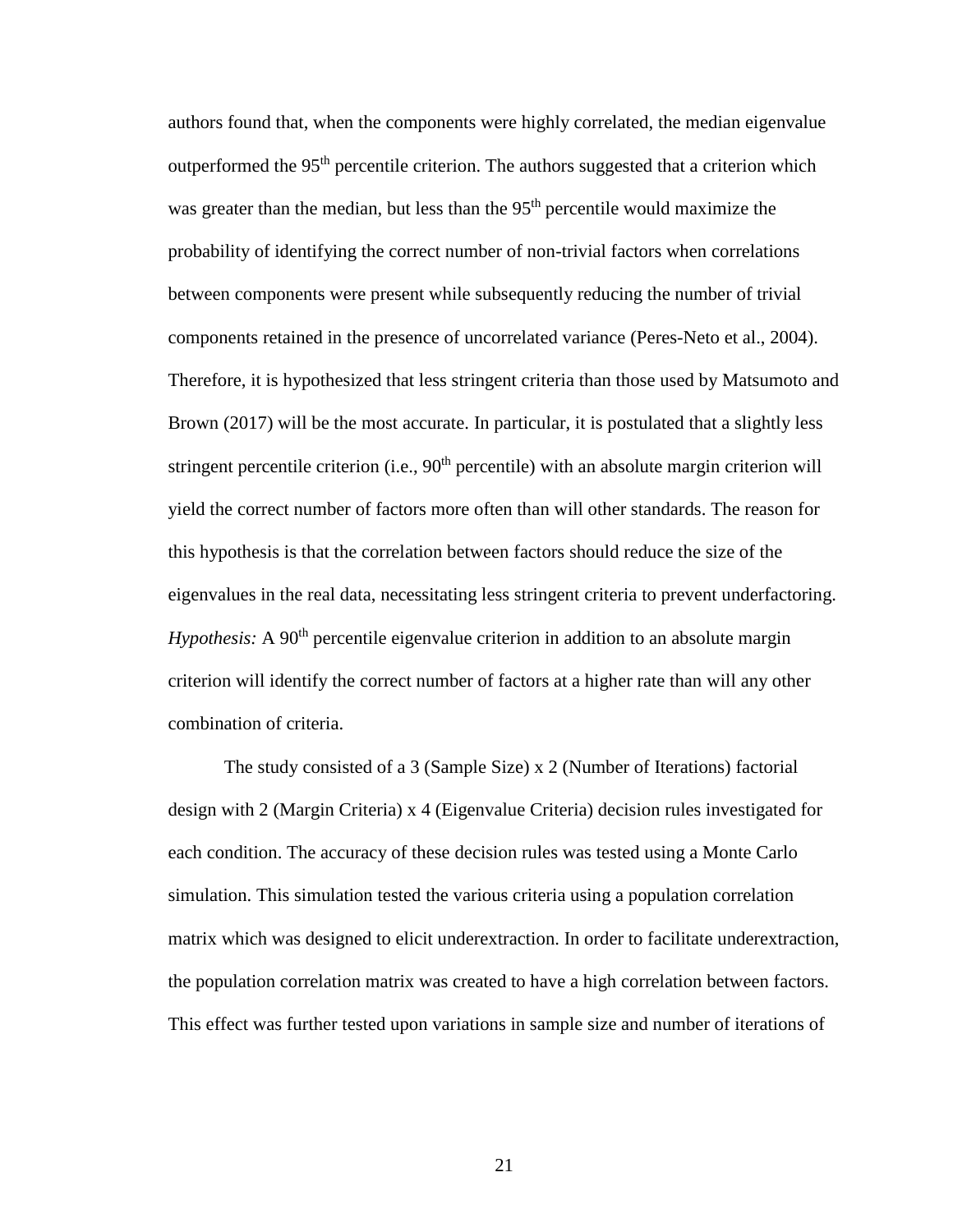the parallel analysis. The accuracy of the various criteria, determined by their ability to identify the predefined factor structure, was then compared.

## **Method**

## **Population Generation**

A dataset, consisting of 1,000,000 cases with scores on 12 variables was generated in order to create a population correlation matrix (Table 1) designed to engender underextraction in samples. The correlation matrix consisted of a two factor structure. Within this matrix, each of the factors was defined by five variables. The correlation between factors was .45. The remaining two variables were uncorrelated with all variables.

Table 1.

| Variable       | $\mathbf{1}$ | 2   | 3   | $\overline{4}$ | 5   | 6   | 7   | 8   | 9   | 10  | 11   | 12   |
|----------------|--------------|-----|-----|----------------|-----|-----|-----|-----|-----|-----|------|------|
| $\mathbf{1}$   | 1.0          | .35 | .35 | .35            | .35 | .25 | .25 | .25 | .25 | .25 | .00  | .00  |
| $\overline{2}$ |              | 1.0 | .35 | .35            | .35 | .25 | .25 | .25 | .25 | .25 | .00. | .00  |
| 3              |              |     | 1.0 | .35            | .35 | .25 | .25 | .25 | .25 | .25 | .00  | .00  |
| $\overline{4}$ |              |     |     | 1.0            | .35 | .25 | .25 | .25 | .25 | .25 | .00  | .00  |
| 5              |              |     |     |                | 1.0 | .25 | .25 | .25 | .25 | .25 | .00  | .00. |
| 6              |              |     |     |                |     | 1.0 | .35 | .35 | .35 | .35 | .00  | .00  |
| 7              |              |     |     |                |     |     | 1.0 | .35 | .35 | .35 | .00. | .00  |
| 8              |              |     |     |                |     |     |     | 1.0 | .35 | .35 | .00  | .00  |
| 9              |              |     |     |                |     |     |     |     | 1.0 | .35 | .00  | .00  |
| 10             |              |     |     |                |     |     |     |     |     | 1.0 | .00  | .00  |
| 11             |              |     |     |                |     |     |     |     |     |     | 1.0  | .00  |
| 12             |              |     |     |                |     |     |     |     |     |     |      | 1.0  |

*Population Correlation Matrix*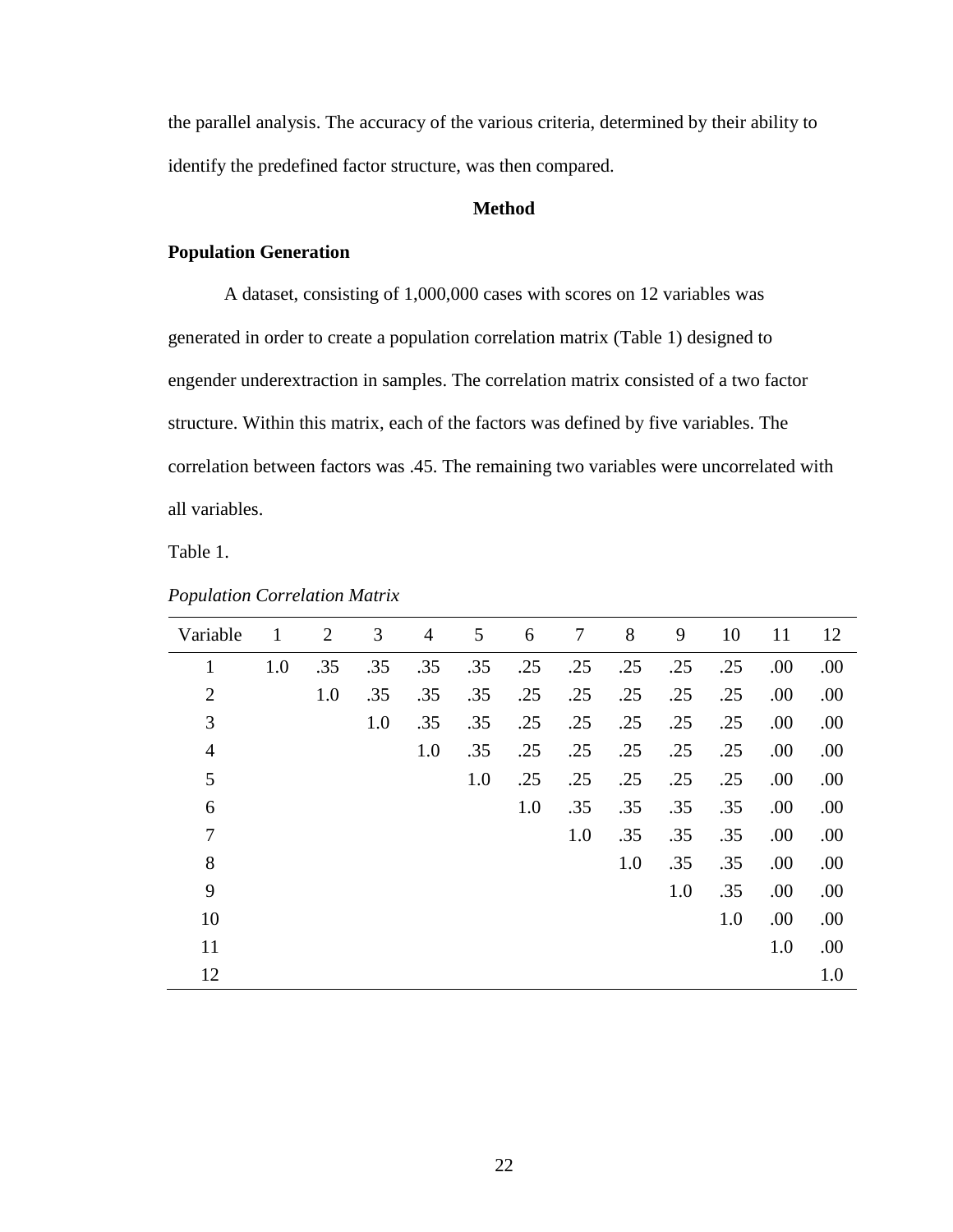## **Procedure**

.

The experiment adhered to the following procedure:

- 1. A sample of 120, 240, or 480 cases was randomly drawn from the population.
- 2. An exploratory factor analysis (common factor model) was performed on the sample data.
- 3. A parallel analysis of 200 or 500 replications was conducted on a sample of random data of the same size and with the same number of variables as the sample data.
- 4. The eigenvalues from the  $50<sup>th</sup>$ ,  $90<sup>th</sup>$ ,  $95<sup>th</sup>$ , or  $99<sup>th</sup>$  percentile from the parallel analysis were compared to the eigenvalues obtained from the factor analysis of the sample data.
- 5. The number of factors was then determined by applying a margin criterion (e.g., simple absolute difference or 10%). The number of factors was defined as the highest factor in the sample data which had a positive eigenvalue greater than the corresponding random parallel analysis eigenvalue. In the event that the eigenvalue of a lower factor from the sample data was not greater than the eigenvalue from the random parallel analysis data, but the next sample factor was, then all factors after the factor which was not greater than the random parallel analysis eigenvalue were ignored.
- 6. The process was repeated 1000 times at which point the results were compared against the known population value of two factors.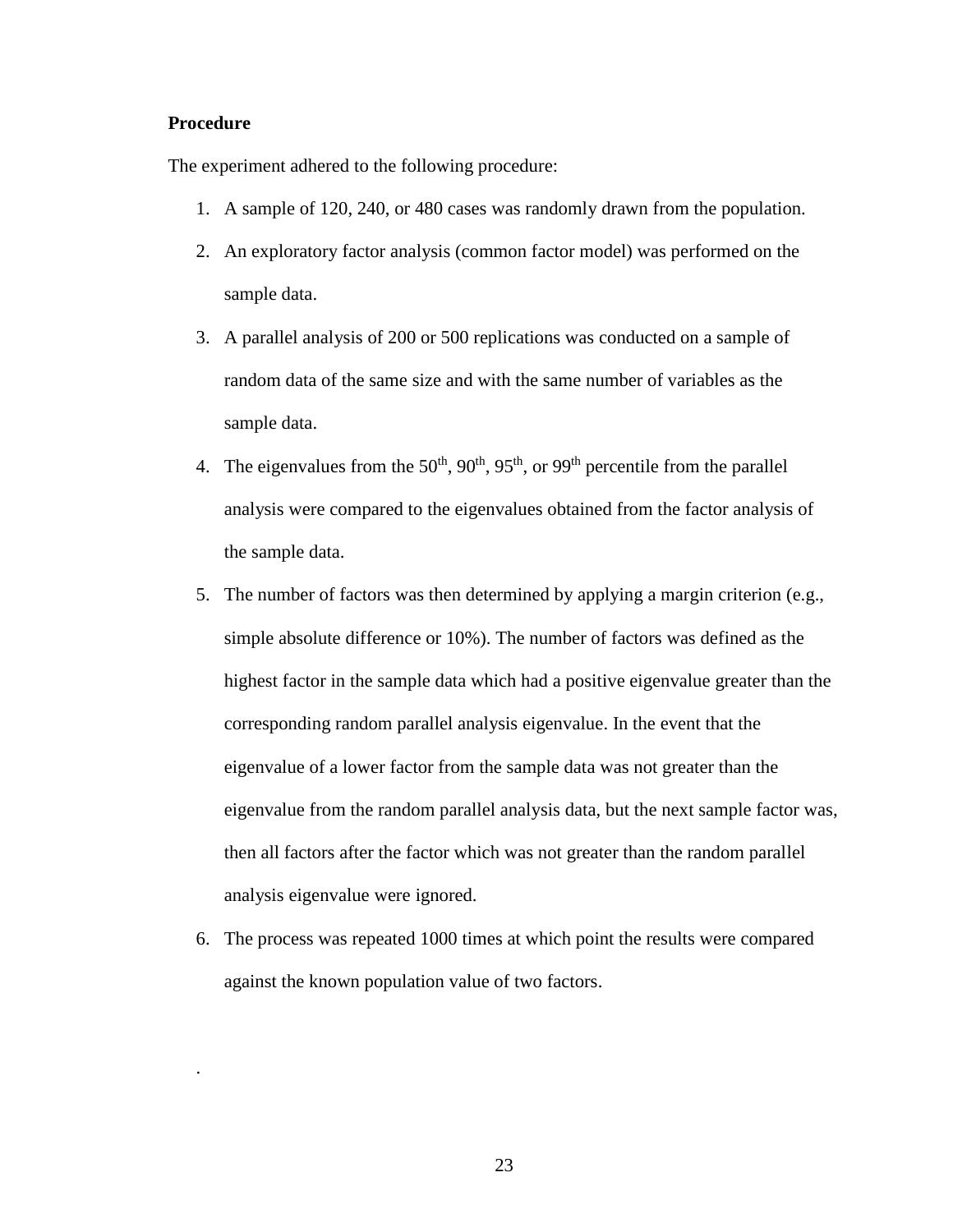#### **Results**

The purpose of the current study was to investigate the accuracy of various eigenvalue percentile criteria when used in conjunction with a margin criterion on a population matrix designed to engender underextraction in samples. In order to evaluate the accuracy of the decision rules, a frequency analysis was performed to determine the percentage of iterations where the criteria correctly identified, over-identified, or underidentified, the predefined factor structure (i.e., two factors). These percentages, across variations in sample size and number of iterations, are presented below (Table 2 displays the results of the percentile criteria in conjunction with an absolute margin; Table 3 presents the accuracy of the percentile criteria in conjunction with a 10% margin). Due to the number of comparisons in the present study, only the most relevant results will be discussed.

#### **Sample Size Comparisons**

At the smallest sample size  $(N = 120)$ , all criteria performed relatively poorly, with the best results identifying the correct number of factors in approximately 50% of the cases. The sample of  $(N = 120)$  also led to significant amounts of underextraction for any standard greater than the  $50<sup>th</sup>$  percentile. Less stringent criteria seemed to be the most accurate under these conditions, with the  $50<sup>th</sup>$  percentile criterion being generally more accurate at small sample sizes regardless of margin. Given the generally poor accuracy of any standard at this sample size, no further attention will be given to the results of this condition.

With a sample size of  $(N = 240)$ , there was a noticeable increase in the accuracy of all criteria. Interestingly, at this sample size, there was still a substantial amount of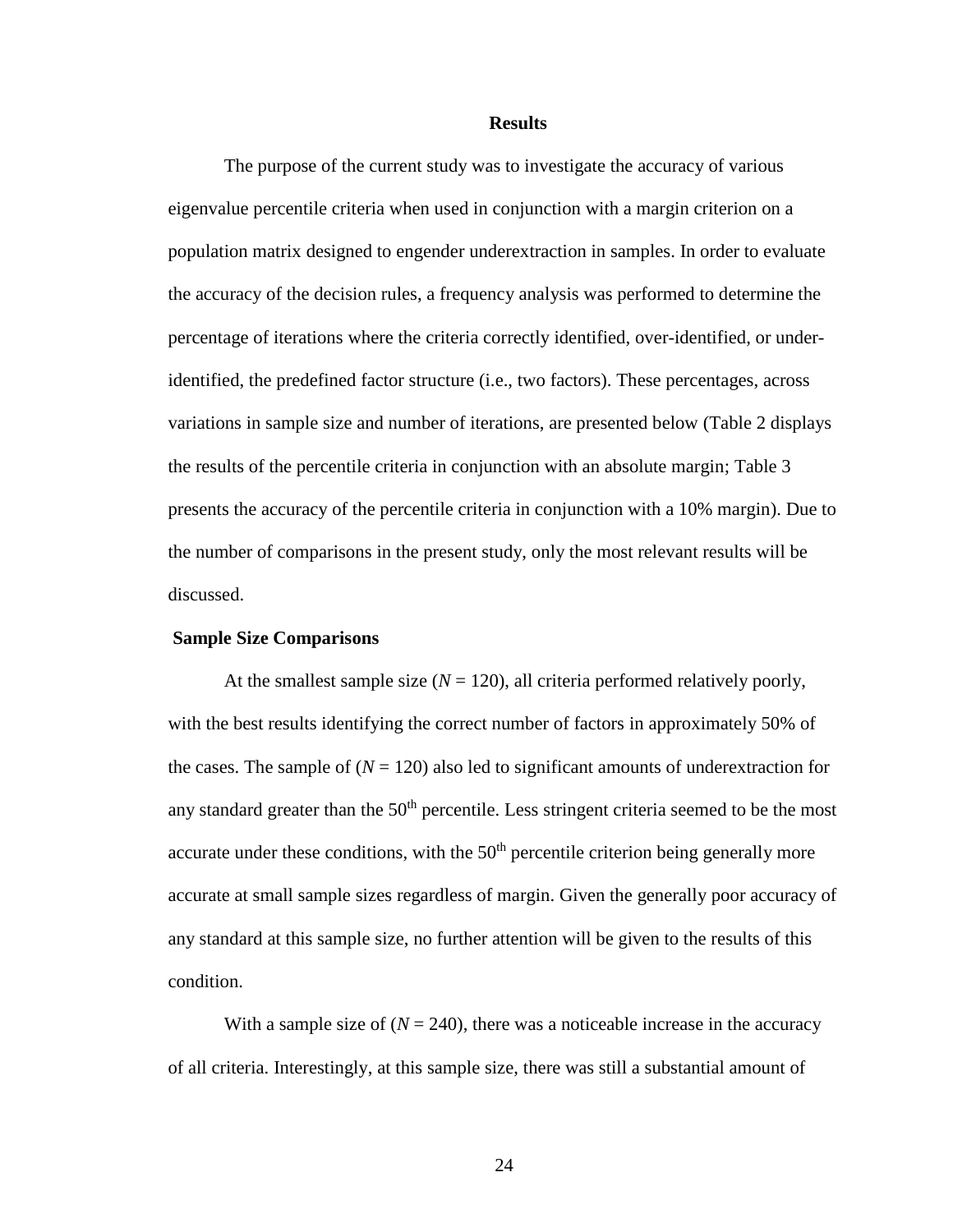underextraction across the various decision rules. The best results were found with the  $90<sup>th</sup>$  and  $95<sup>th</sup>$  percentile criteria, with the  $90<sup>th</sup>$  percentile performing only marginally better than the  $95<sup>th</sup>$ . Even so, the highest level of accuracy was only 83%.

At the largest sample size  $(N = 480)$ , there was again a noticeable increase in the accuracy of the criteria. Notably, the  $99<sup>th</sup>$ ,  $95<sup>th</sup>$ , and  $90<sup>th</sup>$  percentile criteria yielded very accurate results (correct factor identification rates greater than 95%), with the 95<sup>th</sup> and 99<sup>th</sup> slightly outperforming the 90<sup>th</sup> with an absolute margin, and the 95<sup>th</sup> and 90<sup>th</sup> performing slightly more accurately with a 10% margin. With a sample size of  $(N = 480)$ there was very little, if any, underextraction. Generally, the results show that larger sample size is better regardless of standard used with excellent success rates ( $> 90\%$ ) for any percentile in the 90s (i.e.,  $99<sup>th</sup>$ ,  $95<sup>th</sup>$ ,  $90<sup>th</sup>$ ) with or without a 10% margin

## **Iteration Comparisons**

Regardless of condition, the impact of the number of iterations on the accuracy of the various decision rules was trivial. As such, it is safe to conclude that no more than 200 iterations are necessary for parallel analyses matching the conditions of this study.

#### **Percentile Criteria Comparisons**

Across all conditions of the study, less stringent criteria  $(50<sup>th</sup>, 90<sup>th</sup>)$  generally outperformed the most stringent  $(95<sup>th</sup>, 99<sup>th</sup>)$  criteria regardless of margin both in terms of accuracy and percentage of underextraction. Only at large sample sizes  $(N = 480)$  did the most stringent criteria perform similar to, or better than, the less stringent criteria. In all but the largest sample size ( $N = 480$ ), the 99<sup>th</sup> percentile was the least accurate at identifying the number of factors. Further, in every condition the 99<sup>th</sup> percentile led to the highest rates of underextraction.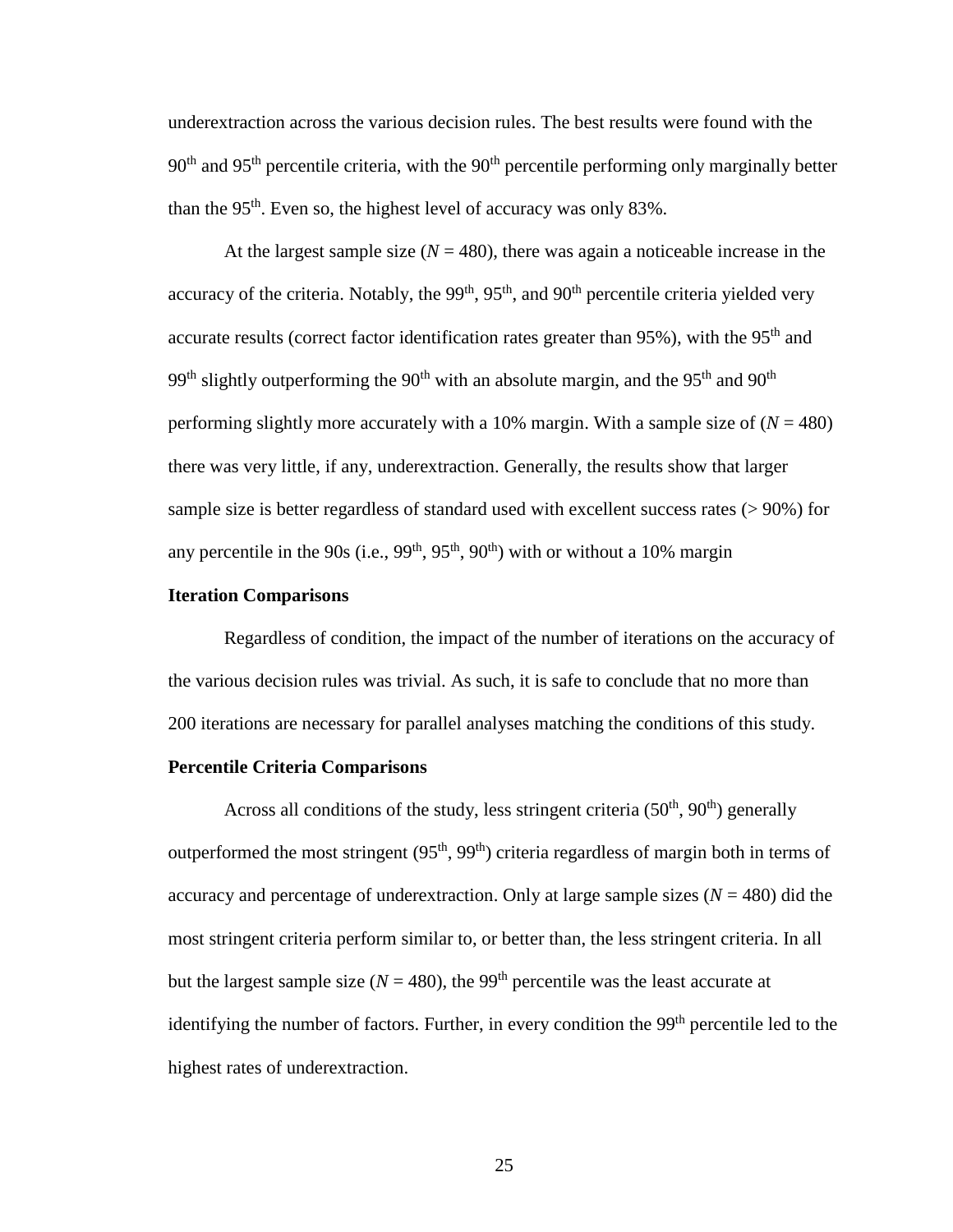## **Margin Criteria Comparisons**

For the  $(N = 240)$  sample size, the absolute margin criterion in combination with the 99<sup>th</sup>, 95<sup>th</sup>, and 90<sup>th</sup> percentile criteria was the most accurate. The only percentile criterion used in conjunction with a 10% margin criterion to perform similarly to, or better than, the criteria with an absolute margin at this sample size was the  $50<sup>th</sup>$  percentile rule. At the largest sample size  $(N = 480)$ , the 10% margin in combination with the percentile criteria was as accurate as the absolute margin for the  $90<sup>th</sup>$ ,  $95<sup>th</sup>$ , and  $99<sup>th</sup>$ percentiles and was more accurate at the 50<sup>th</sup> percentile. A notable pattern here was that as sample size increased the difference in performance between the two margin criteria decreased significantly. At the largest sample size  $(N = 480)$ , this effect was manifested through nominal differences in performance between the two margin criteria across all of the percentile criteria.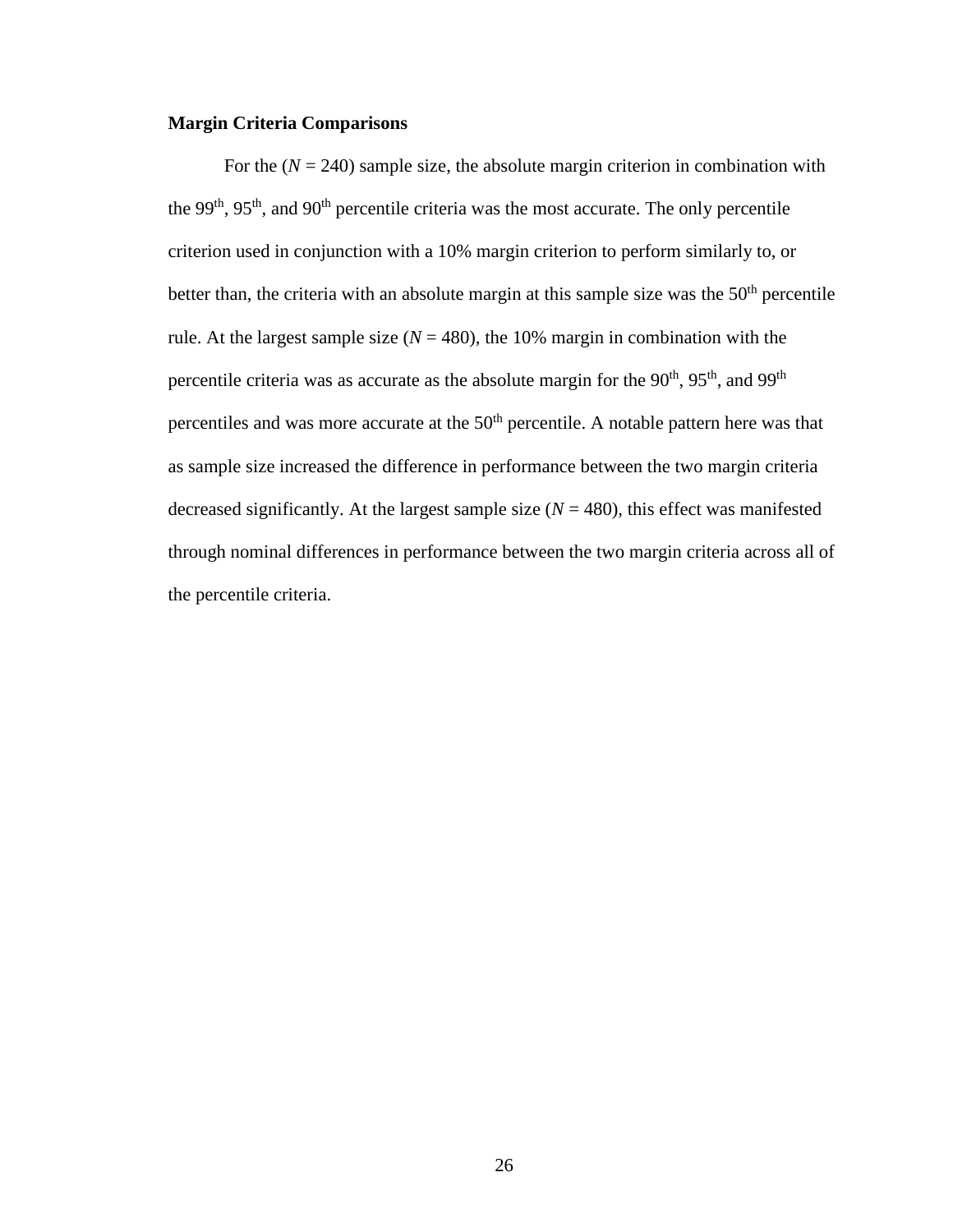## Table 2.

## *Accuracy Percentages of Percentile Criteria in Conjunction with an Absolute Margin*

|                              |     |       | <b>Absolute Margin</b> |      |       |                  |      |         |                  |      |       |                  |       |
|------------------------------|-----|-------|------------------------|------|-------|------------------|------|---------|------------------|------|-------|------------------|-------|
| Sample<br>Iterations<br>Size |     |       | 99 <sup>th</sup>       |      |       | 95 <sup>th</sup> |      |         | 90 <sup>th</sup> |      |       | 50 <sup>th</sup> |       |
|                              |     | Under | Correct                | Over | Under | Correct          | Over | Under   | Correct          | Over | Under | Correct          | Over  |
| 200                          | 120 | 69.6% | 30.2%                  | 0.2% | 53.8% | 44.4%            | 1.8% | 45.2%   | 50.2%            | 4.6% | 18.6% | 56.3%            | 25.1% |
| 500                          | 120 | 73.5% | 25.9%                  | 0.6% | 57.4% | 40.2%            | 2.4% | 50.1%   | 45.6%            | 4.3% | 20.6% | 54.4%            | 25.0% |
| 200                          | 240 | 29.7% | 69.2%                  | 1.1% | 17.1% | 80.3%            | 2.6% | 12.3%   | 83.3%            | 4.4% | 2.6%  | 75.8%            | 21.6% |
| 500                          | 240 | 29.0% | 70.2%                  | 0.8% | 17.1% | 80.6%            | 2.3% | 11.7%   | 83.5%            | 4.8% | 2.2%  | 72.4%            | 25.4% |
| 200                          | 480 | 1.3%  | 98.2%                  | 0.5% | 0.3%  | 98.3%            | 1.4% | 0.2%    | 96.6%            | 3.2% | 0.0%  | 83.6%            | 16.4% |
| 500                          | 480 | 0.7%  | 98.8%                  | 0.5% | 0.1%  | 98.2%            | 1.7% | $0.0\%$ | 96.7%            | 3.3% | 0.0%  | 84.9%            | 15.1% |

*Note:* Percentages reflect the number of iterations out of 1000 where the specified rule identified the same number of factors as in the population matrix (correct), fewer factors than in the population matrix (under), or more factors than were present in the population matrix (over).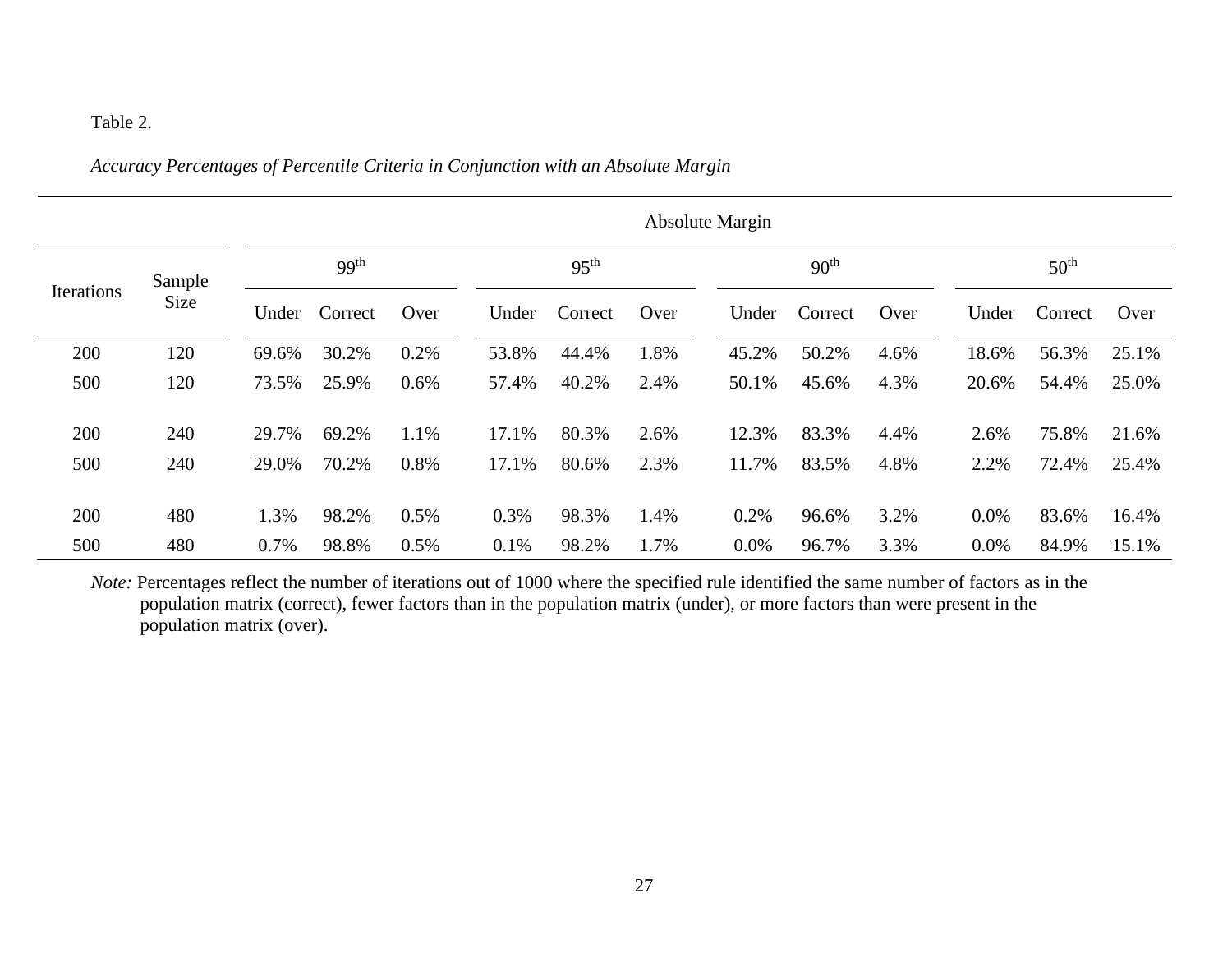## Table 3.

## *Accuracy Percentages of Percentile Criteria in Conjunction with a 10% Margin*

|                                     |     | 10% Margin |                  |      |       |                  |      |       |                  |      |       |                  |       |
|-------------------------------------|-----|------------|------------------|------|-------|------------------|------|-------|------------------|------|-------|------------------|-------|
| Sample<br><b>Iterations</b><br>Size |     |            | 99 <sup>th</sup> |      |       | 95 <sup>th</sup> |      |       | 90 <sup>th</sup> |      |       | 50 <sup>th</sup> |       |
|                                     |     | Under      | Correct          | Over | Under | Correct          | Over | Under | Correct          | Over | Under | Correct          | Over  |
| 200                                 | 120 | 84.5%      | 15.4%            | 0.1% | 72.7% | 27.1%            | 0.2% | 63.0% | 36.1%            | 0.9% | 32.4% | 55.4%            | 12.2% |
| 500                                 | 120 | 85.6%      | 14.4%            | 0.0% | 73.9% | 25.6%            | 0.5% | 66.7% | 31.8%            | 1.5% | 35.3% | 52.1%            | 15.6% |
| 200                                 | 240 | 48.5%      | 51.2%            | 0.3% | 31.3% | 67.5%            | 1.2% | 22.7% | 75.6%            | 1.7% | 5.8%  | 83.6%            | 10.6% |
| 500                                 | 240 | 47.0%      | 53.0%            | 0.0% | 30.4% | 68.7%            | 0.9% | 22.0% | 76.6%            | 1.4% | 5.6%  | 81.9%            | 12.5% |
| 200                                 | 480 | 2.8%       | 97.1%            | 0.1% | 1.4%  | 98.2%            | 0.4% | 0.7%  | 98.6%            | 0.7% | 0.1%  | 92.1%            | 7.8%  |
| 500                                 | 480 | 3.1%       | 96.8%            | 0.1% | 0.8%  | 98.9%            | 0.3% | 0.4%  | 98.7%            | 0.9% | 0.0%  | 92.7%            | 7.3%  |

*Note:* Percentages reflect the number of iterations out of 1000 where the specified rule identified the same number of factors as in the population matrix (correct), fewer factors than in the population matrix (under), or more factors than were present in the population matrix (over).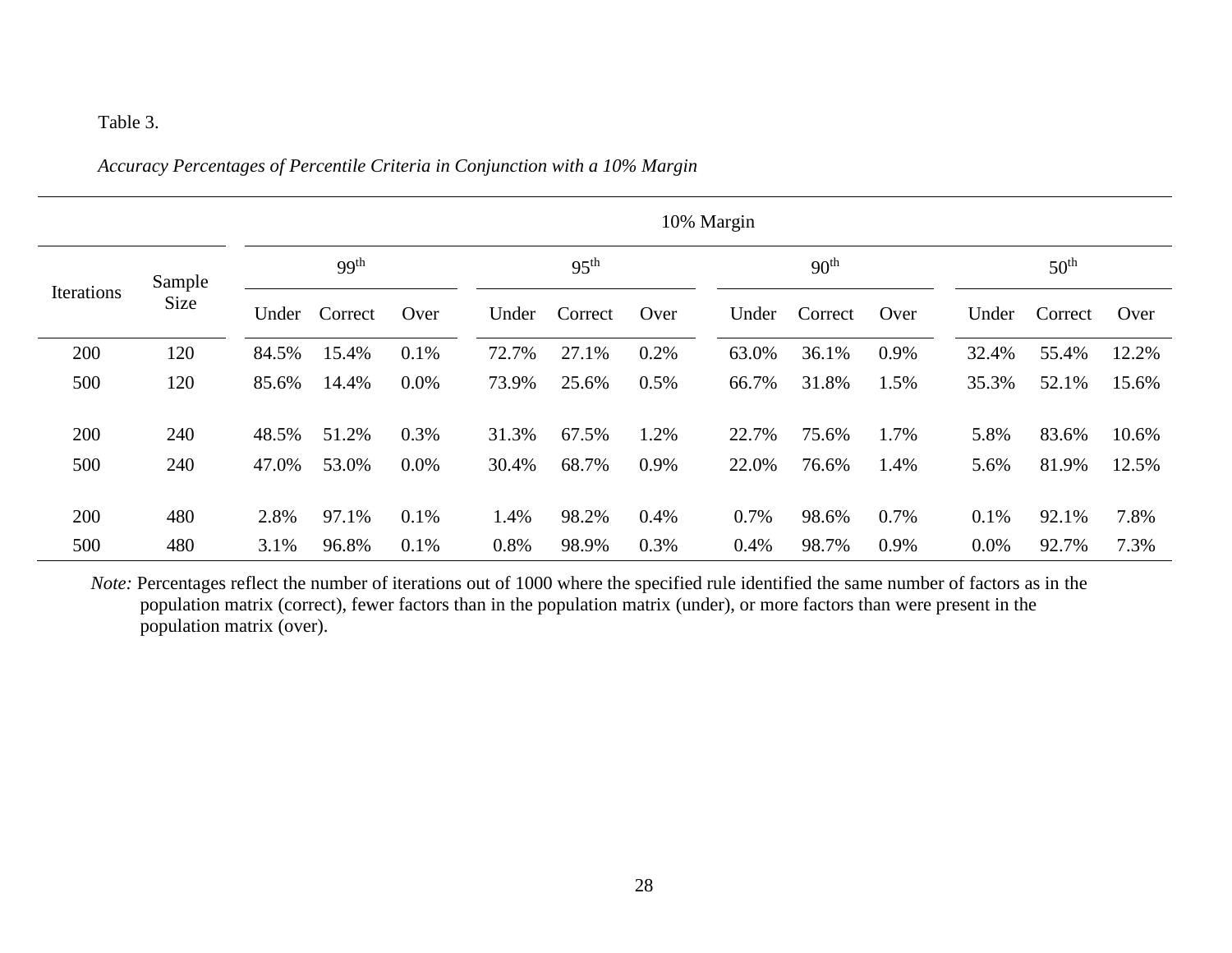#### **Discussion**

This study investigated the influence of a correlation matrix designed to elicit underextraction on the accuracy of various parallel analysis eigenvalue decision rules when used in conjunction with a margin criterion. It was hypothesized that because the correlation matrix was designed to elicit underextraction, a less stringent criterion (i.e.,  $90<sup>th</sup>$  percentile criterion with absolute margin) would be the most accurate across conditions. Our results partially support this hypothesis. Although the  $90<sup>th</sup>$  percentile criterion with an absolute margin was not the most accurate decision rule across all conditions, less stringent criteria (i.e.,  $90<sup>th</sup>$ ,  $50<sup>th</sup>$ ) were generally more accurate. In Matsumoto and Brown's (2017) study on the accuracy of parallel analysis criteria on a matrix designed to elicit overextraction, they found the most stringent criterion (i.e., 99<sup>th</sup>) percentile with a 10% margin) to be the most accurate. The results of our study support our hypothesis that an alternative, less stringent criterion would be most accurate in identifying the number of factors in a correlation matrix engendering underextraction. Importantly, this demonstrates that the most effective decision rule for data which engender overextraction is not necessarily the most accurate for data which engender underextraction. Such findings emphasize the fact that there is not a singular universal decision rule to be used in all scenarios. More specifically, it seems imperative for those performing parallel analyses to determine the number of factors to take the intricacies of their dataset into consideration when deciding on a criterion to use.

Our results support the findings of previous research on a number of different aspects. In particular, we were able to demonstrate, much like Glorfeld (1995) that, in general, a more stringent criterion than Horn's original 50<sup>th</sup> percentile rule is needed to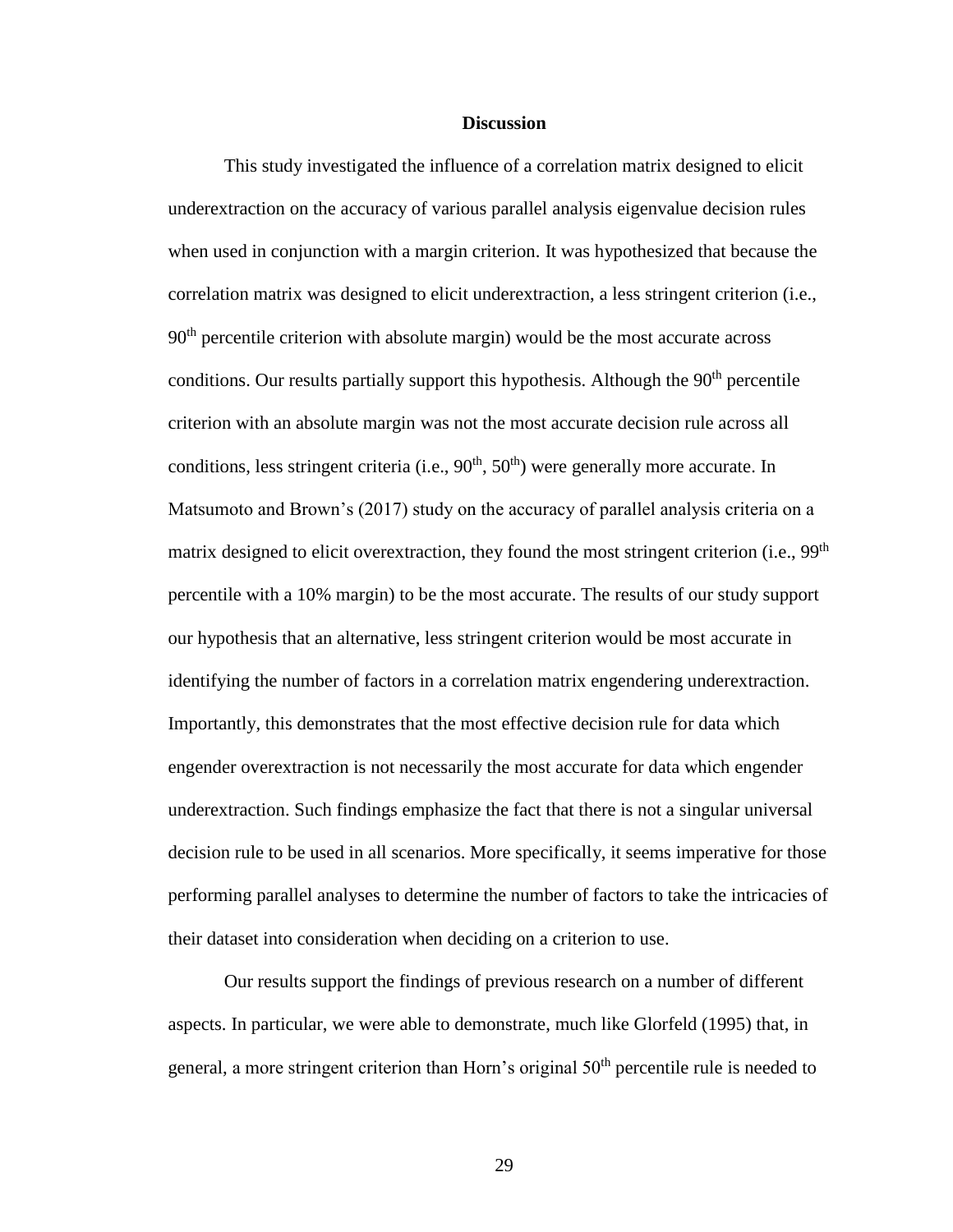improve the accuracy of factor identification. Further, these results reiterate the findings of Peres-Neto et al. (2004) and Crawford et al. (2010), who found that less stringent criteria were more accurate in the presence of correlated factors. Peres-Neto et al. (2004) suggested that a criterion that was more stringent than the  $50<sup>th</sup>$  percentile yet less stringent than the  $95<sup>th</sup>$  percentile (such as the  $80<sup>th</sup>$  percentile) would be the most effective in the presence of highly correlated variance. Our results lend support to this suggestion. Our findings also coincide with those of Green et al. (2012) who found that less stringent criteria are more accurate at low sample sizes (i.e.,  $N = 100$ ) and, in particular, when there are two highly correlated factors or low factor loadings.

## **Limitations**

The main limitation of the present study was that traditional parallel analysis was used. As mentioned by Turner (1998), a significant issue with traditional parallel analysis is that the distributions of eigenvalues following a legitimate factor are not adjusted according to the variance accounted for by that factor. In other words, a previously identified factor will account for a significant amount of the available variance thus reducing the amount of variance that can be assigned to subsequent factors. That being said, traditional parallel analysis treats the test of each factor as unrelated. Critically, this effect can lead to underextraction under certain circumstances (Buja & Eyuboglu, 1992). There are revised forms of parallel analysis available which use the appropriate reference distribution, and studies have been conducted demonstrating the efficacy of these methods (Green et al., 2012; Green et al., 2017); however, they are still relatively nascent and computationally intensive. In spite of this theoretical limitation, the results in some conditions indicated factor identification levels so high (correct number of factors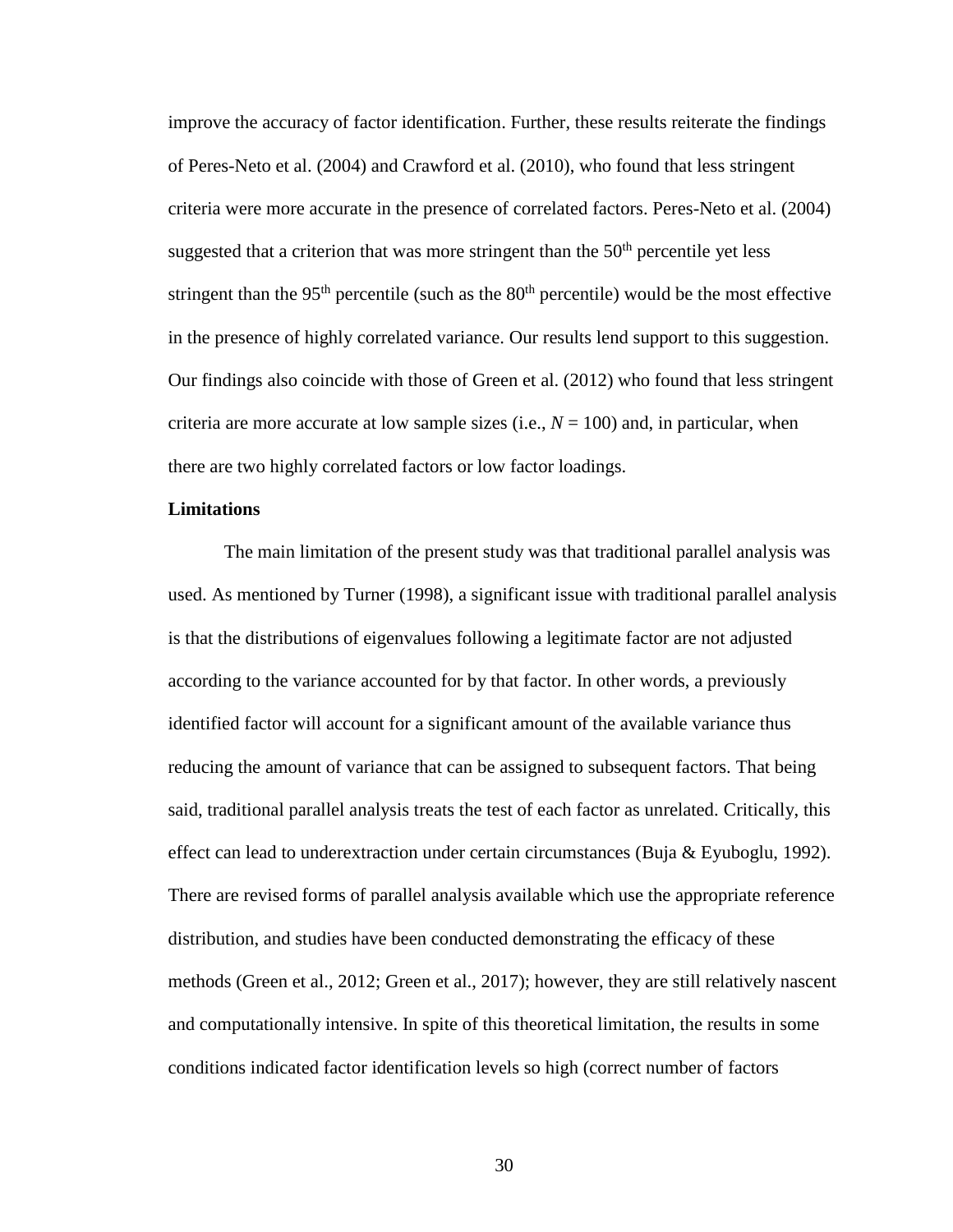identified over 95% of the time) that any improvement offered by modified parallel analysis would be minimal in those situations.

Another potential limitation is that only one population matrix was studied. It is very possible that with matrices containing different numbers of factors or different correlations between factors, outcomes could have been substantially different. To partially address this limitation, the population matrix used for the study was designed to model many of the common issues faced when performing parallel analyses. Other matrices should be subsequently explored.

## **Future Research**

Reflecting on the current findings, there are a number of areas that future research should investigate. One such area is the accuracy of margin criterion in conjunction with the various percentile criteria under different conditions such as number of factors, correlations between factors, and numbers of variables per factor. Such research could further support the results of this study, or identify boundary conditions which explain the behavior of these decision rules. Future research should also seek to investigate the accuracy of these rules using the revised method of parallel analysis. Very little research has investigated these relatively novel methods, so developing a greater understanding of their behavior and or influences is of great importance. Finally, the results suggest that in conditions engendering underextraction, a criterion which is greater than the  $50<sup>th</sup>$ percentile but less than the  $90<sup>th</sup>$  percentile might be the most effective. Future research should investigate other percentile standards which may be used in order to maximize accuracy in identifying the number of factors under these conditions.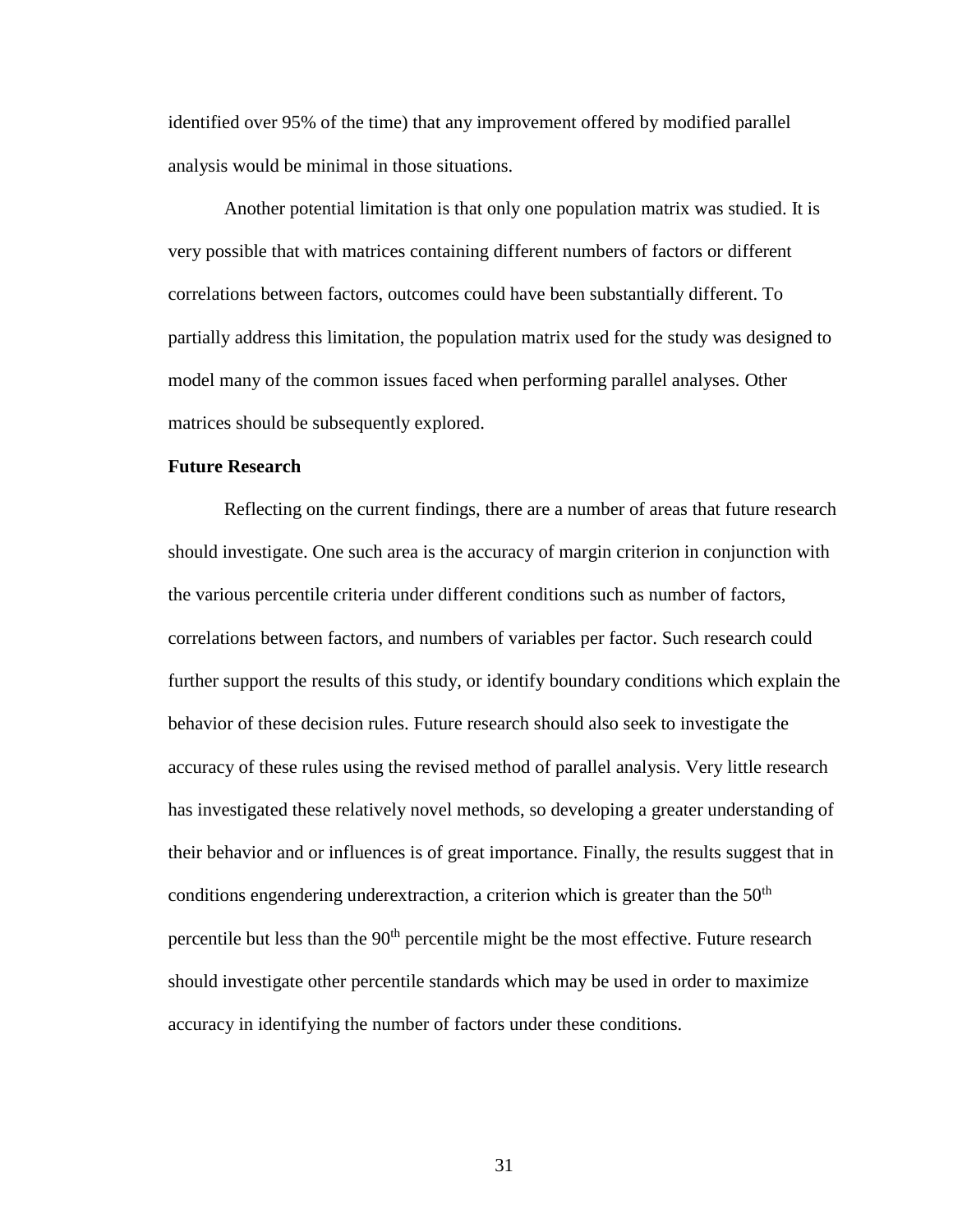## **Conclusion**

Through a Monte Carlo study, we were able to demonstrate that, under conditions which illicit underextraction, a less stringent criterion is generally more accurate for identifying the number of factors when performing a parallel analysis. The present study also adds to the body of research demonstrating that there is not one universal decision rule which can be used in all situations. Rather, our results suggest that one should be cognizant of the intricacies of their dataset when deciding on the decision rule to use when performing a parallel analysis. Finally, the results of our study suggest that parallel analysis performs poorly at small sample sizes (10:1 subjects to variables ratio), with large amounts of underextraction, regardless of criteria. Alternatively, at large sample sizes (40:1 subjects to variables ratio), all factor identification criteria achieved optimal performance (i.e.,  $> 90\%$  factor identification), except for the 50<sup>th</sup> percentile criterion. Furthermore, the additional use of a 10% margin does not seem to influence the accuracy of the percentile criteria at large sample sizes. Similarly, at medium sample sizes (20:1 subjects to variables ratio), our results suggest that moderate percentile criteria (i.e.,  $90<sup>th</sup>$ and 95<sup>th</sup>) without the use of a 10% margin are the most accurate. Overall, these results indicate that in conditions which engender underextraction, an additional 10% margin criterion does not seem to provide any additional utility.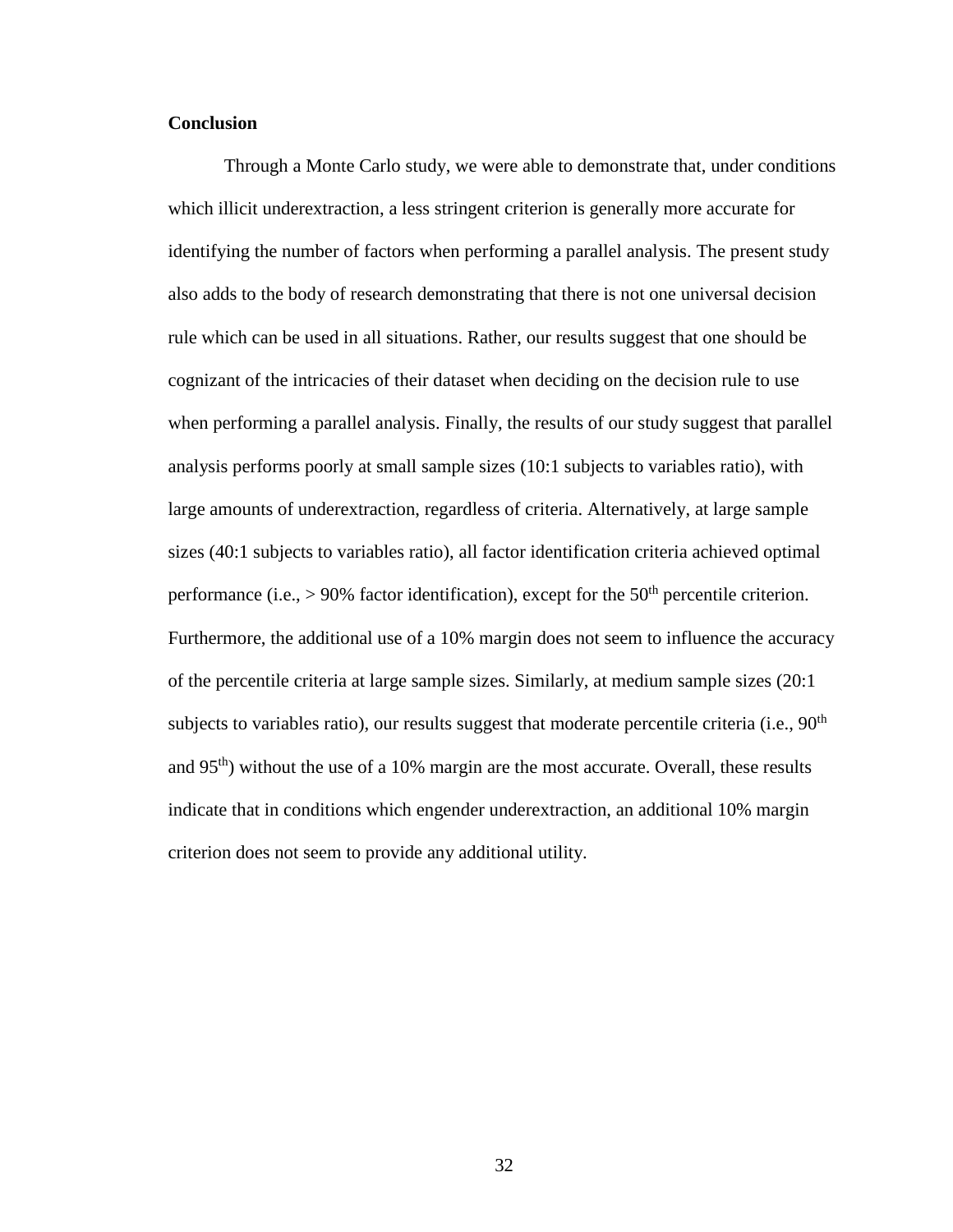#### References

- Beauducel, A. (2001). Problems with parallel analysis in data sets with oblique simple structure. *Methods of Psychological Research Online*, *6*, 141–157. Retrieved from https://www.dgps.de/fachgruppen/methoden/mpr-online/issue14/art2/article.html
- Buja, A., & Eyuboglu, N. (1992). Remarks on parallel analysis. *Multivariate Behavioral Research*, *27*, 509–540. http://doi.org/10.1207/s15327906mbr2704\_2
- Cliff, N. (1988). The eigenvalues-greater-than-one rule and the reliability of components. *Psychological Bulletin*, *103*, 276–279. http://doi.org/10.1037/0033-2909.103.2.276
- Cokluk, O., & Kocak, D. (2016). Using Horn's parallel analysis method in exploratory factor analysis for determining the number of factors. *Educational Sciences: Theory & Practice*, *16*, 537-551. http://doi.org/10.12738/estp.2016.2.0328
- Conway, J. M., & Huffcutt, A. I. (2003). A review and evaluation of exploratory factor analysis practices in organizational research. *Organizational Research Methods*, *6*, 147–168. http://doi.org/10.1177/1094428103251541
- Costello, A. B., & Osborne, J. W. (2005). Best practices in exploratory factor analysis: Four recommendations for getting the most from your analysis. *Practical Assessment, Research & Evaluation*, *10*, 1–9. http://doi.org/10.1.1.110.9154
- Crawford, A. V., Green, S. B., Levy, R., Lo, W.-J., Scott, L., Svetina, D., & Thompson, M. S. (2010). Evaluation of parallel analysis methods for determining the number of factors. *Educational and Psychological Measurement*, *70*, 885–901. http://doi.org/10.1177/0013164410379332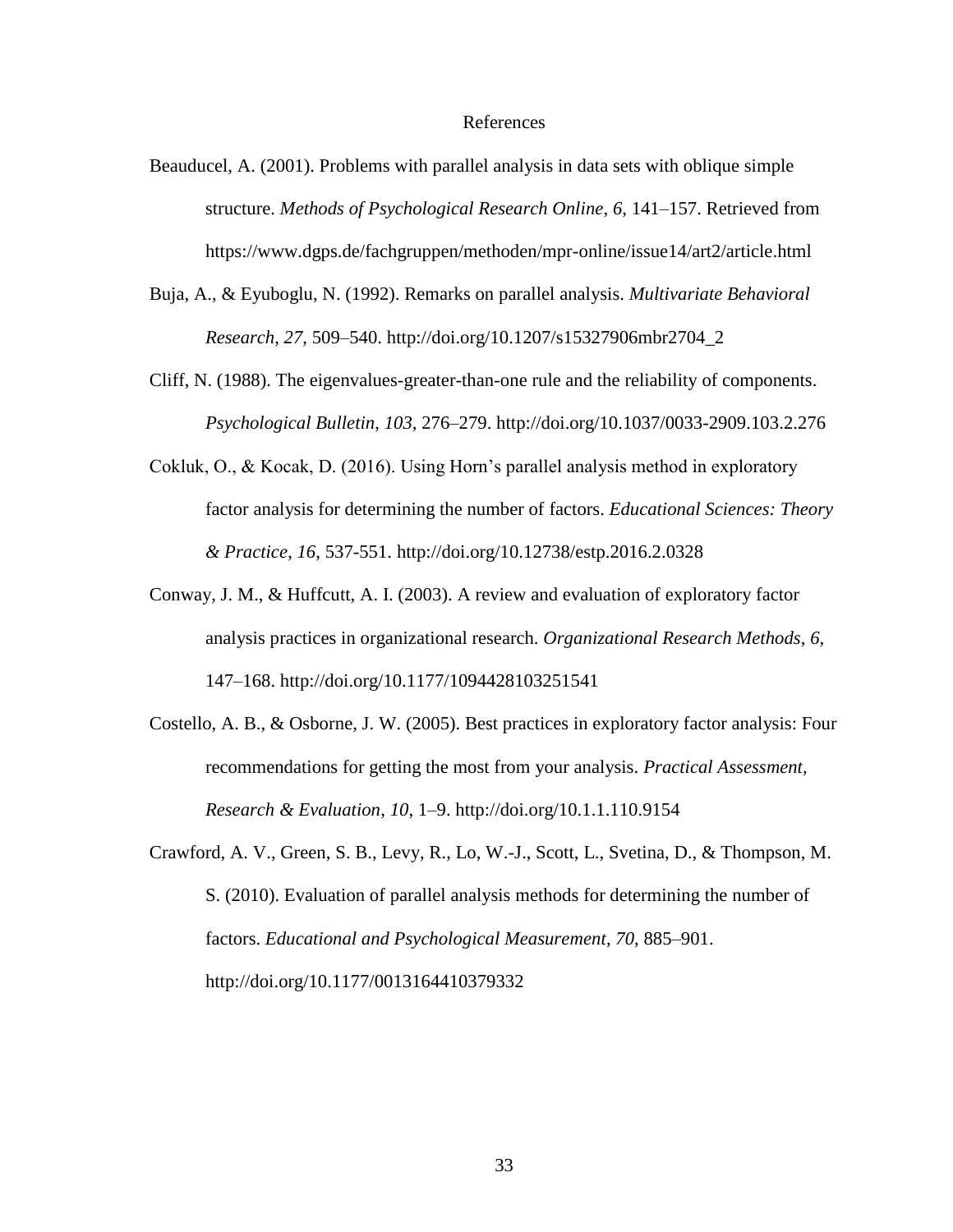- Dinno, A. (2009a). Exploring the sensitivity of Horn's parallel analysis to the distributional form of random data. *Multivariate Behavioral Research*, *44*, 362–388. http://doi.org/10.1080/00273170902938969
- Dinno, A. (2009b). Implementing Horn's parallel analysis for principal component analysis and factor analysis. *Stata Journal*, *9*, 291–298. Retrieved from https://www.statajournal.com/article.html?article=st0166
- Dobriban, E. (2017, October 2). Factor selection by permutation. Retrieved from https://arxiv.org/abs/1710.00479
- Fabrigar, L. R., Wegener, D. T., MacCallum, R. C., & Strahan, E. J. (1999). Evaluating the use of exploratory factor analysis in psychological research. *Psychological Methods*, *4*, 272–299. http://doi.org/10.1037/1082-989X.4.3.272
- Fava, J. L., & Velicer, W. F. (1992). The effects of overextraction on factor and component analysis. *Multivariate Behavioral Research*, *27*, 387–415. http://doi.org/10.1207/s15327906mbr2703\_5
- Ford, J. K., MacCallum, R. C., & Tait, M. (1986). The application of exploratory factor analysis in applied psychology: A critical review and analysis. *Personnel Psychology*, *39*, 291–314. http://doi.org/10.1111/j.1744-6570.1986.tb00583.x
- Franklin, S. B., Gibson, D. J., Robertson, P. A., Pohlmann, J. T., & Fralish, J. S. (1995). Parallel analysis - a method for determining significant principal components. *Journal of Vegetation Science*, *6*, 99–106. http://doi.org/10.2307/3236261
- Glorfeld, L. W. (1995). An improvement on Horn's parallel analysis methodology for selecting the correct number of factors to retain. *Educational and Psychological Measurement*, *55*, 377–393. http://doi.org/10.1177/0013164495055003002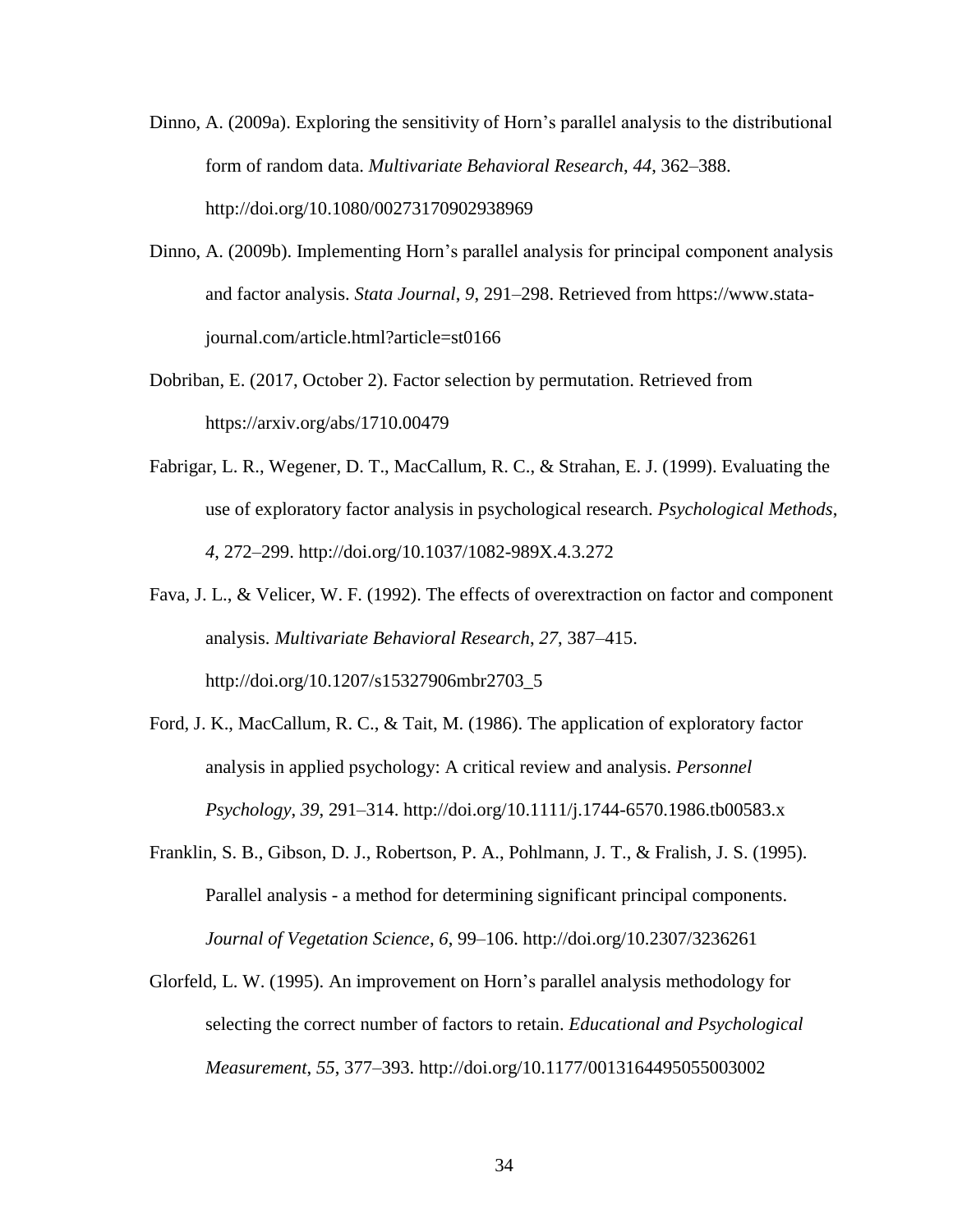- Gorsuch, R. L. (1990). Common factor analysis versus component analysis: Some well and little known facts. *Multivariate Behavioral Research*, *25*, 33-39. http://doi.org/10.1207/s15327906mbr2501\_3
- Green, S. B., Levy, R., Thompson, M.S., Lu, M., & Lo, W.J. (2012). A proposed solution to the problem with using completely random data to assess the number of factors with parallel analysis. *Educational and Psychological Measurement*, *72*, 357-374. http://doi.org/10.1177/0013164411422252
- Green, S. B., Thompson, M. S., Levy, R., & Lo, W.-J. (2015). Type I and type II error rates and overall accuracy of the revised parallel analysis method for determining the number of factors. *Educational and Psychological Measurement*, *75*, 428–457. http://doi.org/10.1177/0013164414546566
- Green, S. B., Xu, Y., & Thompson, M. S. (2017). Relative accuracy of two modified parallel analysis methods that use the proper reference distribution. *Educational and Psychological Measurement*, 1-16. http://doi.org/10.1177/0013164417718610
- Hayton, J. C., Allen, D. G., & Scarpello, V. (2004). Factor retention decisions in exploratory factor analysis: A tutorial on parallel analysis. *Organizational Research Methods*, *7*, 191–205. http://doi.org/10.1177/1094428104263675
- Hogarty, K., Hines, C., Kromrey, J., Ferron, J., & Mumford, K. (2005). The quality of factor solutions in exploratory factor analysis: The influence of sample size, communality, and overdetermination. *Educational and Psychological Measurement, 65*, 202-226. http://doi.org/10.1177/0013164404267287
- Horn, J. L. (1965). A rationale and test for the number of factors in factor analysis. *Psychometrika*, *30*, 179–185. http://doi.org/10.1007/BF02289447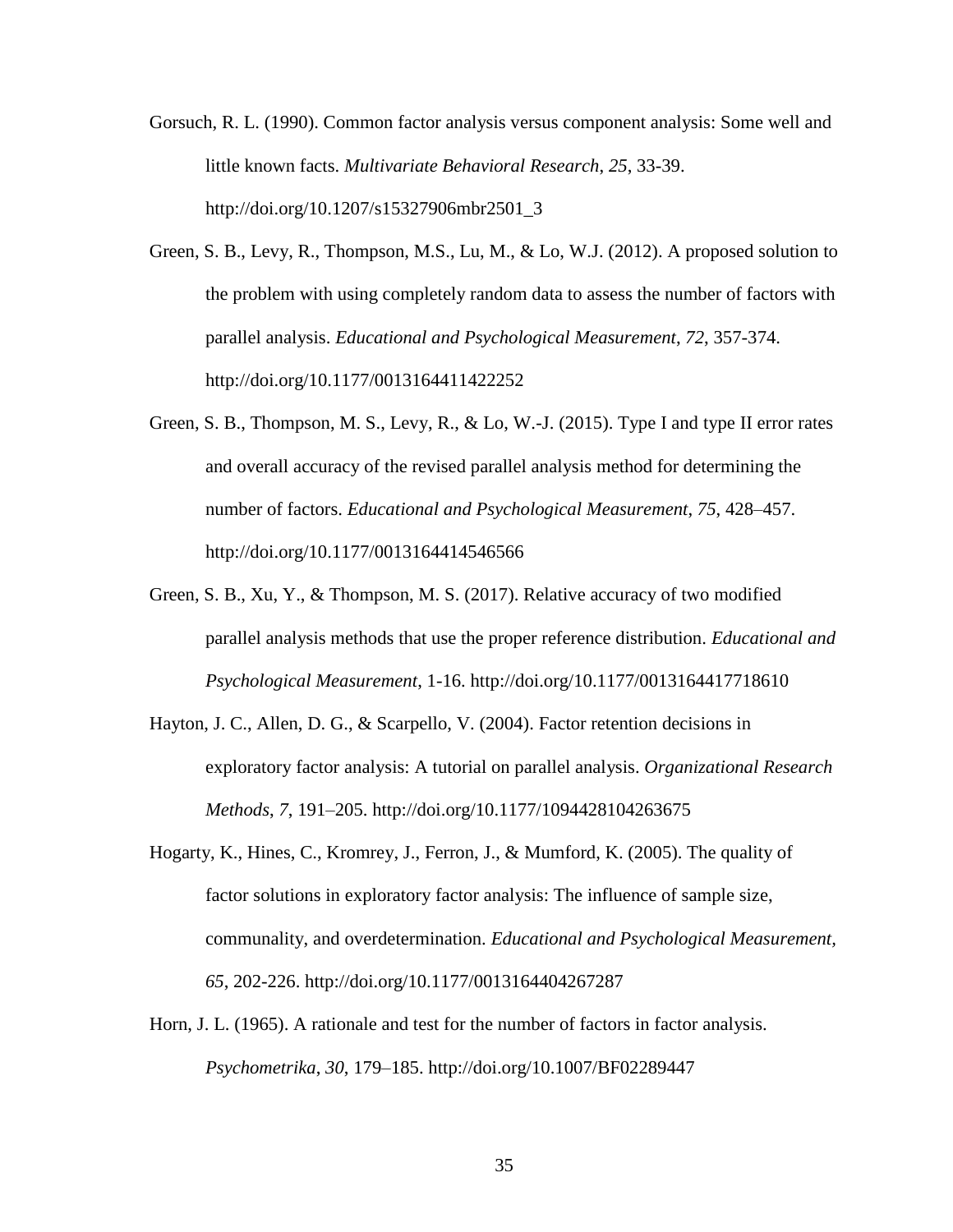- Hoyle, R. H. & Duvall, J. (2004). Determining the number of factors in exploratory and confirmatory factor analysis. In D. Kaplan (Ed.). *The SAGE Handbook of Quantitative Methodology for Social Sciences* (pp. 301-315). Thousand Oaks, CA: Sage.
- Humphreys, L. G., & Ilgen, D. R. (1969). Note on a criterion for the number of common factors. *Educational and Psychological Measurement, 29*, 571-578. http://doi.org/10.1177/001316446902900303
- Hurley, A. E., Scandura, T. A., Schriesheim, C. A., Brannick, M. T., Seers, A., Vandenberg, R. J., & Williams, L. J. (1997). Exploratory and confirmatory factor analysis: Guidelines, issues, and alternatives. *Journal of Organizational Behavior*, *18*, 667– 683. http://doi.org/10.1002/(SICI)1099-1379(199711)18:6<667::AID-JOB874>3.0.CO;2-T
- Matsumoto, M. & Brown, R. D. (2017). An investigation of the accuracy of parallel analysis for determining the number of factors in a factor analysis. *Honors College Capstone Experience/Thesis Projects*. Paper 696. http://digitalcommons.wku.edu/stu\_hon\_theses/696

Pearson, R., Mundfrom, D., & Piccone, A. (2013). A comparison of ten methods for

determining the number of factors in exploratory factor analysis. *Multiple Linear Regression Viewpoints, 39*, 1-15. Retrieved from http://www.glmj.org/archives/articles/Pearson\_v39n1.pdf

Peres-Neto, P. R., Jackson, D. A., & Somers, K. M. (2004). How many principal components? Stopping rules for determining the number of non-trivial axes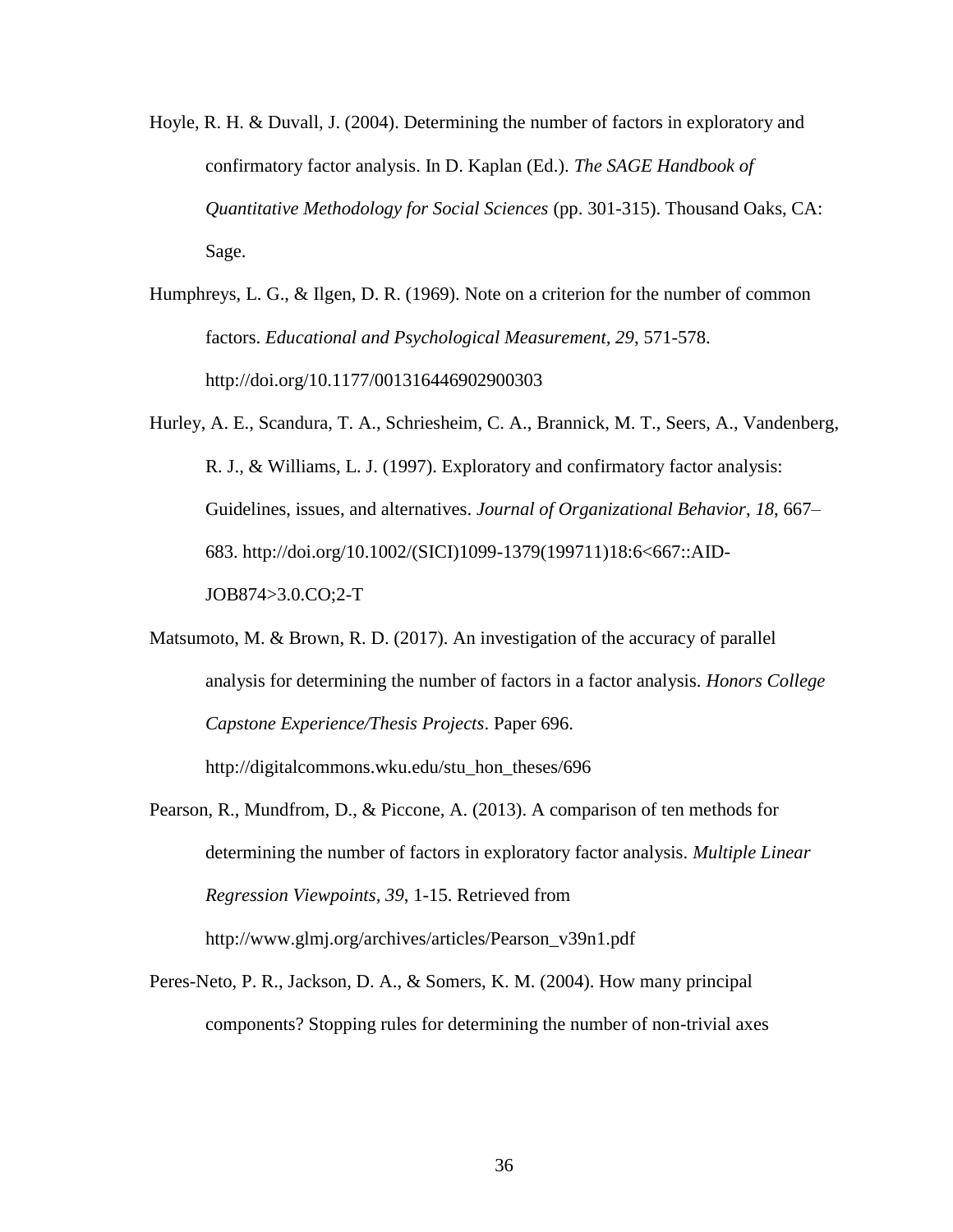revisited. *Computational Statistics & Data Analysis*, *49*, 974-997. http://doi.org/10.1016/j.csda.2004.06.015

- Ruscio, J., & Roche, B. (2011). Determining the number of factors to retain in an exploratory factor analysis using comparison data of known factorial structure. *Psychological Assessment*, *24*, 282–292. http://doi.org/10.1037/a0025697
- Saccenti, E., & Timmerman, M. E. (2017). Considering Horn's parallel analysis from a random matrix theory point of view. *Psychometrika*, *82*, 186–209. http://doi.org/10.1007/s11336-016-9515-z
- Steger, M. F. (2010). An illustration of issues in factor extraction and identification of dimensionality in psychological assessment data. *Journal of Personality Assessment*, *86*, 263–272. http://doi.org/10.1207/s15327752jpa8603
- Turner, N. E. (1998). The effect of common variance and structure pattern on random data eigenvalues: Implications for the accuracy of parallel analysis. *Educational and Psychological Measurement*, *58*, 541–568.

http://doi.org/10.1177/0013164498058004001

- Velicer, W. F., Eaton, C. A., & Fava, J. L. (2000). Construct explication through factor or component analysis: A review and evaluation of alternative procedures for determining the number of factors or components. In *Problems and Solutions in Human Assessment* (Vol. 1998, pp. 41–71). http://doi.org/10.1007/978-1-4615- 4397-8\_3
- Velicer, W. F., & Jackson, D. N. (1990). Component analysis versus common factor analysis: Some further observations. *Multivariate Behavioral Research*, *25*, 1-28. http://doi.org/10.1207/s15327906mbr2501\_12